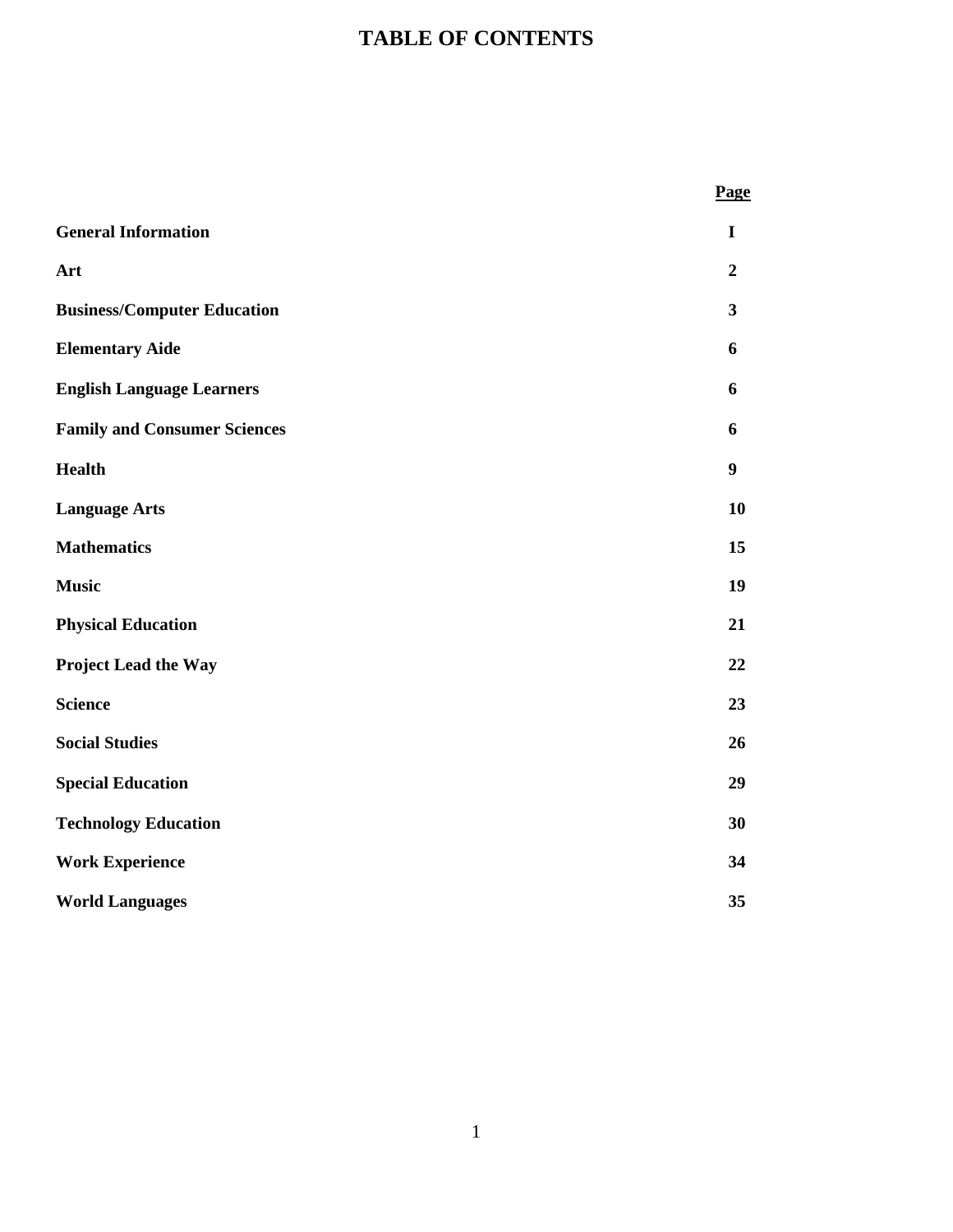2

## **ART**

#### **ART STANDARD REQUIREMENT: All Art Classes Fulfill the Art Standard Requirement.**

Art classes are open to all students who wish to improve their art skills and become better visual communicators. Students are encouraged to try a broad range of classes each of which offers unique skills and creative experiences or to repeat classes to gain more knowledge and skills. The world of art has a great deal to offer in either a line of career possibilities or a lifetime pastime which can be enriching and rewarding.

#### **INTRODUCTION TO ART** 1005

| Fee:               | \$20.00 (Pro-rated for free/reduced lunch students) |
|--------------------|-----------------------------------------------------|
| Prerequisite:      | None                                                |
| Length of Course:  | One Trimester                                       |
| Trimester Offered: | All                                                 |

This is an excellent class for students to gain understanding and develop artistic skills at the high school level. A range of mediums and processes will be explored including drawing, painting, design, and clay.

| <b>CLAY</b>        |                                                     | Clay I<br>Clay II | 1010<br>1011 |
|--------------------|-----------------------------------------------------|-------------------|--------------|
| Trimester Offered: | Clay I - Trimesters $1 & 2$                         |                   |              |
|                    | Clay II – Trimester $3$                             |                   |              |
| Length of Course:  | One Trimester – Clay I may be repeated for credit   |                   |              |
| Prerequisite:      | Introduction to Art Recommended                     |                   |              |
| Fee:               | \$20.00 (Pro-rated for free/reduced lunch students) |                   |              |

This class is an introduction to wheel throwing and hand building techniques. Students will learn to center, trim, and glaze functional ceramic work. Clay vocabulary and surface decoration will also be taught. Students taking clay subsequent trimesters will further develop their wheel throwing and hand building abilities learning additional forms and advanced techniques.

| <b>DRAWING</b>     |                                                     | Drawing I<br>Drawing II | 1050<br>1051 |
|--------------------|-----------------------------------------------------|-------------------------|--------------|
| Trimester Offered: | Drawing I – Trimesters 1 & 2                        |                         |              |
|                    | Drawing $II$ – Trimester 3                          |                         |              |
| Length of Course:  | One Trimester each Drawing One and Drawing Two      |                         |              |
| Prerequisite:      | Introduction to Art Recommended                     |                         |              |
| Fee:               | \$20.00 (Pro-rated for free/reduced lunch students) |                         |              |

This class is a must for any students interested in improving their drawing and artistic skills. The fundamental skills learned in this class such as proportion, perspective, use of line, shading, composition, and use of a variety of materials will build student confidence. Students repeating this class will have opportunity to explore various subjects, styles and materials to further develop their own drawing skills and interests.

#### **COMPUTER ART & DESIGN** 1070

| Trimester Offered: | $2nd$ or $3rd$                                      |
|--------------------|-----------------------------------------------------|
| Length of Course:  | One Trimester                                       |
| Prerequisite:      | Introduction to Art Recommended                     |
| Fee:               | \$20.00 (Pro-rated for free/reduced lunch students) |

Learn to create original and interesting artwork and designs on the computer. Artwork including text, manipulated photography and animation techniques, screen-style printing, poster and product design, and digital story telling will be explored.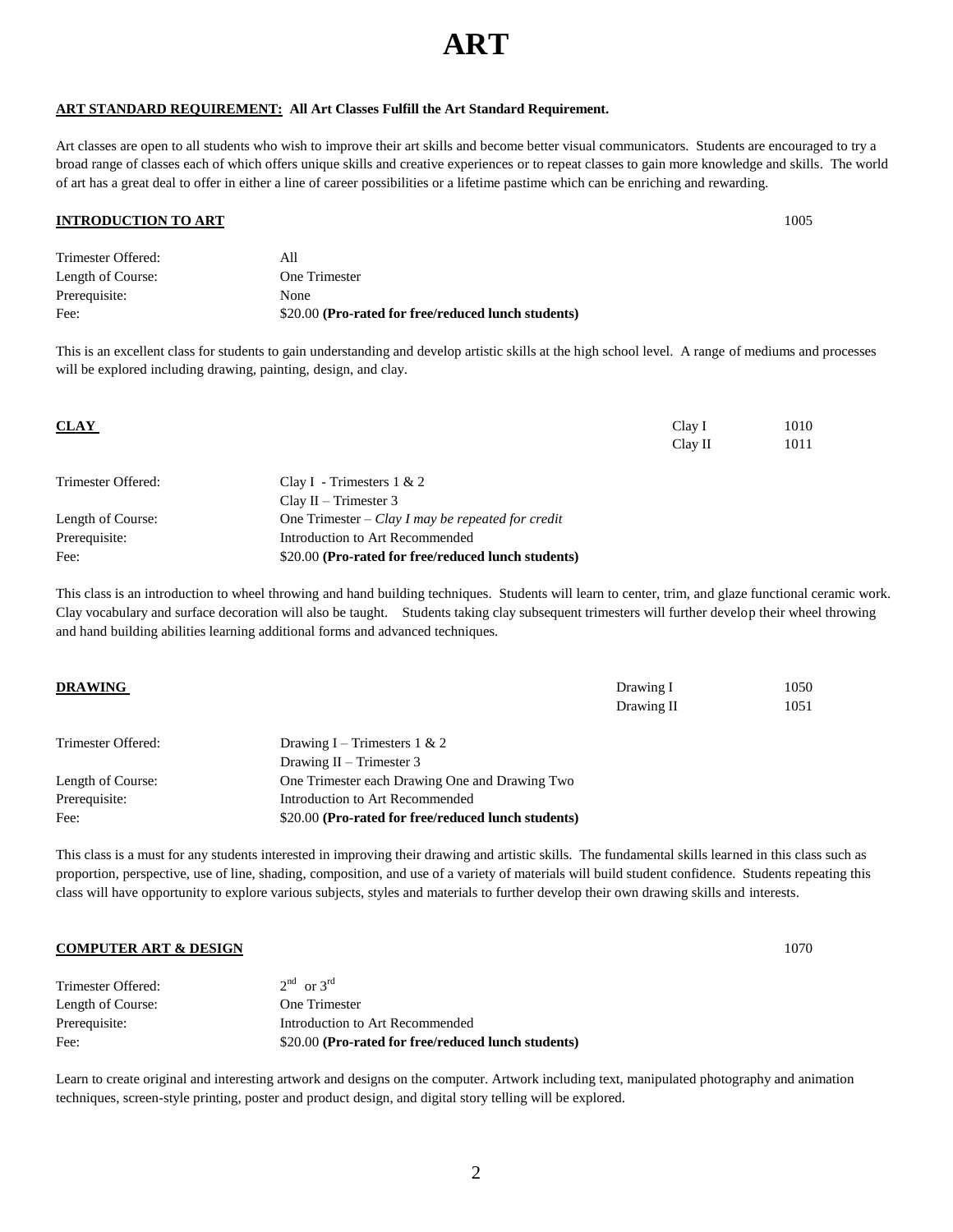**PAINTING** 1030

| Trimester Offered: |  |
|--------------------|--|
| Length of Course:  |  |
| Prerequisite:      |  |
| Fee                |  |

 $2<sup>nd</sup>$  and 3rd One Trimester – *Painting may be repeated for credit* Introduction to Art recommended \$20.00 (Pro-rated for free/reduced lunch students)

Learn how to paint! Basic painting techniques such as blending, creating textures, washes, wet on wet, wet on dry, and layering of colors will be used in the paintings to achieve various effects. Color mixing will be complimented with selected painting techniques as students learn to train their eye to become more receptive to using color and value.

#### **ADVANCED ART** 1025-1026-1027

| Fee:               | \$20.00 (Pro-rated for free/reduced lunch students)              |
|--------------------|------------------------------------------------------------------|
| Prerequisite:      | A minimum of three 2-D or 3-D Art Classes                        |
| Length of Course:  | 1 Trimester - each trimester has different assignments and goals |
| Trimester Offered: | $All - Taking this class all 3 times terms is recommended$       |
| Elective:          | 10, 11, 12                                                       |

Advanced art students must have demonstrated a commitment to do the best work at all times. Students should be willing to push their art making to a higher level. This class is excellent preparation for AP Art.

### **AP ART** 1020-1021-1022

| Elective:         | 11.12                                                             |
|-------------------|-------------------------------------------------------------------|
| Length of Course: | All Year                                                          |
| Prerequisite:     | As many art/photo classes as possible; and teacher approval       |
| Fee:              | \$25.00 per Trimester (Pro-rated for free/reduced lunch students) |

Students will prepare a body of work to be submitted for possible college credit by the AP Board. Students may choose to explore either a twodimensional or three-dimensional focus. A slide portfolio will be submitted for AP credit and students should expect to complete a significant amount of work outside of class due to the rigorous AP expectations. **(Teacher approval is required).**

#### **ART AREA INSTRUCTION AIDE** 1090-1091 1092

| Trimester Offered: | All              |
|--------------------|------------------|
| Length of Course:  | One Trimester    |
| Prerequisite:      | Teacher approval |

Want to help in the Art Department area and classes? This course is designed for those students *who have had classes in the art area* and are interested in providing leadership and teaching assistance in Art classes. Some duties would include record keeping, computer work, cleaning, helping set up for classes, and general helping in the department. Pass/Fail credit will be given. (T**eacher approval is required).**

# **BUSINESS/COMPUTER EDUCATION**

**High School Articulated Credit Option "T"**: If a student meets the High School Articulated Credit requirements in the designated course, she/he can receive credits at a Technical College. Instructors of High School Articulated Credit courses will explain individual requirements.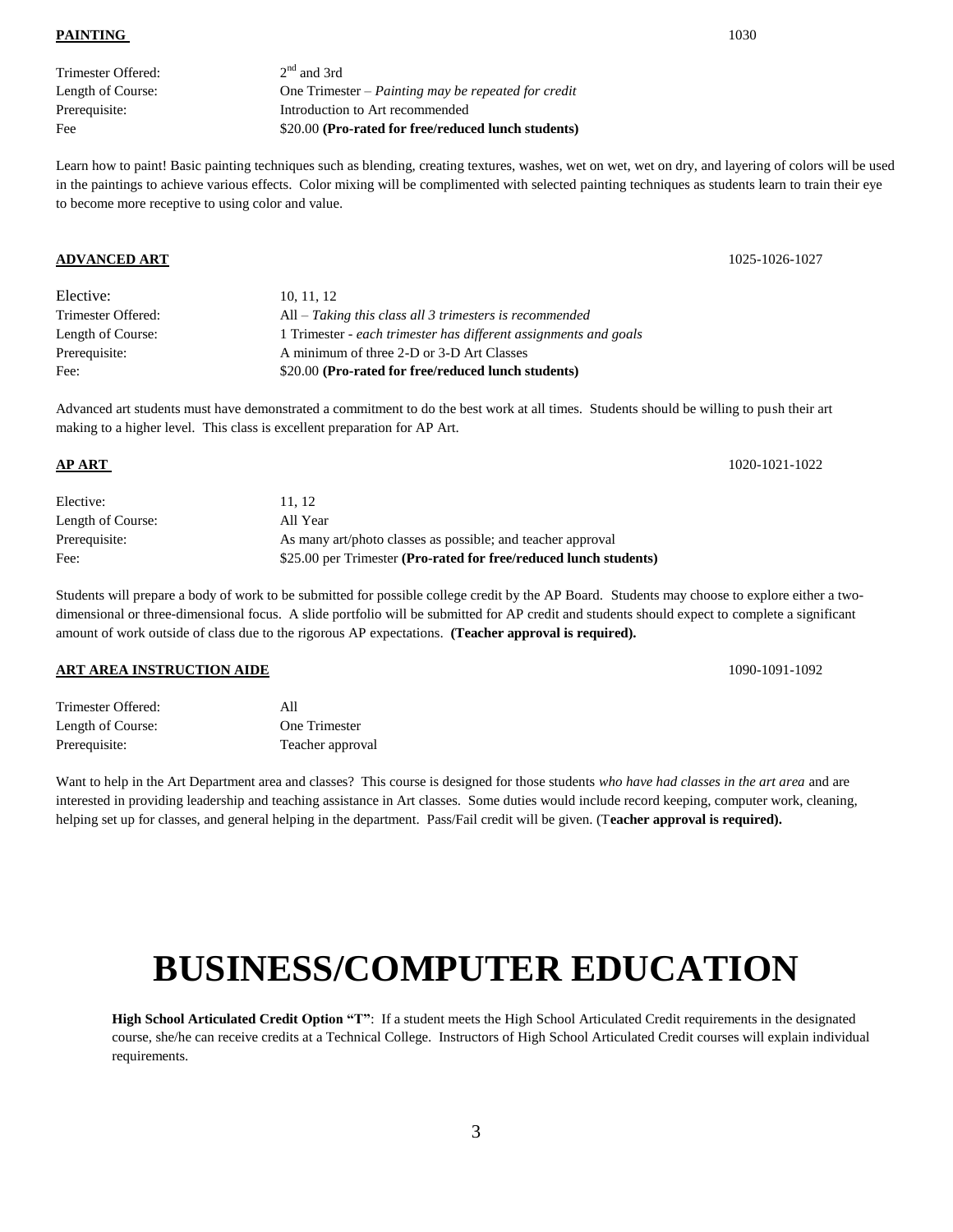#### **ACCOUNTING I – "T"** 1310

Elective: 10, 11, 12 Trimester Offered: 1 Length of Course: One Trimester

st **(Next Offered 2016-2017)**

If you are thinking of any Business major in college, this class is a must! In this course you will develop an understanding of the basic principles of the accounting cycle. You will also work with accounting procedures that are used in the workplace today. You will also learn about the wide variety of careers available to someone with an accounting background. This course is designed for the college/vocational/business school student and anyone interested in running his/her own business. A simple calculator would be helpful in completing the assignments and should be brought to class. Accounting for a sole proprietorship in a service business is used as a basis of study.

#### **ACCOUNTING II – "T"** 1311

| Elective:          | 10.11.12                       |
|--------------------|--------------------------------|
| Trimester Offered: | $2nd$ (Next Offered 2016-2017) |
| Length of Course:  | One Trimester                  |
| Prerequisite:      | Accounting I                   |

A continuation of the principles taught in Accounting I. Accounting for a partnership in a retail setting is used as a basis of study.

#### **ACCOUNTING III – "T"** 1312

| 10.11.12                       |
|--------------------------------|
| $3rd$ (Next Offered 2016-2017) |
| One Trimester                  |
| Accounting $I & II$            |
|                                |

More advanced topics such as depreciation and inventory valuation methods are covered in this class. Basis of study will be corporate accounting.

#### **BUSINESS LAW I: CRIMINAL & CIVIL LAW "T"** 1330

| Elective:     | 10, 11, 12    |
|---------------|---------------|
| Offered:      | One Trimester |
| Prerequisite: | None          |

"Ignorance of the law is no excuse." Know your rights and responsibilities in everyday business transactions. Law enforcement and court procedures are studied through participation in jail/police department class trips, mock trial, and contact with legal and law enforcement professionals. We will study the law of crimes and torts (criminal and civil law).

#### **BUSINESS LAW II: CONTRACT LAW "T"** 1340

| Elective:     | 10, 11, 12    |
|---------------|---------------|
| Offered:      | One Trimester |
| Prerequisite: | None          |

Every year you make hundreds of business contracts without even knowing it! You are bound by these contracts whether you know the law or not. In this class you will find out how people and businesses rely on these contracts every day. You will also find out what rights you have as a minor and how to protect yourself. This course includes a courtroom observation field trip.

#### **PERSONAL FINANCE/MONEY MANAGEMENT "T"** 1360

| Elective:         | 10, 11, 12    |
|-------------------|---------------|
| Length of Course: | One Trimester |
| Prerequisite:     | None          |

"Who wants to be a millionaire"? Learn how in this class by applying practical personal finance procedures. Areas covered are as follows: careers, gross and net pay, budgeting, preparing income tax returns, checking and banking services, various investments, insurance needs and coverage, using credit and consumer loans. A simple calculator is helpful in completing the assignments and should be brought to class.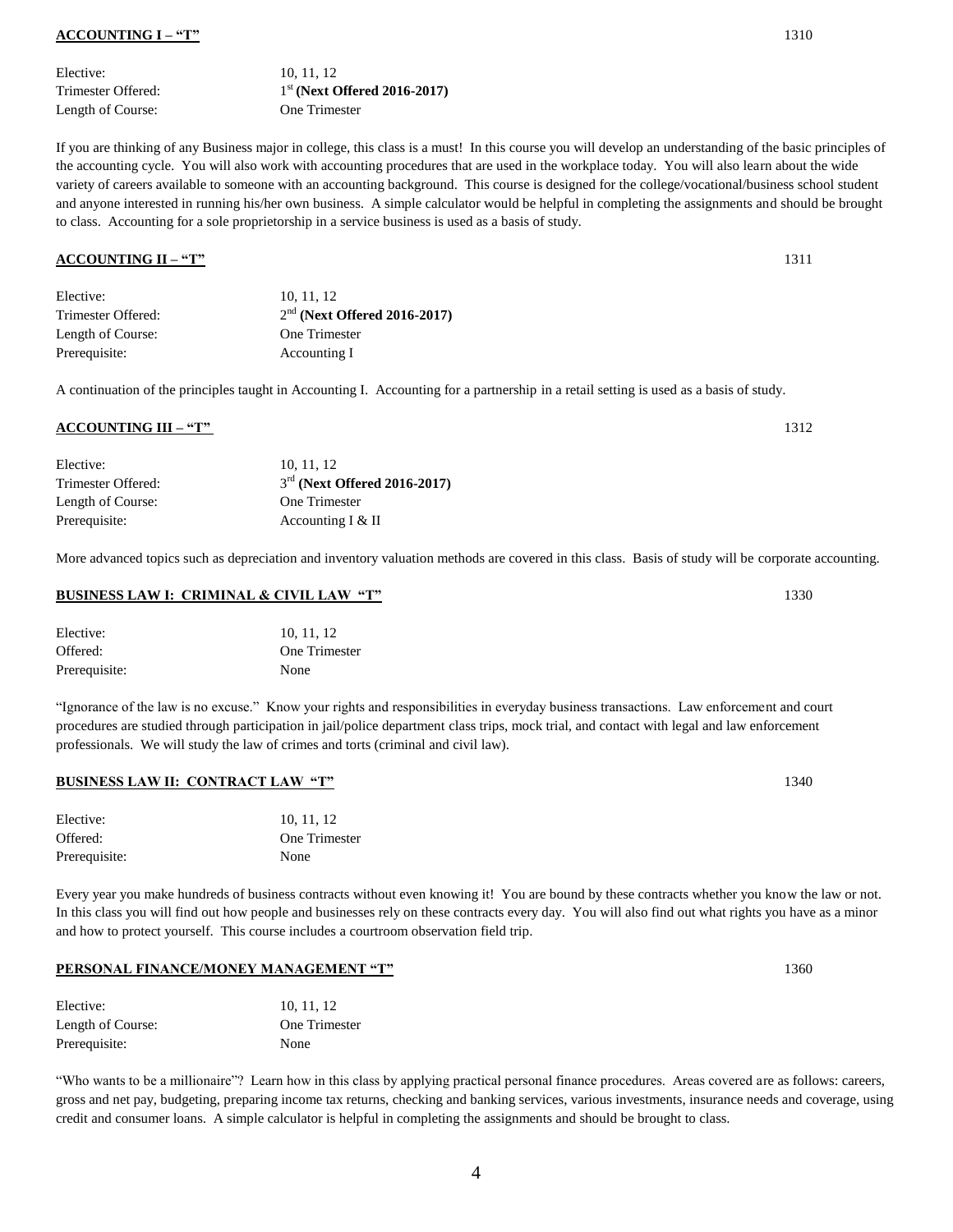| Elective:         | 9, 10, 11, 12 |
|-------------------|---------------|
| Length of Course: | One Trimester |
| Prerequisite:     | Keyboarding I |

Students will develop the skills that are used daily in business and college by using word processing applications. Spreadsheets and graphics/desktop publishing will be introduced. Students will learn the basic formatting of personal and business documents using word processing, spreadsheets and other business application tools. Students will continue the development of keyboarding speed, accuracy, and proofreading skills.

#### **MICROSOFT SOFTWARE: Word, PowerPoint and Excel "T"** 1390

| Elective:         | 9, 10, 11, 12 |
|-------------------|---------------|
| Length of Course: | One Trimester |
| Prerequisite:     | Keyboarding I |

Students will work with Microsoft Office Word, PowerPoint and Excel. With Word, you can create letters, tables, web pages, newsletters, brochures and more. Students will create dynamic on-screen presentations with PowerPoint, the presentation graphic tool program. Students will also design their own Power Point slide show using the Internet and other forms of multimedia. Excel is a widely used spreadsheet program that is used to calculate data, track financial data, and create charts and graphs. Most business use this program and consider it a "must have" for employment. We will also learn about and apply social media for appropriate uses.

#### **WEB PAGE/GAME DESIGN** 1410

|                   | <b>Meets the Art Standard Credit</b>                                              |
|-------------------|-----------------------------------------------------------------------------------|
| Prerequisite:     | Keyboarding I                                                                     |
| Length of Course: | One Trimester; May be repeated multiple times; each trimester has separate grades |
| Elective:         | 10.11.12                                                                          |

The use of web pages has become a universal tool that businesses and individuals use every day. Students at Apollo will be given the opportunity to learn design and management skills for web page creation. We will use a variety of web editors and software to fit individual needs. Ethics, uses, software, layout, graphics, animation, and multimedia technology are some areas that will be covered in this course. Although not required, we recommend that students have taken the Microsoft Software classes. In addition, we will use game design software to create your own simple games.

5

| Elective:     | 10, 11, 12    |
|---------------|---------------|
| Offered:      | One Trimester |
| Prerequisite: | None          |

Elective: 9, 10, 11, 12 Length of Course: One Trimester

Prerequisite: None

If you've ever thought of having your own construction company, day care center, hair and nail salon, or dental office, this class will help you learn what is needed. You will learn how to figure out how much money is needed to start your business and where it might come from. You'll learn about planning, government helps and requirements, taxes, and necessary reports and data to make your business successful. The class gives you the privilege of working in the school store for a hands-on experience in working with small business and using your ideas to make it more successful.

#### Keyboarding is a skill that almost everyone will use—in school, on the job, and at home. During this class you will learn the correct technique for the computer keyboard and develop speed and accuracy. If you already know the correct technique for touch typing and can key at least 35 words per minute, see your counselor about testing out of this course and enrolling in Keyboarding II or other Microsoft computer classes. Students will take this class for a Pass/Fail grade only.

#### **KEYBOARDING II: COMPUTERS FOR COLLEGE "T"** 1380

| Elective:         | 9, 10, 11, 12 |
|-------------------|---------------|
| Length of Course: | One Trimester |
| Prerequisite:     | Keyboarding I |

**KEYBOARDING I "T"** 1370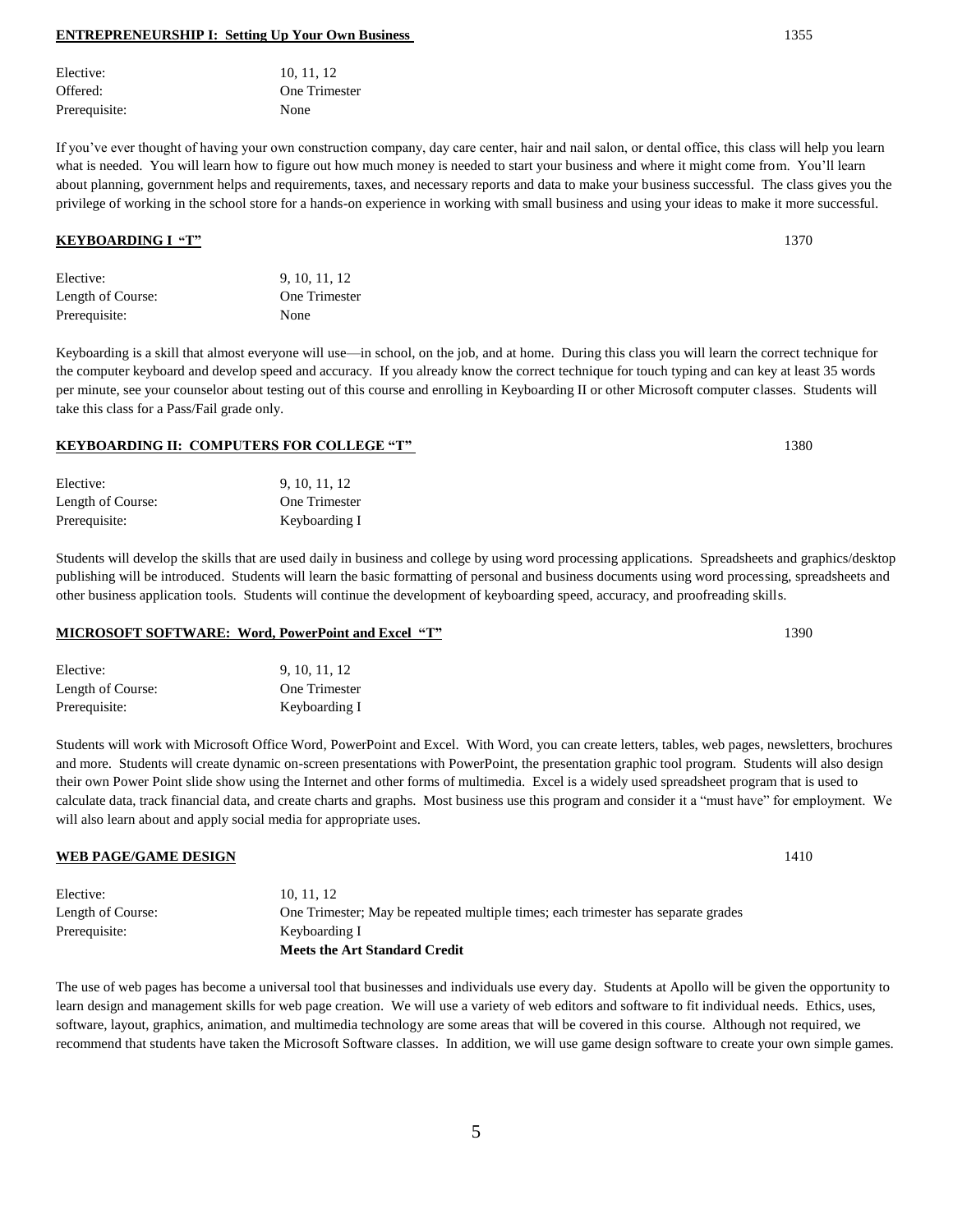Trimester Offered: All Prerequisite: Teacher approval

Length of Course: One Trimester; May be repeated multiple times; each trimester has separate grades

Would you like to work with the business department staff? Specific tasks will be assigned to you by the teacher. **You must have written permission from the teacher.**

## **ELEMENTARY AIDE**

Elective: 12 4800-4801-4802 Length of Course: All Year Prerequisite: Application Form

Do your future plans include working with children as a career choice? In this program you will be working with elementary or junior high students in District 742. After your initial instruction in the spring, you will be assigned to an elementary or junior high school as an aide to teachers for next fall. Aides work from 8:00 to 10:00 am every day. You will receive six credits for working one year as an Elementary Aide (2 credits per trimester). Potential Aides need to fill out an application. **PICK UP THE APPLICATION IN THE GUIDANCE OFFICE DURING REGISTRATION.** The application requires references and signatures along with a list of schools and grade levels for you to choose from. Elementary Aides are selected by: 1) interest, 2) attendance record, 3) desire to spend a full year in the program, and 4) dependability. You must sign up for at least three classes in addition to Elementary Aide. Students in this program must provide their own transportation. A two credit letter grade is issued each trimester.

# **ENGLISH LANGUAGE LEARNERS**

English Language Learning courses offer Language Arts credits to students whose home language is not English. Apollo offers EL classes at several different levels ranging from English Academy to Advanced. The English Academy and Beginning classes are for students who are new learners of English. The Advanced classes focus on language refinement and development of reading and writing skills. As English skills develop, students will be placed progressively in more non-EL classes. The EL teachers will determine placement.

# **FAMILY AND CONSUMER SCIENCES**

People can be trained extensively for a job, but unless they can manage their non-job lives, they cannot be as successful on the job. Family and Consumer Sciences will help in the life-long development of self-sufficient and capable people.

Students are encouraged to try the many areas of Family and Consumer Sciences. The information we have to impart to you is vitally important, especially since a great portion of our program deals with healthy food preparation, nutrition, family life and child development.

**High School Articulated Credit Option "T":** If a student meets the High School Articulated Credit requirements in the designated course, he/she can receive credits at a Technical College. Instructor will explain individual requirements.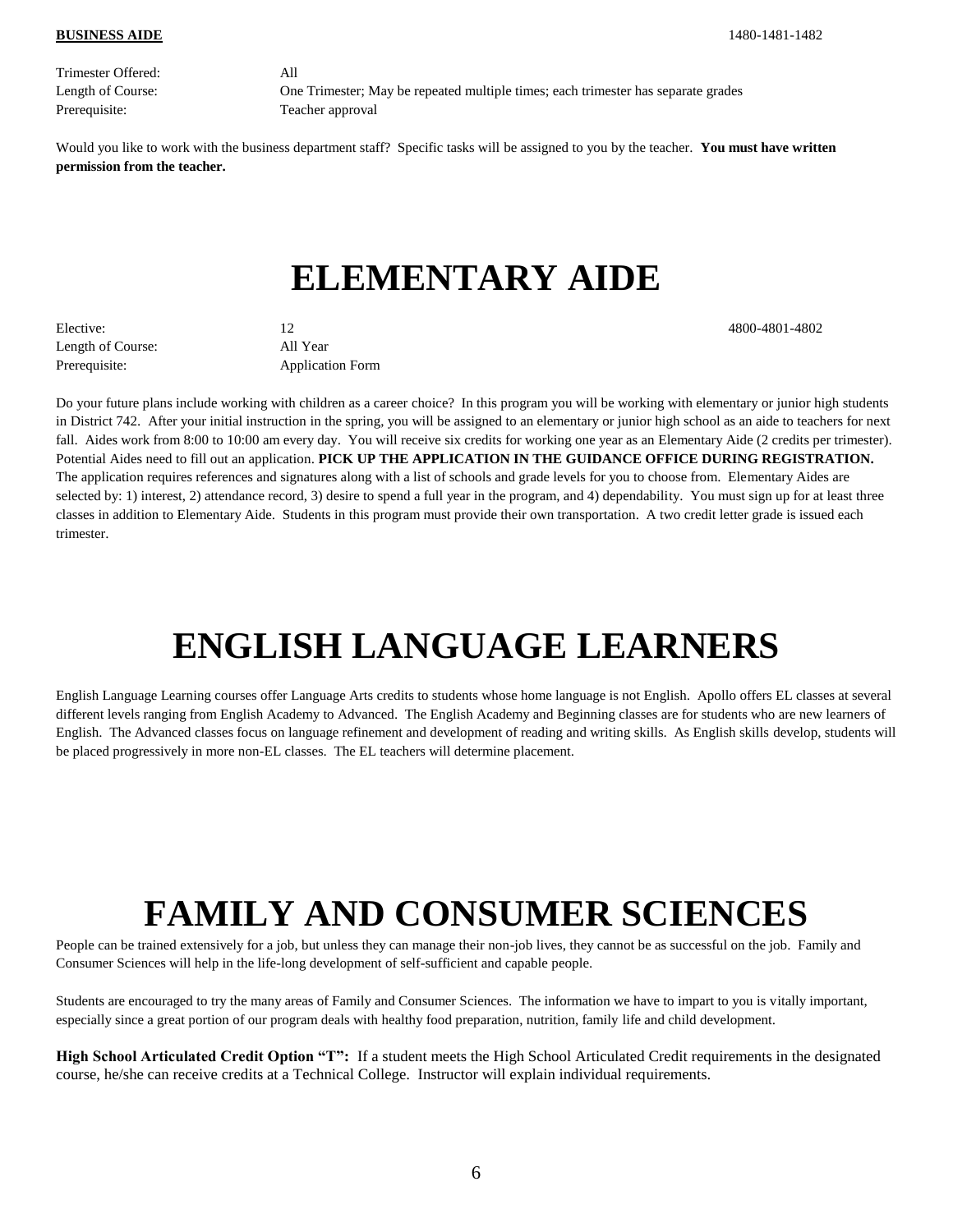#### **WORKING WITH CHILDREN I "T"** 1690

| Elective:          | 10, 11, 12      |
|--------------------|-----------------|
| Trimester Offered: | 1 <sup>st</sup> |
| Length of Course:  | One Trimester   |
| Prerequisite:      | None            |
|                    |                 |

Students will understand that parenting is a life long commitment. Students study prenatal care and how children develop physically, socially, and emotionally from the time of birth through age two. Other topics studied are reproduction, birth, parenting, birth defects, and safety of children. Videos, speakers, and class discussion will help students appreciate children by studying and observing children's growth and development. This course has two required activities to help students understand the cares of parenting. 'Baby Think it Over" dolls are a required project.

#### **WORKING WITH CHILDREN II "T"** 1691

| 10, 11, 12              |
|-------------------------|
| $2^{nd}$                |
| One Trimester           |
| Working with Children I |
|                         |

You may someday be working with children either as parents or possibly in a career choice. Students will actually have an opportunity to gain knowledge through classroom instruction and working with 1 - 5 year old children. This is an interesting way to learn how a child develops socially, physically and emotionally. Other topics covered are sibling rivalry, parenting, discipline, food for children, and the influence of television. If you are thinking of becoming an elementary aide, this class is a must! Students will get the opportunity to observe first hand how children act and behave by holding a play school at Apollo.

#### **WORKING WITH CHILDREN III "T"** 1692

| Elective:          | 10.11.12                 |
|--------------------|--------------------------|
| Trimester Offered: | $2^{\text{rd}}$          |
| Length of Course:  | One Trimester            |
| Prerequisite:      | Working with Children II |

In this course students will learn about and discuss helping children who have special needs. Students will also learn about crisis situations that many young people are facing today -- death, divorce or separation, child abuse and neglect. There will be simulation activities, speakers and videos. Oral and written reports will be required in this course.

#### **FASHION & MERCHANDISING** 1610

|                   | <b>Meets the Art Standard Credit</b> |
|-------------------|--------------------------------------|
| Prerequisite:     | None                                 |
| Length of Course: | One Trimester                        |
| Elective:         | 10.11.12                             |

Interested in learning how to sew? This course is for you. Here is an opportunity to learn how to care and sew on today's fabrics. Demonstrations, as well as individual work, will aid you in learning construction techniques. You will have the opportunity to select a challenging project for yourself, your room, or one that will be a gift to someone else. This course may be taken more than once.

#### **FOODS I "T"** 1620

| Elective:          | 10.11.12                                            |
|--------------------|-----------------------------------------------------|
| Trimester Offered: | All                                                 |
| Length of Course:  | One Trimester                                       |
| Prerequisite:      | None                                                |
| Fee:               | \$20.00 (Pro-rated for free/reduced lunch students) |

This foods course focuses on basic cooking skills, which include measuring, abbreviations, equivalents, and recipe terms, as you plan and prepare a variety of foods. My Plate will also be studied along with the nutrients required to maintain a healthy lifestyle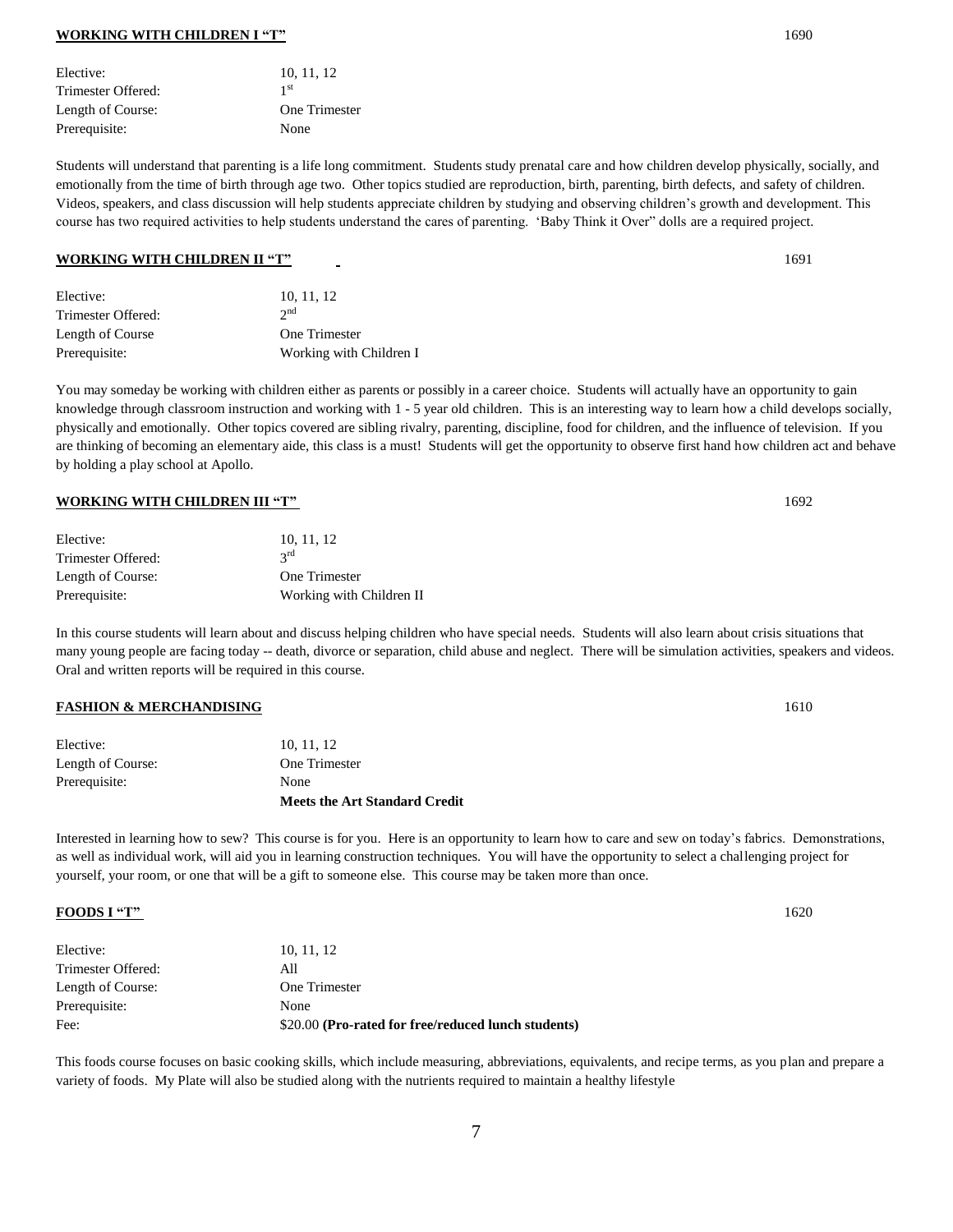#### **FOODS II "T"** 1630

| Elective:          | 10, 11, 12                                          |
|--------------------|-----------------------------------------------------|
| Trimester Offered: | $\gamma$ nd                                         |
| Length of Course:  | One Trimester                                       |
| Prerequisite:      | Foods I                                             |
| Fee:               | \$20.00 (Pro-rated for free/reduced lunch students) |

Take this class if you would like to continue learning cooking skills that emphasize the preparation of protein foods--such as meats, poultry, eggs, and fish. You will plan, prepare and serve meals while paying particular attention to the nutritional content of these foods.

#### **GOURMET COOKERY "T"** 1650

|                    | <b>Meets the Art Standard Credit</b>                |
|--------------------|-----------------------------------------------------|
| Fee:               | \$25.00 (Pro-rated for free/reduced lunch students) |
| Prerequisite:      | Foods I & Foods II                                  |
| Length of Course:  | One Trimester                                       |
| Trimester Offered: | $2^{\text{rd}}$                                     |
| Elective:          | 10, 11, 12                                          |

Have you ever heard of soufflés, crepes, baked Alaska, and quiche Lorraine? Have you ever prepared them? This course focuses on many elegant foods that sound very complicated, but are in fact, simple to prepare. Become a gourmet chef! Join this class.

#### **OUTDOOR FOODS "T"** 1695

| Elective:          | 10, 11, 12                                          |
|--------------------|-----------------------------------------------------|
| Trimester Offered: | $2^{\text{rd}}$                                     |
| Length of Course:  | One Trimester                                       |
| Prerequisite:      | Foods I & Foods II                                  |
| Fee:               | \$20.00 (Pro-rated for free/reduced lunch students) |

Learn the art of campfire cooking, gas and charcoal grilling, backpack cooking, and drying foods. Group labs prepare meats, vegetables, breads, and desserts on barbecue grills. Information will be given on outdoor cooking equipment, backpacking, and campfire cookery. Speakers will enhance the class. **You may only enroll in this class once.**

#### **FOODS FROM OTHER LANDS "T"** 1640

| Elective:          | 10, 11, 12                                          |
|--------------------|-----------------------------------------------------|
| Trimester Offered: | $2^{nd}$                                            |
| Length of Course:  | One Trimester                                       |
| Prerequisite:      | Foods I & Foods II                                  |
| Fee:               | \$20.00 (Pro-rated for free/reduced lunch students) |

Explore the food heritage of the world as you are introduced to the culture and cuisine of many countries. Lab experiences will include the preparation of appetizers, main entrees, desserts, breads and full meals from Italy, China, France, Germany, and Mexico. Demonstrations performed by the students increase knowledge of other countries.

#### **LIVING ON YOUR OWN** 1660

| Elective:         | 10, 11, 12    |
|-------------------|---------------|
| Length of Course: | One Trimester |
| Prerequisite:     | None          |

Living On Your Own is a class designed to help you with some of life's decisions. Do you buy a car or take public transportation? Do you buy a house or rent? Just how do you take care of that leather coat? How do you make dinner? Jobs, advertising, laundry and money are all units in this class.

8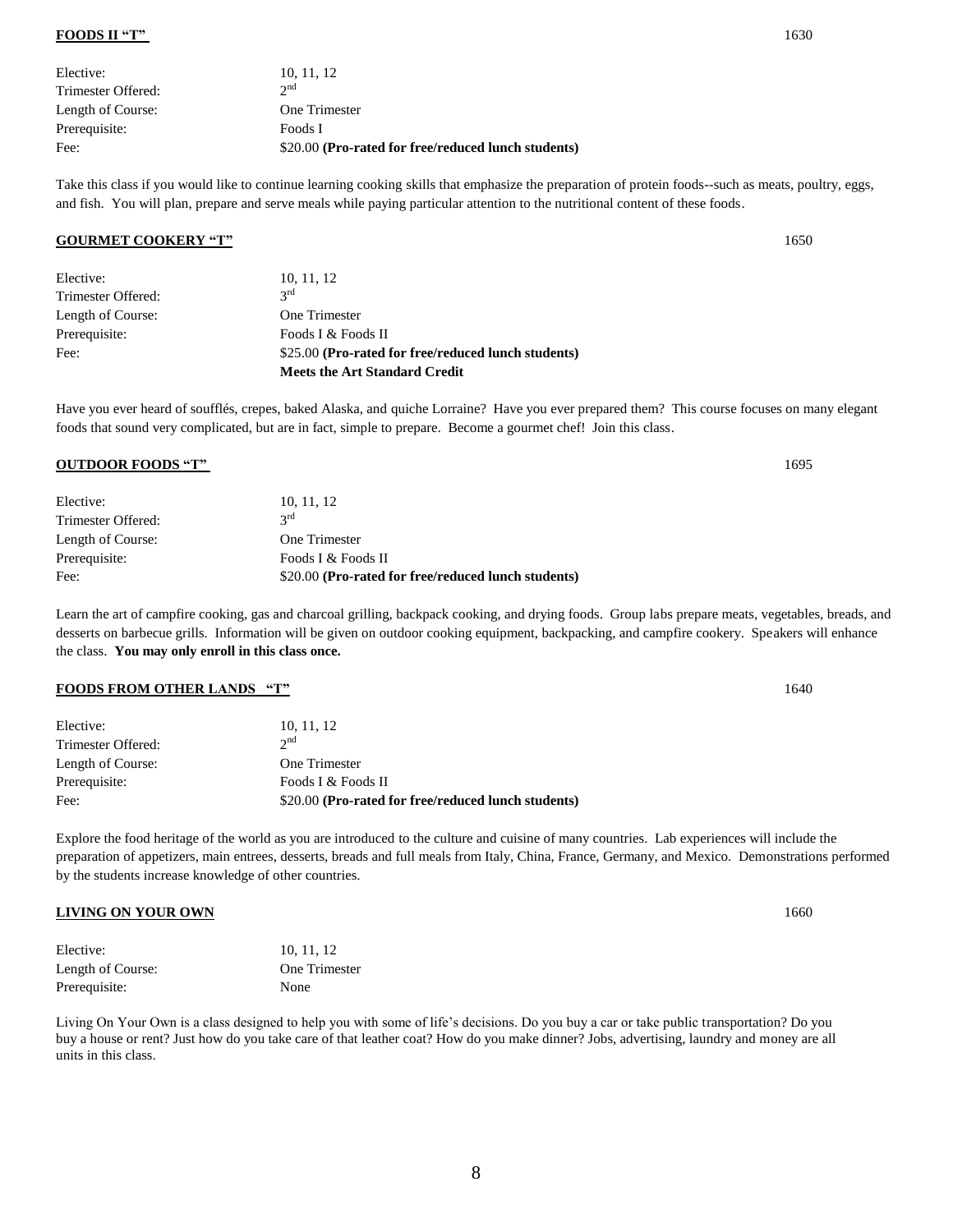#### **INTERIOR DECORATING/HOUSING I** 1670

Elective: 10, 11, 12 Length of Course: One Trimester

Interior Decorating/Housing is great for students interested in this area either for personal or occupational reasons. Learn about housing alternatives, house styles, and floor plans. This course offers a variety of opportunities to learn about the decor of a home. A number of mini projects will summarize what you have learned. Drawing floor plans is included.

#### **FAMILY AND CONSUMER SCIENCES TEACHER AIDE** 1780-1781-1782

| Elective:          | 10, 11, 12           |
|--------------------|----------------------|
| Trimester Offered: | All                  |
| Length of Course:  | One Trimester        |
| Prerequisite:      | Preferable – Foods I |

This course is designed for those students who are interested in providing leadership and teaching assistance in our classes. Some duties would include record keeping, computer work, setting up demonstrations, and helping in the classroom. **Must have teacher approval.**

## **HEALTH**

#### **HEALTH II** 4452

| Elective:          | 10.11.12                        |
|--------------------|---------------------------------|
| Trimester Offered: | AII                             |
| Length of Course:  | One Trimester                   |
| Prerequisite:      | Successful completion of Health |

This course is designed for students who want to continue learning about health concepts and how they affect your life. Content will include, but is not limited to, research into death and dying, improving relationships, in-depth understanding of proper nutrition and its affect on all areas of wellness, research of and understanding infectious diseases, cancers and how choices regarding sexual activity influence your life and how they affect the choices you can make in the future. Students will be required to participate in two field trips.

#### **COMMUNITY CPR, FIRST AID, AED** 4470

| Elective:         | 9, 10, 11, 12 |
|-------------------|---------------|
| Length of Course: | One Trimester |
| Fee:              | \$15.00       |

Upon completion of this course, students will be certified by the American Red Cross in Adult, Infant and Child CPR, Automatic External Defibrillator and First Aid. This class is worth .5 credits. The fee is a Red Cross charge for student authorization. If the class were taken out of school the cost would be significantly higher.

#### **FIRST RESPONDER** 4895-4896

| Elective:          | 11.12          |
|--------------------|----------------|
| Trimester Offered: | Two Trimesters |

Students will be enabled to apply the fundamental skills and knowledge required to function as an entry level First Responder. Emphasis will be placed on skills needed for the recognition of, and emergency care of sick or injured people, utilizing basic EMS equipment and assisting Emergency Medical Technicians once they have arrived. This course is designed for non-ambulance personnel such as law enforcement, fire, rescue, DNR, industry, and private citizens who are involved in pre-hospital emergency care and are first on the scene of an emergency.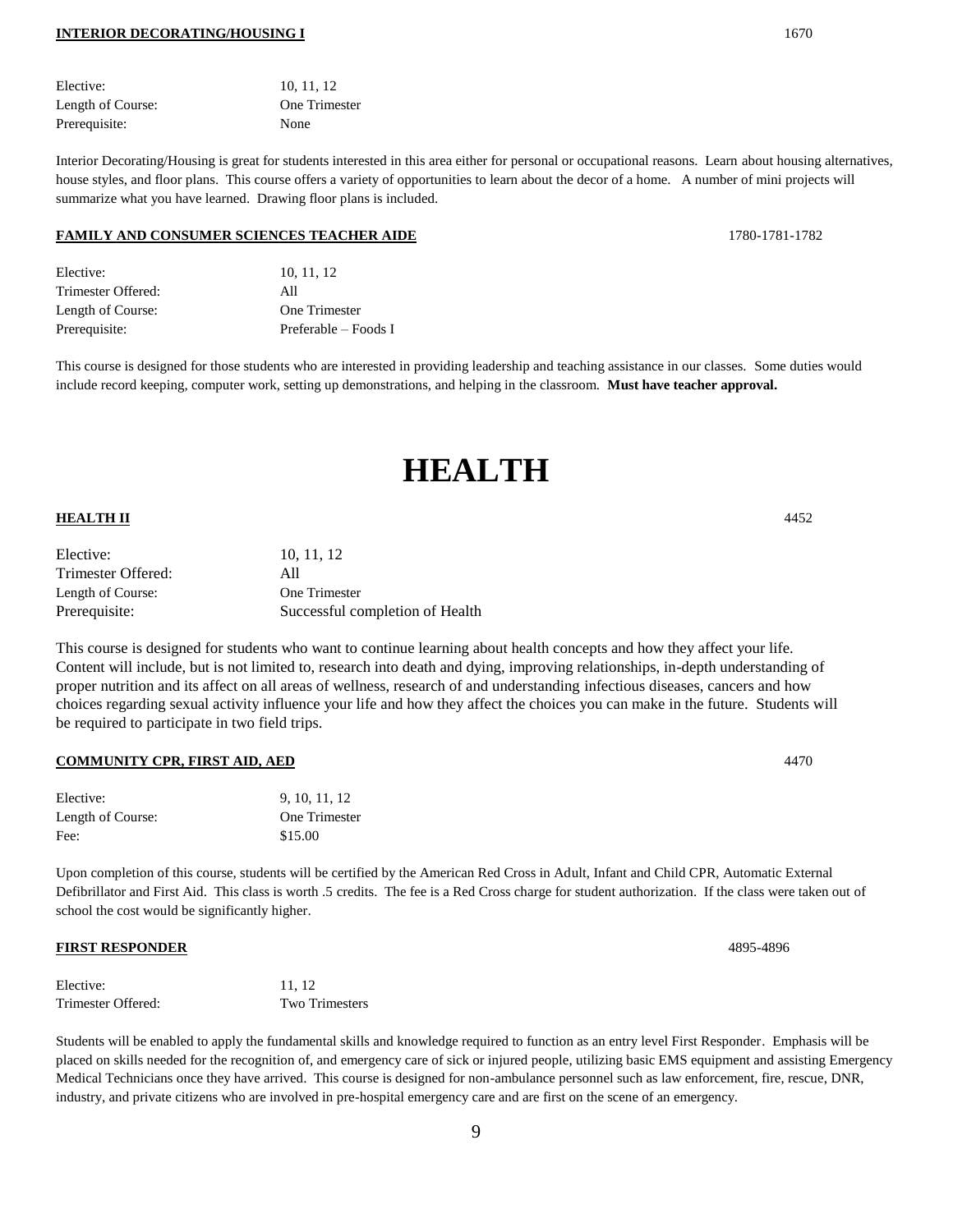#### **HEALTH EDUCATION STUDENT ASSISTANT** 4490-4491-4492

Trimester Offered: All **(one student per trimester)** Length of Course: One Trimester Prerequisite: Instructor Approval,  $11<sup>th</sup>$  &  $12<sup>th</sup>$  Grade

Student will assist classroom teacher with attendance, equipment set up, labs, etc.

# **LANGUAGE ARTS**

Students in Grades 9-12 are required to take a Language Arts class *each* trimester.

#### **READ 180/EXPERT 21**

Read 180 and Expert 21 are comprehensive systems of curriculum, instruction assessment, and professional development proven to raise reading achievement for students struggling and reading below grade level. This program is available to students and provides remediation through small group, individualized, and adjusted reading instruction. Placement in the program is determined by instructor referral and is in addition to a regular Language Arts course.

**All courses** offered by the Apollo Language Arts Department count for Language Arts credit **except for yearbook** which counts as a general elective credit. Courses are designated in the following manner:

Level (1): A course designed to enrich and accelerate motivated students. College bound students are strongly encouraged to take Level (1) courses.

Unleveled: A course in which the activities, materials, and assignments allow students of diverse abilities to participate.

The Apollo Language Arts Department abides by the Alternative Selection Policy of the district, which states that students or parents who object to the content of materials used in a particular class may request alternatives that will accomplish the same educational objectives. This includes reading materials as well as videos or other instructional materials. Please contact the instructor for the current list of materials used in a course. Current reading lists are available for inspection by students and/or parents upon request.

Minnesota students are required to have four years of language arts courses (12 credits at Apollo). Students in grades 11-12 are required to take a minimum of two writing courses, two communication courses, and two literature courses.

| <b>Required</b>       | Writing                  | <b>Literature</b>        | <b>Communications</b>     | <b>Elective</b> |
|-----------------------|--------------------------|--------------------------|---------------------------|-----------------|
| LA <sub>9</sub><br>AY | AP Lang & Comp $AY-11$   | AP Lang $& Comp$ AY-11   | AP Lang & Comp<br>$AY-11$ | Yearbook        |
| LA 10<br>AY           | AP Lit & Comp<br>$AY-12$ | AP Lit & Comp<br>$AY-12$ | AP Lit & Comp<br>$AY-12$  | L.A. Aide       |
|                       | Poetry Writing           | <b>Short Story Lit</b>   | Public Speaking           |                 |
|                       | Film Study               | <b>Science Fiction</b>   | Interpersonal Comm.       |                 |
|                       | Written Comp             | <b>Novels</b>            | Debate & Argumentation    |                 |
|                       | Applied Writing          | Humanities               | Broadcast/Mass Media      |                 |
|                       |                          | Newspaper/Popular Lit    |                           |                 |
|                       |                          | Lit of Florence & Rome   |                           |                 |

 **Key: AY = All Year Course. 11 – Offered 11th Grade 12 – Offered 12th Grade**

**Writing, Literature and Communications courses are the choices for 11th and 12th grade students. A Writing, Literature and Communications course MUST be taken during your 11th and 12th grade years.**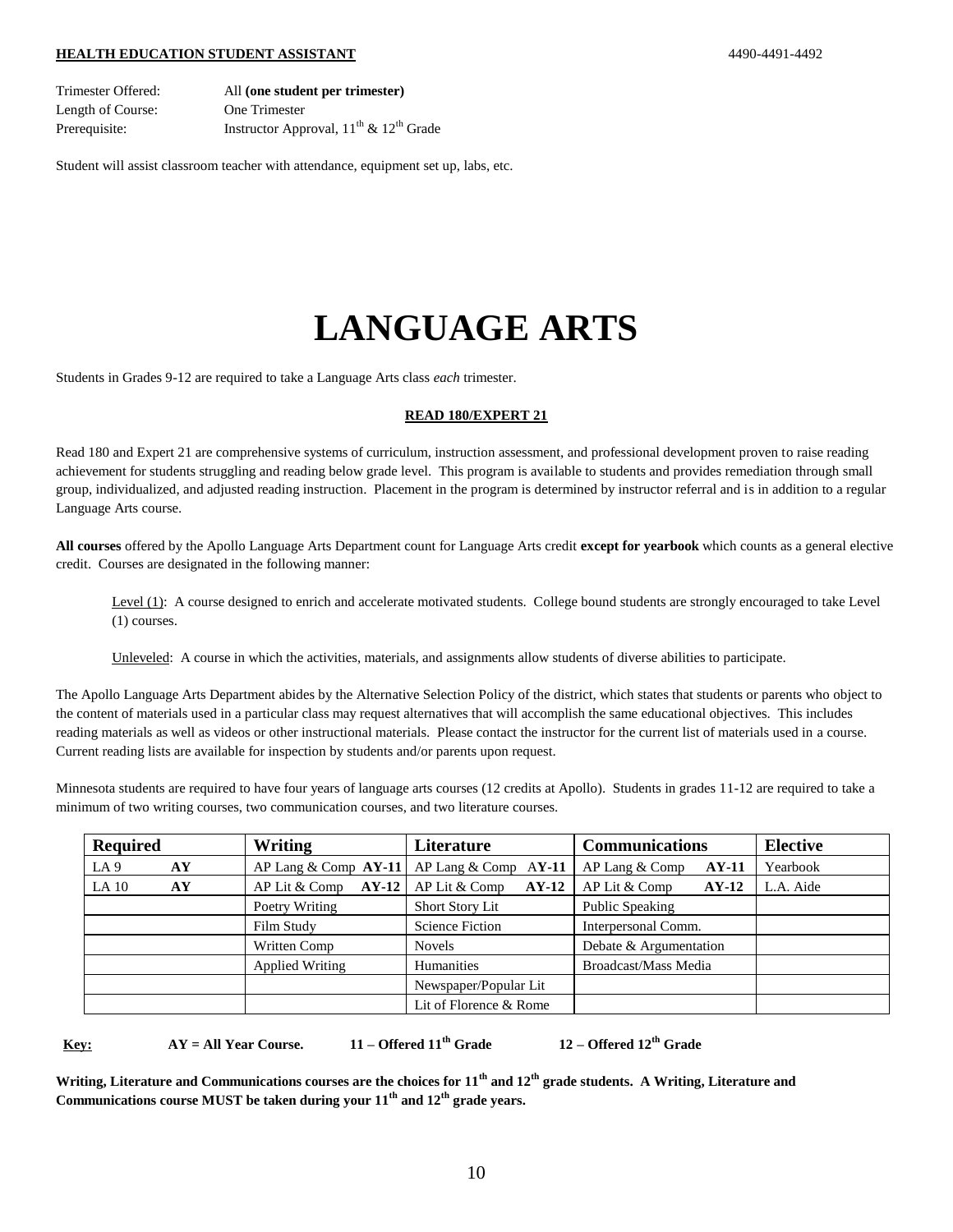### **REQUIRED**

### **LANGUAGE ARTS 10** Unleveled 2240-2241-2242

Length of Course: All Year Level: Unleveled

Prerequisite: Language Arts 9 Honors – *Registration for this course must be approved by the Course Instructor.*

This year long course covers the Minnesota Academic Core Standards for grade 10. Areas of focus include, but are not limited to informative texts, novels, grammar, group communications, and writing for a variety of purposes. Honors level includes study of literary theory and debate.

### **ADVANCED PLACEMENT COURSES**

### *(If you take an AP Course in 11th or 12th grade, you do NOT need to choose a Writing, Literature, or Communications course for that year)*

#### **AP LANGUAGE AND COMPOSITION** 2203-2204-2205

| Grade Offered:     |                                                                                    |
|--------------------|------------------------------------------------------------------------------------|
| Trimester Offered: | All Year                                                                           |
| Length of Course:  | All Year - Registration for this course must be approved by the course instructor. |
| Level:             |                                                                                    |

An AP course in English Language and Composition engages students in becoming skilled readers of prose written in a variety of rhetorical contexts, and in becoming skilled writers who compose for a variety of purposes. Both their writing and their reading should make students aware of the interactions among a writer's purposes, audience expectations, and subjects, as well as the way genre conventions and the resources of language contribute to effectiveness in writing.

#### **AP LITERATURE AND COMPOSITION** 2200-2201-2202

| Grade Offered:     |                                                                                    |
|--------------------|------------------------------------------------------------------------------------|
| Trimester Offered: | All Year                                                                           |
| Length of Course:  | All Year - Registration for this course must be approved by the course instructor. |
| Level:             |                                                                                    |

Advanced Placement (AP) Literature and Composition is a challenging course designed for students seeking college level experience in English. Students will read both classic and contemporary literature, with a focus on developing analytical reading, writing, and discussion skills. Readings will be drawn from novels, plays, short stories, and poetry. Students enrolling in the course will read, write and discuss extensively to build their repertoire of interpretive skills. Finally, students taking the course will be required to read several literary works and write analytical reactions during the summer immediately preceding the start of the course.

### **WRITING COURSES**

### *(You MUST take one Writing course in 11th Grade and one Writing course in 12th Grade)*

#### **POETRY WRITING** 2620

| Grade Offered:     | 11, 12        |
|--------------------|---------------|
| Trimester Offered: | All           |
| Length of Course:  | One Trimester |
| Level:             | Unleveled     |

Honors 2243-2244-2245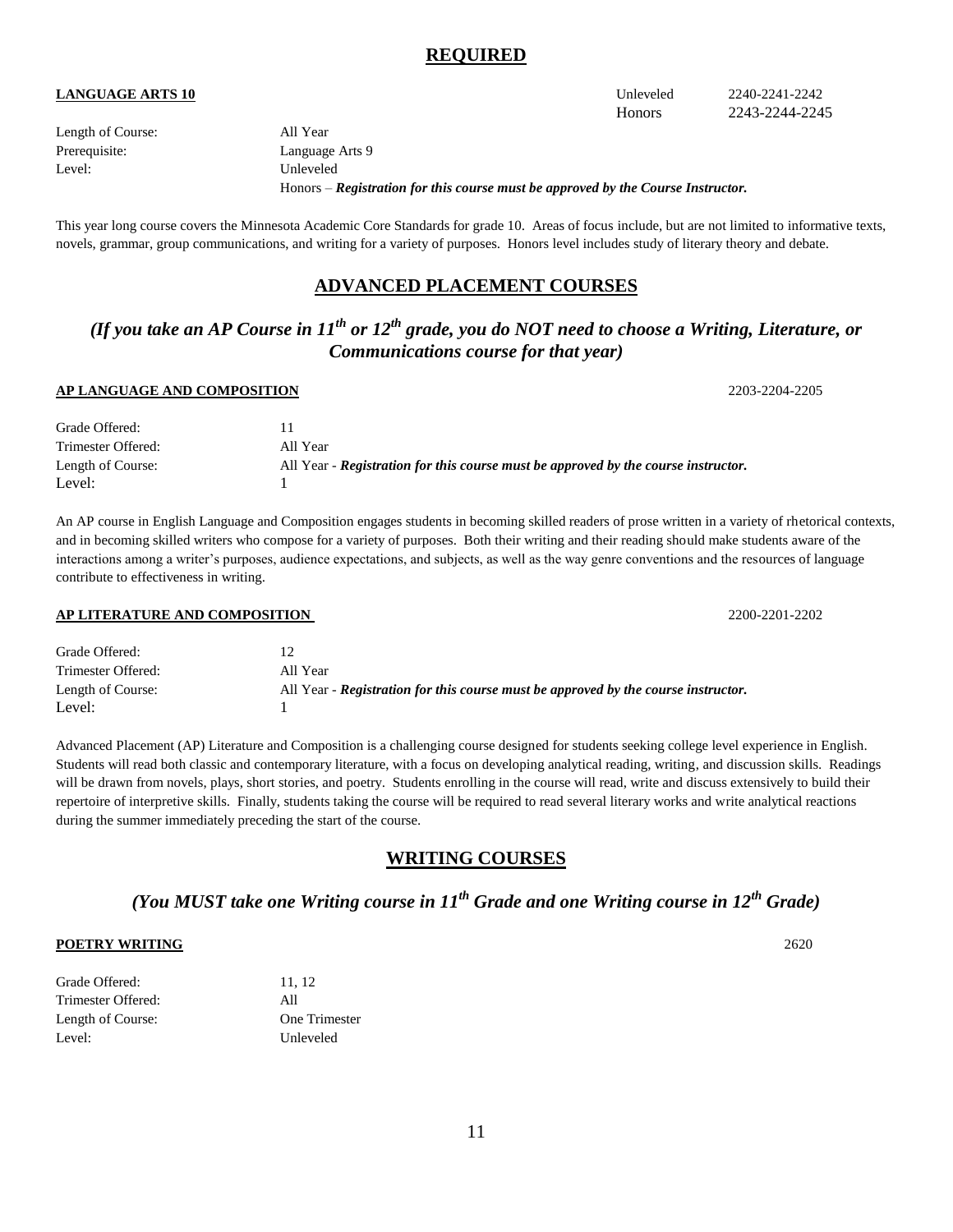Students will explore individual creative approaches to expressing themselves in poetic form. Students will create observations and perspectives, journal entries, and poems. They will participate in evaluations of writings generated by published poets as well as peers. In addition, student products will be compiled to create a personal portfolio of works, which will be representative of all units of study throughout the trimester.

#### **FILM STUDY** 2140

| Grade Offered:     | 11.12                                  |
|--------------------|----------------------------------------|
| Trimester Offered: | All                                    |
| Length of Course:  | One Trimester                          |
| Level:             | Unleveled ( <i>Not NCAA Approved</i> ) |

Film is a viable form of expression in our culture. This course uses film as a catalyst for research, discussion, and written expression. Students will discuss the elements of movie making and the themes of classic and contemporary films. Students will respond to films through various styles of writing assignments.

#### **WRITTEN COMPOSITION** 2635

| Grade Offered:     | 11.12                |
|--------------------|----------------------|
| Trimester Offered: | All                  |
| Length of Course:  | <b>One Trimester</b> |
| Level:             | Unleveled            |

Students will develop reading, writing, and critical thinking skills demonstrated through various genres (e.g. narrative, expository, argument). Focus will also be placed on conventions of writing and vocabulary development.

#### **APPLIED WRITING** 2629

| Grade Offered:     | 11.12                                  |
|--------------------|----------------------------------------|
| Trimester Offered: | All                                    |
| Length of Course:  | One Trimester                          |
| Level:             | Unleveled ( <i>Not NCAA Approved</i> ) |

Students will practice writing skills that are of practical use in their lives outside of and beyond high school. Major areas of study and practice will include personal and professional writing such as: letters, resumes, reports and proposals, and other forms of correspondence, as well as responding to selected reading and informed opinion writing.

### **LITERATURE COURSES**

### *(You MUST take one Literature course in 11th Grade and one Literature course in 12th Grade)*

#### **SHORT STORY LITERATURE** 2110

| 11.12         |
|---------------|
| All           |
| One Trimester |
| Unleveled     |
|               |

This course provides students with the opportunity to read a wide selection of short stories. Students will demonstrate knowledge of plot, theme, character, point of view, setting, and irony. Additionally, students will develop their interpretation skills.

#### **SCIENCE FICTION** 2100

| 11.12         |
|---------------|
| All           |
| One Trimester |
| Unleveled     |
|               |

12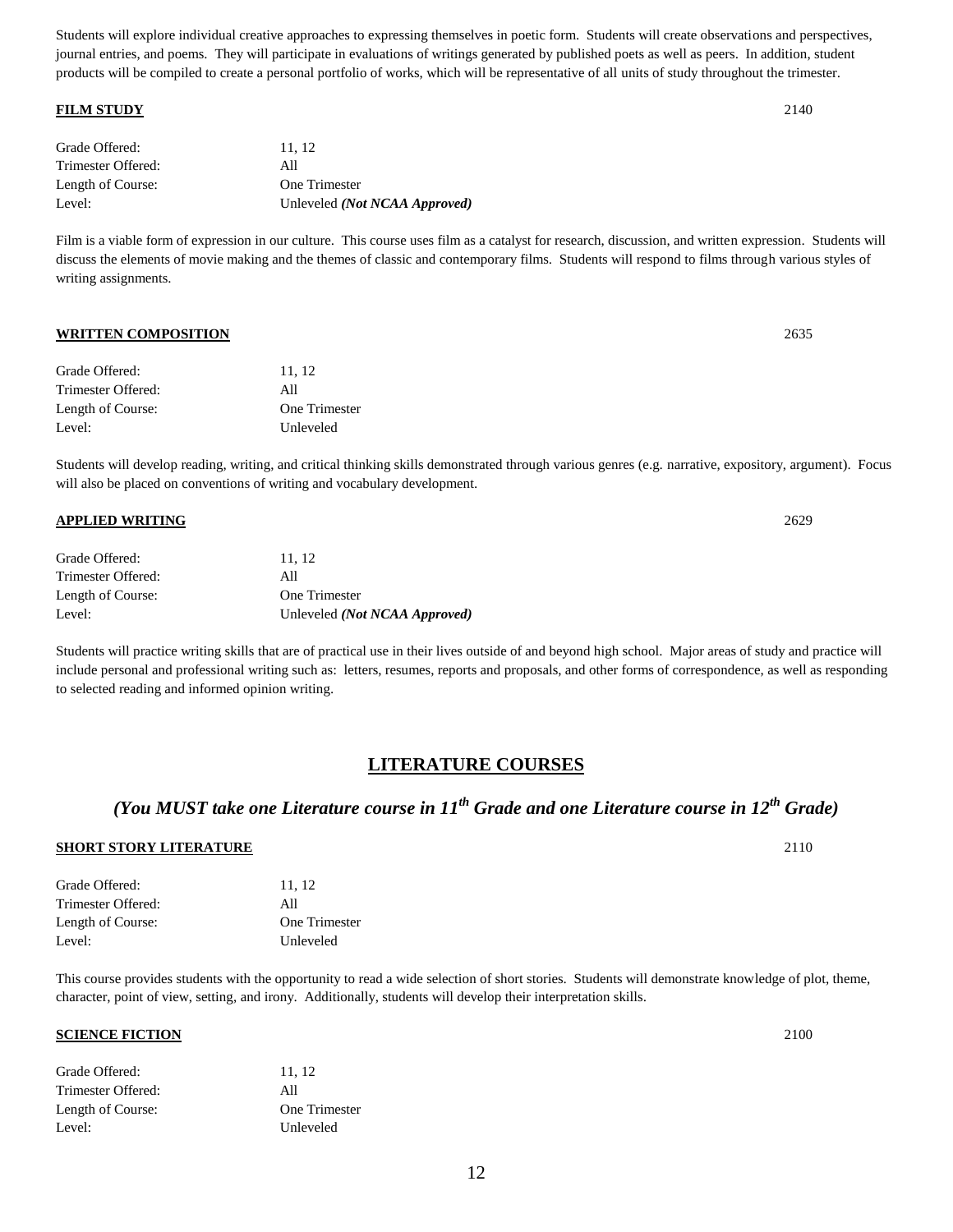The literature in this course deals with the realm of possibility. Many science fiction writers begin with the question "What if...?" and provide us with a vision of the way things might be in the near or distant future. Students will read two novels and a dozen or so short stories during this course. Vocabulary study, discussions, quizzes, and tests as well as written reactions to themes in the literature will be part of this course.

#### **NEWSPAPER/POPLULAR LITERATURE** 2350

| Grade Offered:     | 11.12                 |
|--------------------|-----------------------|
| Trimester Offered: | All                   |
| Length of Course:  | One Trimester         |
| Level:             | 2 (Not NCAA Approved) |

Informed people read newspapers and magazines as a daily diet. The goal of the course is to make reading these two genres a daily, life-long habit. Students will read a prize winning best selling novel as well. Students will be directed to various national and local newspapers, a wide range of magazines as well as internet sites. Writing assignments will include reactions to readings, current event journals, and creative and informative projects.

#### **NOVELS** 2360

| Grade Offered:     | 11, 12        |
|--------------------|---------------|
| Trimester Offered: | All           |
| Length of Course:  | One Trimester |
| Level:             | Unleveled     |

Students electing Novels as a course of study read and analyze several contemporary novels. A thematic approach to the literature will be evident, and the student will be expected to participate in class discussions as well as write explications and a literary essay.

#### **HUMANITIES** 2170

| Grade Offered:     | 11, 12               |
|--------------------|----------------------|
| Trimester Offered: | All                  |
| Length of Course:  | <b>One Trimester</b> |
| Level:             |                      |

Every person contributes something essential and unique towards our understanding of who we are as people (Humanities): a sketch, an idea, a scrap of song, a belief, a piece of literature. In this course, we will examine works of literature, philosophy, and the arts to probe human identity. We explore life's meanings within the various Western Humanities eras. Our quest will be to discover life and art as they have imitated each other from Ancient Greece to Post Modernism. A bonus is the class exploration of how our own humanities will be preserved thousands of years from now.

#### **REGIONAL WORLD LITERATURE**

| Grade Offered:     | 11.12                 |
|--------------------|-----------------------|
| Trimester Offered: | $2^{\text{rd}}$       |
| Length of Course:  | One Trimester         |
| Level:             | 1 (Not NCAA Approved) |

Regional World Literature focuses on literature from and inspired by a particular country or region. The focus for the 2015-16 and 2016-17 year will be on literature of the Scandinavian countries, including Norse mythology and the Finnish Kalevala. Students taking this class will also have the option to embark on an experiential learning trip to the Scandinavian countries in June 2017. Instructor approval is required.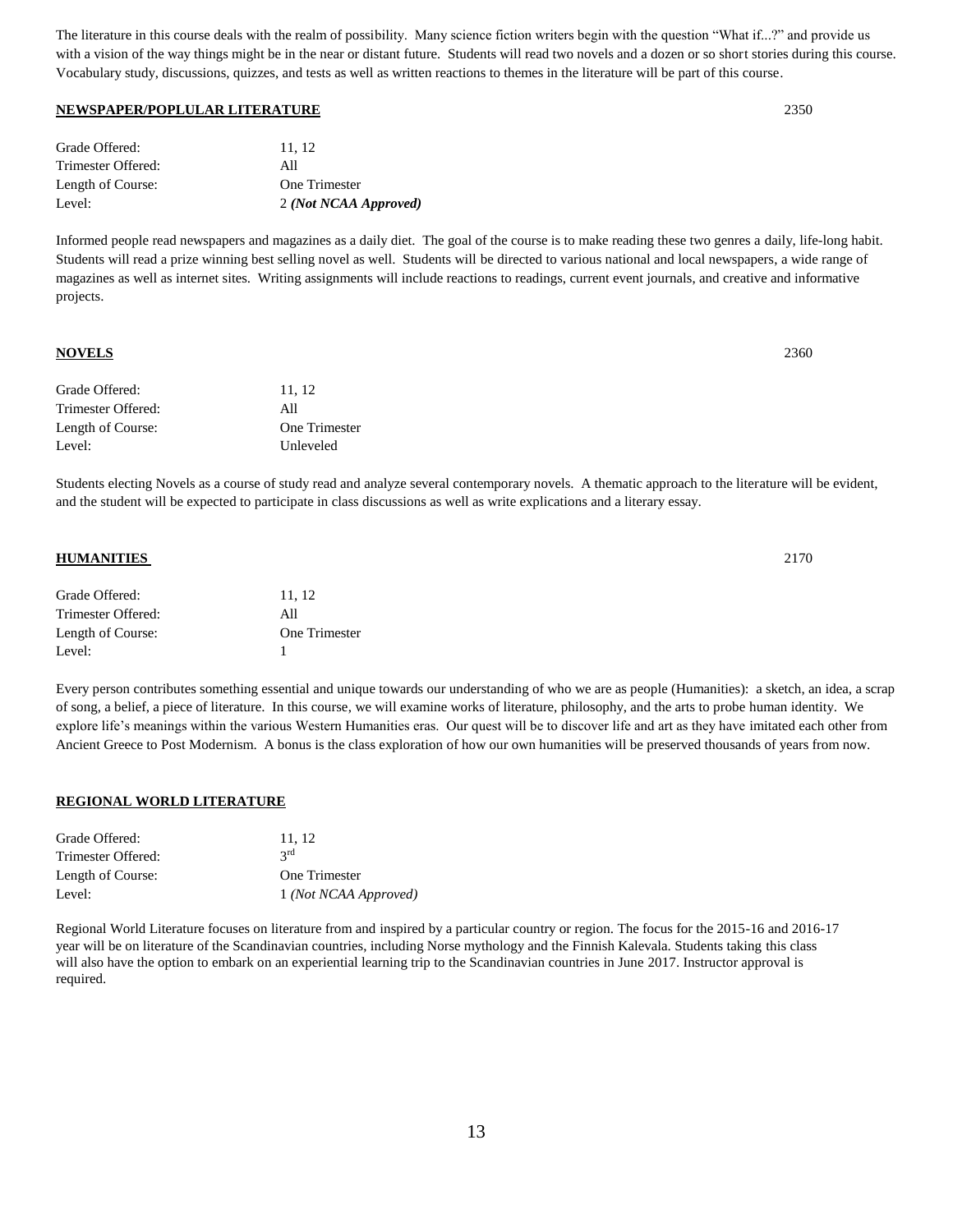### **COMMUNICATION COURSES**

## *(You MUST take one Communications course in 11th Grade and one Communications course in 12th Grade)*

#### **PUBLIC SPEAKING** 2511

| 11, 12        |
|---------------|
| All           |
| One Trimester |
| Unleveled     |
|               |

Public Speaking is one of the most common means of communicating ideas to groups of people. Every day thousands of speeches are given throughout the world. Most are given neither by world leaders nor celebrities. They are ordinary citizens, like us, giving speeches to persuade, inform, entertain, and inspire. They are given at school board meetings, in the business world, in schools, and at employee, parent, student, and special interest group meetings. In short, any time a group of people meet for a purpose, speeches are given. We cannot avoid the power our voices and spoken words have over others. This course offers students the opportunity to practice researching, organizing, and delivering various types of public speeches. From storytelling to informing, persuading, and entertaining, the Public Speaking student can expect to share and express her/his ideas with confidence and heightened eloquence.

#### **INTERPERSONAL COMMUNICATION** 2019

| 11.12                         |
|-------------------------------|
| All                           |
| One Trimester                 |
| Unleveled (Not NCAA Approved) |
|                               |

We speak with our mouths, but we communicate with our entire bodies. In fact, experts say that over half of all communication is nonverbal. To truly understand and have healthy communication with others (interpersonal communication) we must learn to read their body language as well as interpret their spoken words. However, it is impossible to have healthy communication with others if we do not first understand ourselves and the messages we send nonverbally and verbally. This course will offer a more in-depth study of the process of communications. Units of study will include interpersonal communications, intrapersonal communications, listening, interviewing, group discussion, and some public speaking.

#### **DEBATE/ARGUMENTATION** 2500

| Grade Offered:     | 11, 12        |
|--------------------|---------------|
| Trimester Offered: | All           |
| Length of Course:  | One Trimester |
| Level:             |               |

"He who slings mud generally loses ground." Adlai Stevenson's quote reflects the outcome of poor argumentation skills. All too often when trying to persuade others we raise our voice rather than reinforce our argument with thoughtful, rational support. This is what a course in Argumentation is all about. It is a practical, academic, and ethical examination of persuasion. What is it? How we can use argument as an effective means of inquiry, analysis and problem solving. The student of Argumentation will develop skills in logic, persuasion, vocabulary, research, composition, organization, delivery, and ethics in persuasion. Important national issues from a political and evaluative perspective will be examined. This course will aid in preparation for college. The class format will require speeches, in-class debates, work outside of school, and possibly scrimmages with other schools.

#### **BROADCAST/MASS MEDIA** 2345

| Grade Offered:     | 11.12                         |
|--------------------|-------------------------------|
| Trimester Offered: | All                           |
| Length of Course:  | One Trimester                 |
| Level:             | Unleveled (Not NCAA Approved) |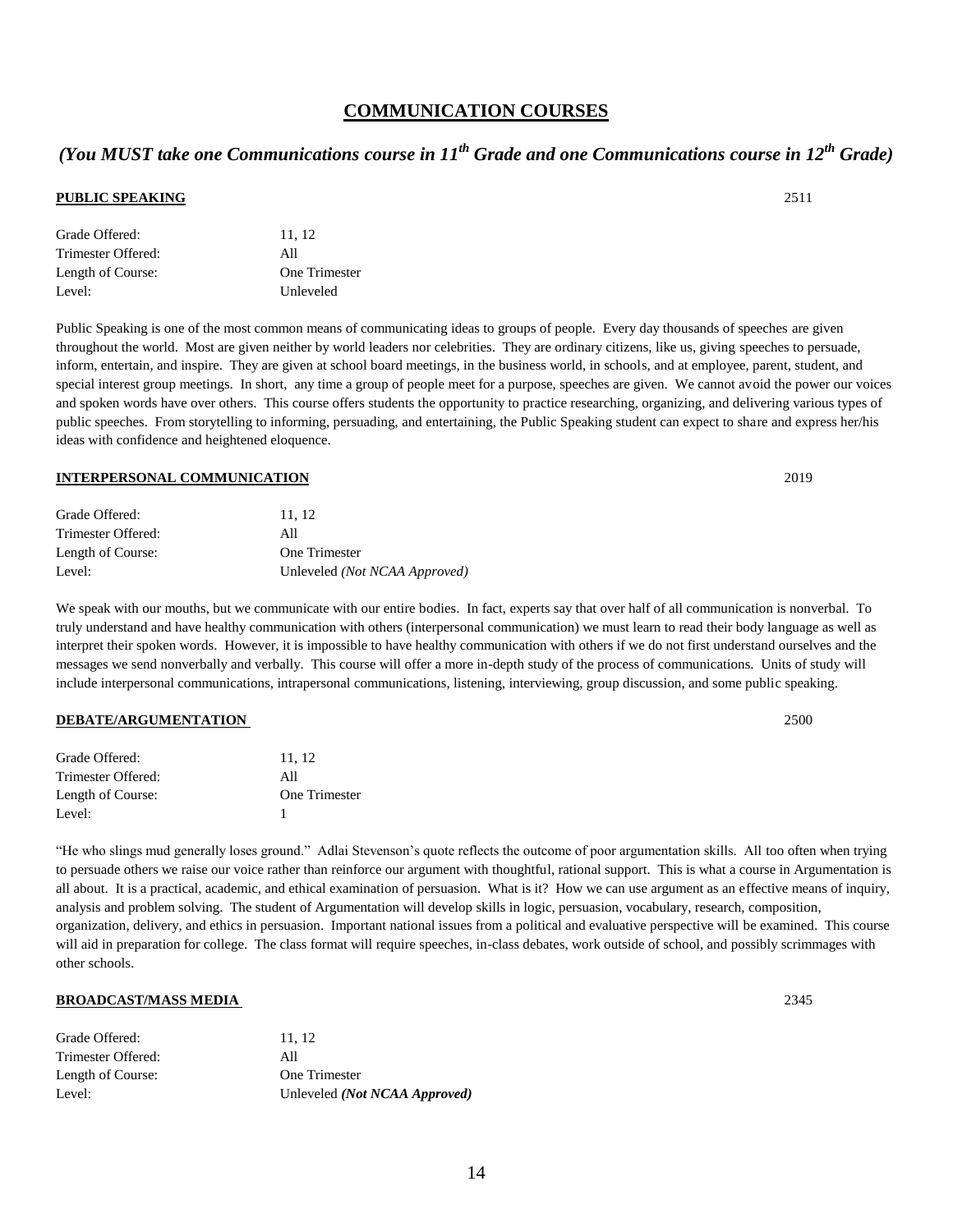This course examines the history of broadcast and mass media in our world and its role in the delivery of information and entertainment. Through class discussions, presentations, and projects, students will analyze the cognitive, emotional, moral, and aesthetic impact of mass media on our society.

### **ELECTIVE CREDIT ONLY**

#### **YEARBOOK** 2670-2671

| Grade Offered:     | 10, 11, 12                                                                               |
|--------------------|------------------------------------------------------------------------------------------|
| Trimester Offered: | $1st - 2nd$                                                                              |
| Length of Course:  | Two Trimesters – Registration for this course must be approved by the course instructor. |
| Level:             | Unleveled <i>(Not NCAA Approved)</i>                                                     |

This course is a two trimester course; students must register for both trimesters. (Third trimester enrollment is limited to editors.) While producing the yearbook, students in this course are exposed to all aspects of publication production including photography, copy, caption and headline writing, press ethics, and page design principles. The class is divided into two groups: previously selected editors and production staff. All trimesters of yearbook will count toward general elective credits; **you must register for an additional language arts required course for all trimesters.** 

#### **LANGUAGE ARTS AIDE** 2800-2801-2802

| Grade Offered:     | 11.12            |
|--------------------|------------------|
| Trimester Offered: | All              |
| Length of Course:  | One Trimester    |
| Prerequisite:      | Teacher approval |

Would you like to work with the Language Arts department staff? Specific tasks will be assigned to you by the teacher. **You must have written permission from the teacher.**

# **MATHEMATICS**

The Mathematics Department offers Math League, SCSU math contest, and the AMC tests. For most courses, calculators are recommended, but not mandatory. Graphing calculators are available to rent from the Math Department for \$30.00 per year. Students must have completed, with a passing grade, three years of mathematics in order to graduate from Apollo High School.

| <b>Not NCAA Approved</b> |                                          |
|--------------------------|------------------------------------------|
| Prerequisite:            | 8 <sup>th</sup> Grade Math or Equivalent |
| Trimester Offered:       | All Year                                 |
| Elective:                | 9, 10, 11, 12                            |

This course is designed to meet the needs of the current group of students. An initial test of basic skills will be given to assess the ability levels of the students and modifications to the course may be made. The course will introduce students to the basic mathematical operations of addition, subtraction, multiplication, and division, as well as the basic concepts of whole and counting numbers.

| Elective:          | 9, 10, 11, 12         |
|--------------------|-----------------------|
| Trimester Offered: | All Year              |
| Prerequisite:      | Math II or Equivalent |

**MATH III** 3410-3411-3412

15

**MATH II** 3400-3401-3402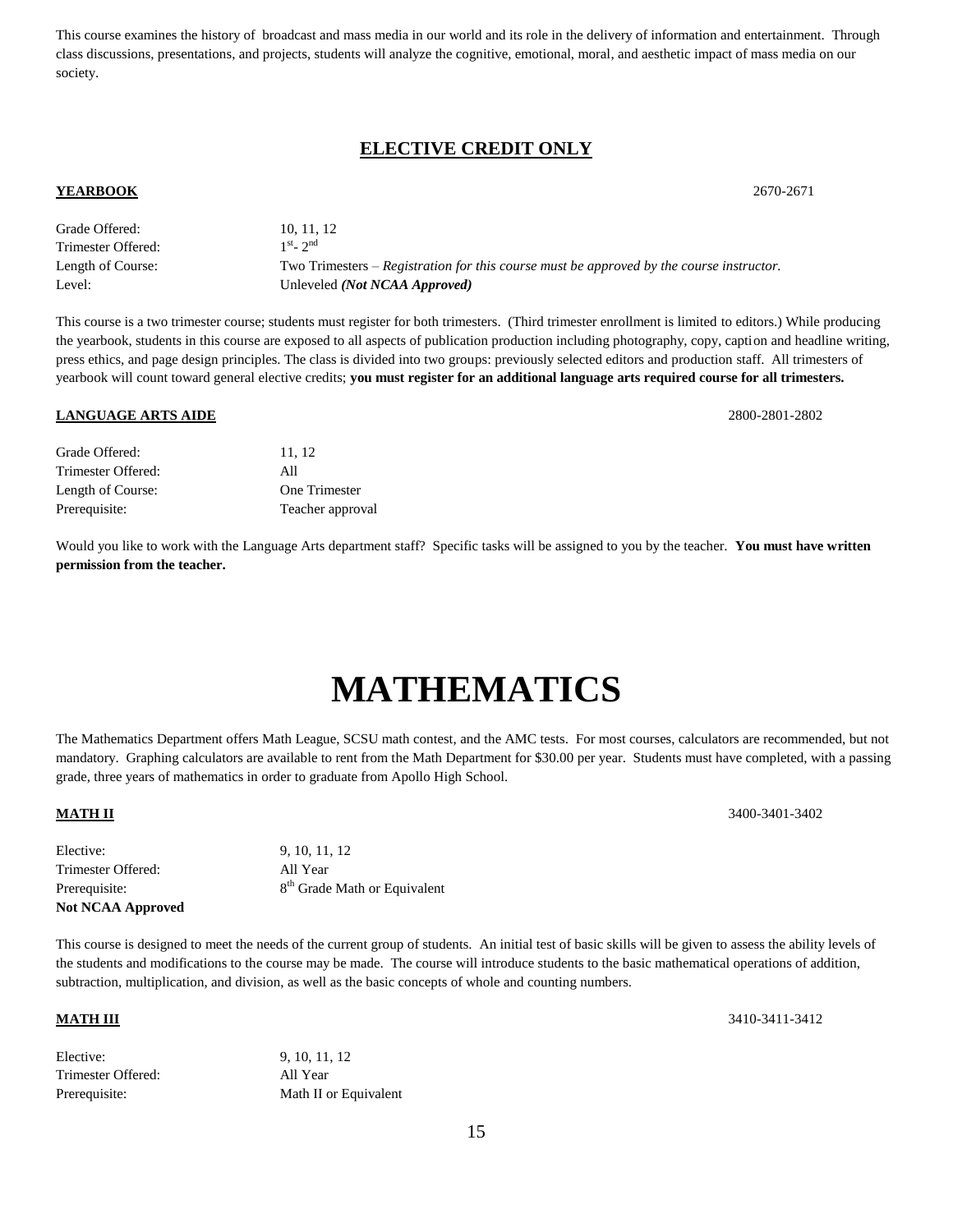#### **Not NCAA Approved**

This course will focus on developing and improving basic mathematics skills. The course will review operations with whole numbers through the use of the Transmath 1 Resource.

| Elective:                | 9, 10, 11, 12          |
|--------------------------|------------------------|
| Trimester Offered:       | All Year               |
| Prerequisite:            | Math III or Equivalent |
| <b>Not NCAA Approved</b> |                        |

This course will focus on developing and improving basic mathematics skills. The course will review the concepts of rational numbers through the use of the Transmath 2 Resource.

#### **PRE-ALGEBRA** 3010-3011-3012

| Math II, Math III or Equivalent |
|---------------------------------|
| All Year                        |
| 9, 10, 11, 12                   |
|                                 |

Pre-Algebra is a course designed for the students who need more preparation for Algebra I, with emphasis in working with equations, inequalities, polynomials, and problem solving. Students should have access to a scientific calculator to use in class. **Students will not be allowed to register for Pre-Algebra if they have already taken Algebra 1.1, Algebra 1.2, Algebra II, Geometry, College Algebra, Pre-Calculus, Calculus or Statistics. ALGEBRA I.1** 3023-3024-3025

| Elective:          | 9, 10, 11, 12                                                                                           |
|--------------------|---------------------------------------------------------------------------------------------------------|
| Trimester Offered: | All Year                                                                                                |
| Prerequisite:      | 8 <sup>th</sup> Grade Instructor's recommendation or High School Pre-Algebra with a minimum grade of C- |

Students will work with real numbers, linear equations, inequalities, absolute value equations, formulas, graphing in the coordinate plane and on number lines, problem solving, relations, and functions. **A scientific calculator is required.**

| Elective:          | 9, 10, 11, 12 |
|--------------------|---------------|
| Trimester Offered: | All Year      |

Prerequisite: Algebra I.1

This course is a continuation of Algebra I.1. Students will work with real numbers, linear equations, inequalities, absolute value equations and inequalities, chance and data, formulas, graphing in the coordinate plane and on number lines, factoring, problem solving, relations, functions, and quadratic equations. **A scientific calculator is required**.

| Elective:          | 9, 10, 11, 12               |
|--------------------|-----------------------------|
| Trimester Offered: | All Year                    |
| Prerequisite:      | C- or better in Algebra I.2 |

Geometry develops mathematical concepts of arithmetic and algebra while studying two and three dimensional relationships including shape, space, and measurement. Students will study the logical reasoning process and be introduced to proofs. **A scientific calculator is required.**

#### **GEOMETRY ADVANCED** 3310-3311-3312

| Elective:          | 9, 10, 11, 12 |
|--------------------|---------------|
| Trimester Offered: | All Year      |

16

**MATH IV** 3415-3416-3417

**ALGEBRA I .2** 3015-3016-3017

**GEOMETRY** 3300-3301-3302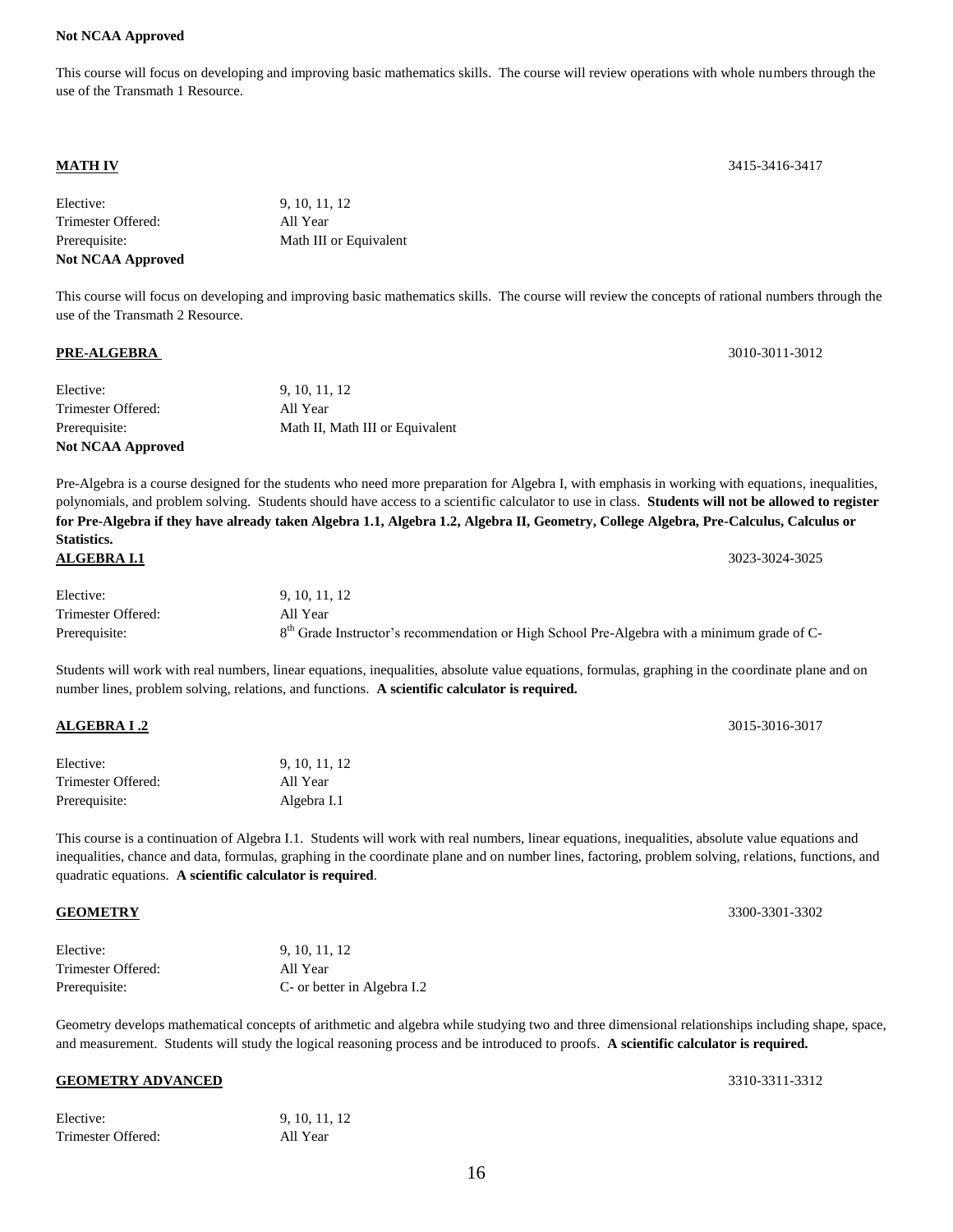In Geometry Advanced you will use concepts of arithmetic and algebra while studying two and three dimensional relationships. This course is designed for students who plan on taking more advanced math classes.

#### **ALGEBRA II AND TRIGONOMETRY** 3040-3041-3042

| Elective:          | 10.11.12                                    |
|--------------------|---------------------------------------------|
| Trimester Offered: | All Year                                    |
| Prerequisite:      | Geometry, C- or better in Algebra I.1 & I.2 |

This is a follow-up to Algebra I.1 and I.2 and Geometry. Students will study equations of the first, second, and higher degrees; complex numbers; powers, roots, and radicals; inequalities; methods for solving systems of equations and inequalities; polynomials; functions, including linear, quadratic, exponential, logarithmic, and rational; sequences and series; trigonometry; and probability and statistics. **A scientific calculator is required.**

#### **ALGEBRA II AND TRIGONOMETRY ADVANCED** 3050-3051-3052

| Elective:          | 9, 10, 11, 12                    |
|--------------------|----------------------------------|
| Trimester Offered: | All Year                         |
| Prerequisite:      | B or better in Algebra I.1 & I.2 |

This is a follow-up to Algebra I.1 and I.2 and Geometry. Students will study equations of the first, second, and higher degrees; complex numbers; powers, roots, and radicals; inequalities; methods for solving systems of equations and inequalities; polynomials; functions, including linear, quadratic, exponential, logarithmic, and rational; conics; sequences and series; trigonometry; and probability and statistics. **A scientific calculator is required.**

#### **COLLEGE PREP ALGEBRA** 3060-3061-3062

| Elective:          | 11.12                                          |
|--------------------|------------------------------------------------|
| Trimester Offered: | All Year - Sequential                          |
| Prerequisite:      | Algebra II and Trigonometry with a C or better |

This course is designed to equip students with the essentials needed for a non-science or non-math major in college. It provides a review of algebra and basic geometry with an introduction to probability and statistics. The class cannot be taken after a student has taken Pre-Calculus for a full year. **A graphing calculator is required for the course.**

| <b>AP STATISTICS</b> | 3070-3071-3072                                                                                     |
|----------------------|----------------------------------------------------------------------------------------------------|
| Elective:            | 10, 11, 12                                                                                         |
| Trimester Offered:   | All Year                                                                                           |
| Prerequisite:        | A or B in Algebra II, and teacher permission; Can be taken at the same time as other math classes. |

This course is for high school students who can profit from completing a college level study while still in high school. The course will introduce students to the major concepts and tools for collecting, analyzing, and drawing conclusions from data, including probability. Students will prepare to take the AP Statistics test. **A graphing calculator is required for the course, recommended TI-84.**

| <b>PRE-CALCULUS "S2S"</b> | 3100-3101-3102                                                                                          |
|---------------------------|---------------------------------------------------------------------------------------------------------|
| Elective:                 | 11.12                                                                                                   |
| Trimester Offered:        | All Year                                                                                                |
| Prerequisite:             | Geometry Advanced, Algebra II and Trigonometry Advanced <i>plus</i> Instructor's and Parent's Approval. |
|                           | Algebra II and Trig students need signed form from their instructor.                                    |

A course for college-bound students who will need a math major or minor in their course studies or who will be required to take several college math classes as part of a major. Pre-Calculus is an aggressive approach to an in-depth study of algebra, analytic geometry, function theory, and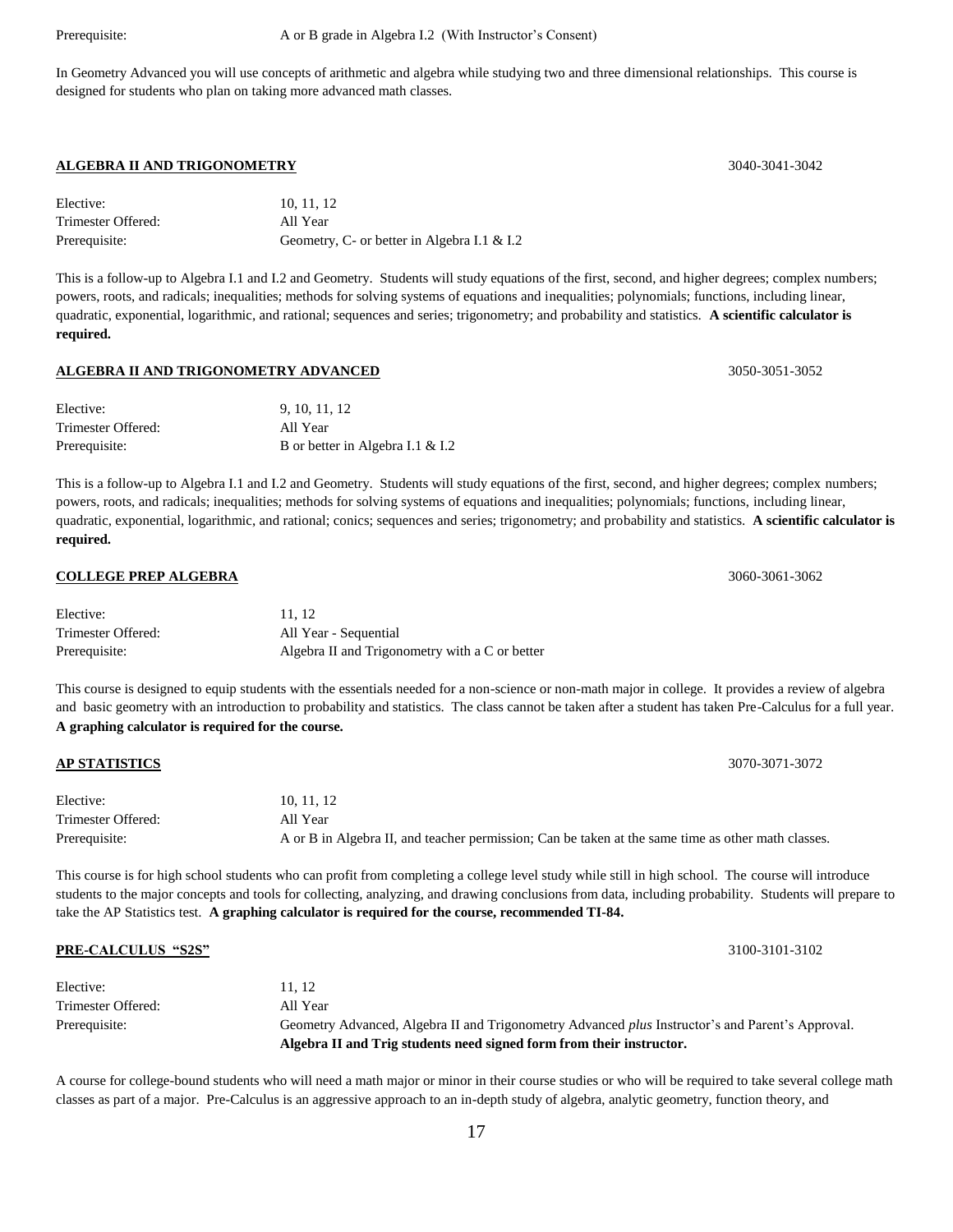trigonometry. Students who are successful in this course will find that they can enroll in a college course in calculus upon completion of this course. Students must have their registration sheet signed by a math teacher. Senior to Sophomore may be optional through SCSU within the course. You must wait until Trimester 2 to switch classes. **A graphing calculator is highly recommended.**

**AP CALCULUS** 3110-3111-3112

| Elective:          | 11.12                                                                                                                                                                                                                                                                                                                                                                                                                                                                                                                                                                                                                                                                                                                                                                                                          |
|--------------------|----------------------------------------------------------------------------------------------------------------------------------------------------------------------------------------------------------------------------------------------------------------------------------------------------------------------------------------------------------------------------------------------------------------------------------------------------------------------------------------------------------------------------------------------------------------------------------------------------------------------------------------------------------------------------------------------------------------------------------------------------------------------------------------------------------------|
| Trimester Offered: | All Year                                                                                                                                                                                                                                                                                                                                                                                                                                                                                                                                                                                                                                                                                                                                                                                                       |
| Prerequisite:      | Before studying calculus, all students should complete four years of secondary mathematics<br>designed for college-bound students: courses in which they study algebra, geometry, trigonometry,<br>and elementary functions. These functions include linear, polynomial, rational, exponential,<br>logarithmic, trigonometric, inverse trigonometric, and piecewise-defined functions. In particular,<br>before studying calculus, students must be familiar with the properties of functions, the algebra of<br>functions, and the graphs of functions. Students must also understand the language of functions<br>(domain and range, odd and even, periodic, symmetry, zeros, intercepts, and so on) and know the<br>values of the trigonometric functions at the number 0, $6'4'3'2$ , and their multiples. |

This course is for advanced high school students who can profit in completing a *college level* study while still in high school. The student will be prepared in a mathematical background in college calculus. Calculus will challenge the student mathematically and prepare the student with study skills needed for college mathematics. Students will prepare to take the AP Calculus test. **A graphing calculator is required**.

#### **VOCATIONAL MATHEMATICS** 3080-3081-3082

| Elective:          |                                    |
|--------------------|------------------------------------|
| Trimester Offered: | All Year                           |
| Prerequisite:      | Recommendation from prior teachers |

This course will continue to provide practice on basic math skills and will include basic consumer applications. Students will be selected for this course based upon appropriate math skills.

**MATH AIDE** 3800-38011-3802

| Elective:          | 11.12            |
|--------------------|------------------|
| Trimester Offered: | All              |
| Length of Course:  | One Trimester    |
| Prerequisite:      | Teacher approval |

Would you like to work with the math department staff? Specific tasks will be assigned to you by the teacher. **You must have written permission from the teacher.**

#### **COMPUTER PROGRAMMING I** 571411

| Does Not Count as a Required Math Credit. |                                          |  |
|-------------------------------------------|------------------------------------------|--|
| Prerequisite:                             | Algebra I prior to or during this course |  |
| Trimester Offered:                        | $1st$ or $2nd$ Trimester                 |  |
| Elective:                                 | 9, 10, 11, 12                            |  |

The world is in need of people who can make the computer do what they want it to do. Programming is different from using programs or applications that someone else has written. You are the creator or author of the program. You will lean "BASIC" commands needed to write programs, and no previous experience is required. If you already know some "BASIC", it simply means you may be able to write more programs. You may follow this course with Programming II.

### **COMPUTER PROGRAMMING II** 571412

| Elective:          | 9, 10, 11, 12                                                       |
|--------------------|---------------------------------------------------------------------|
| Trimester Offered: | $3rd$ Trimester                                                     |
| Prerequisite:      | Algebra I prior to or during this course and Computer Programming I |

18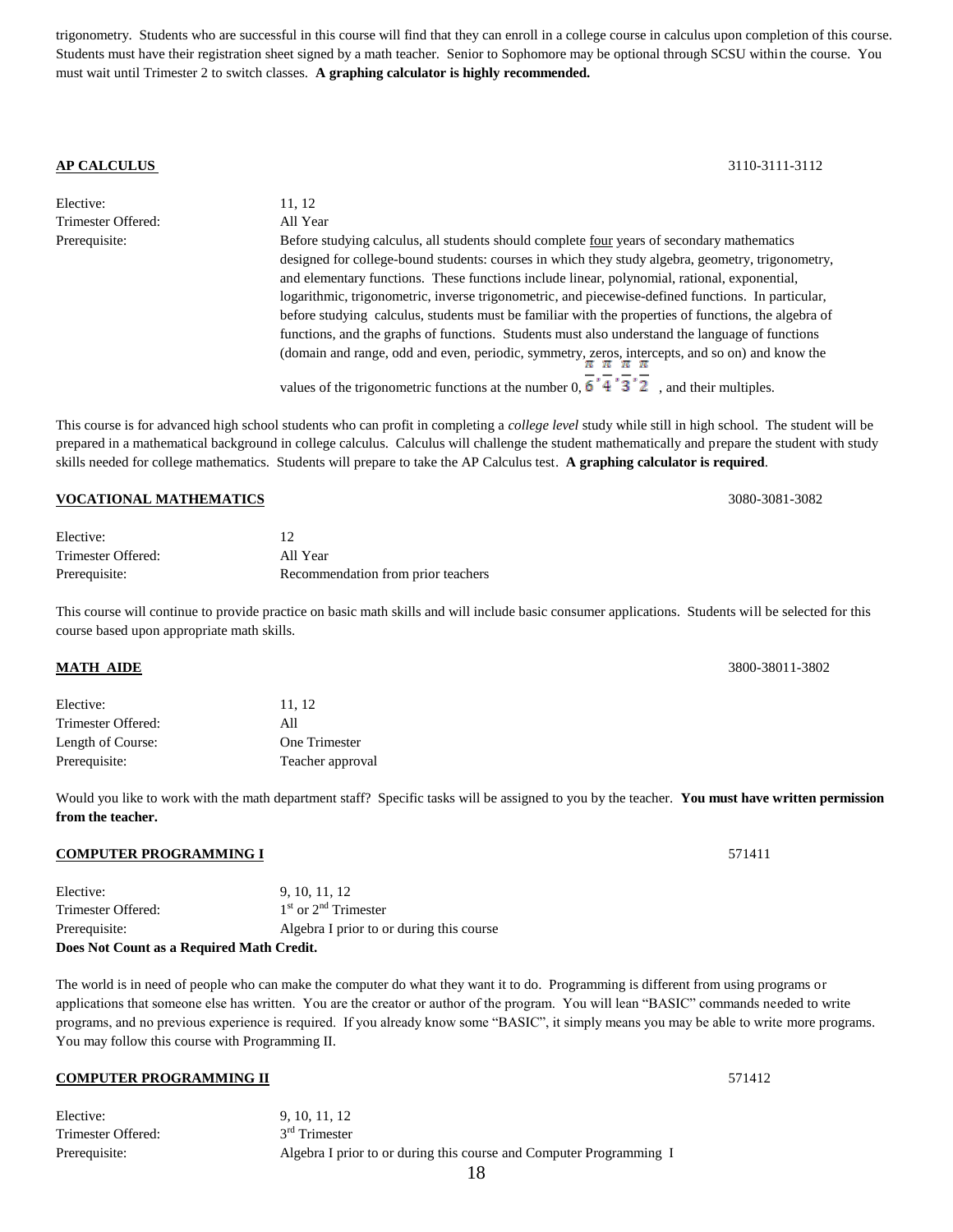#### **Does Not Count as a Required Math Credit.**

Write your own programs and create the text boxes, check boxes, options buttons, command buttons and pull-down menus. You are in charge of making it colorful and user friendly. You will need knowledge of the "BASIC" language learned in Programming I. This is an introductory course in Visual Basic.

**MUSIC**

#### **WOMEN'S CHOIR** 4170-4171-4172

| Elective:          | 10, 11, 12            |
|--------------------|-----------------------|
| Trimester Offered: | All Year              |
| Prerequisite:      | Instructor's Approval |

Women's choir is open to female students in grades 10, 11, and 12. Membership is based on director discretion and audition. Requirements and expectations are similar to those of Concert Choir. Occasional performances, practices, and other events outside of regular school hours are required as part of the grading procedure.

#### **MEN'S CHOIR** 4175-4176

| Elective:          | 10, 11, 12            |
|--------------------|-----------------------|
| Trimester Offered: | All Year              |
| Prerequisite:      | Instructor's Approval |

Membership in Men's Choir is open to all male students grade 10 through 12. There will be four public performances throughout the year. Students are expected to participate in small group instruction as well as the main ensemble. Proper vocal techniques, music sight reading skills, and basic musical knowledge will be taught in this class through the study of high quality choral literature. Occasional performances, rehearsals, and other events outside regular school hours are required as part of the grading procedure.

#### **VARSITY CHOIR** Women 4145-4146-4147 Men 4143-4144-4148 Elective: 10, 11, 12 Trimester Offered: All Year Prerequisite: Instructor Approval/Discretion

Varsity Choir is a mixed choir ensemble. Four school concert programs will be scheduled each year. Occasionally, performances, practices and other events outside of the regular school day are required as part of the grading process.

#### **CONCERT CHOIR** 4160-4161-4162

| Elective:          | 10.11.12                       |
|--------------------|--------------------------------|
| Trimester Offered: | All Year                       |
| Prerequisite:      | Audition/Instructor's Approval |

The Concert Choir is an advanced choral performing group with membership open to all sophomore, junior, and senior students on an audition basis. Previous choral experience, while helpful and strongly recommended, is not a requirement. At least five public performances a year are scheduled, with trips to other schools and festivals being added when possible. Performances and practices outside of regular school hours are required as part of the grading procedure. Students are expected to participate in small group vocal instruction as well as the main ensemble.

#### **CHAMBER SINGERS** 4150-4151-4152

| Elective:          | 10.11.12                    |
|--------------------|-----------------------------|
| Trimester Offered: | All Year                    |
| Prerequisite:      | Membership in Concert Choir |

Chamber singers are a highly select group of auditioned singers from Concert Choir who specialize in the performance of unaccompanied choral music for small ensemble. Private vocal instruction is not required for membership but is strongly encouraged.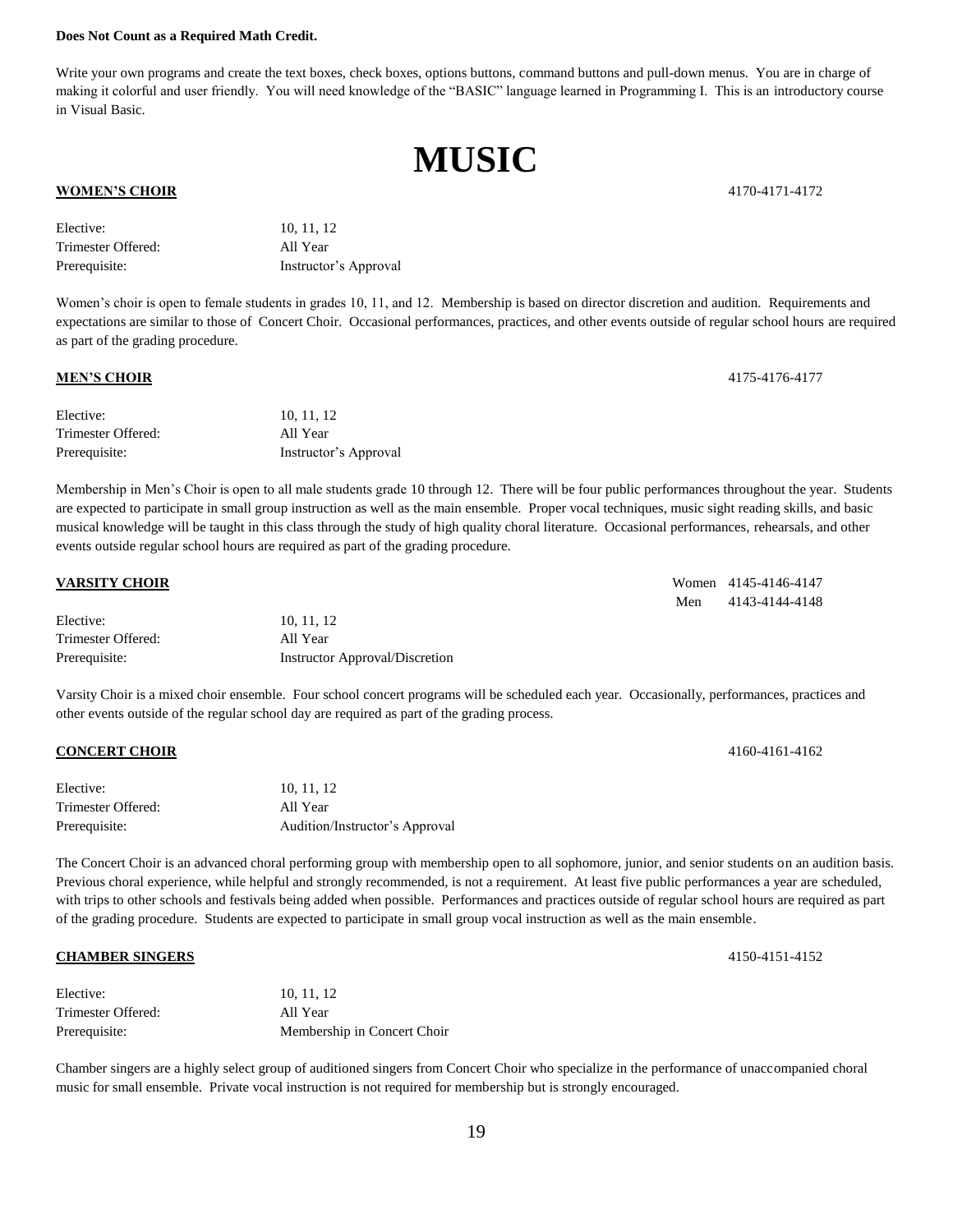#### **CONCERT BAND** 4010-4011-4012

| Elective:          | 9, 10, 11, 12         |
|--------------------|-----------------------|
| Trimester Offered: | All Year              |
| Prerequisite:      | Instructor's Approval |

The Concert Band is for 9<sup>th</sup> grade students, intermediate students and/or students with limited schedule time. This course focuses on the development of ensemble skills and fundamental technical skills necessary for musical performance. Music chosen for Concert Band will include traditional, popular and contemporary styles for high school band. This band performs in three to four concerts during the school year and participates in the Region 8AA Music Festival, and with the Symphonic Band, functions as the Pep Band for selected sporting events.

#### **SYMPHONIC BAND** 4020-4021-4022

| Elective:          | 9, 10, 11, 12                                        |
|--------------------|------------------------------------------------------|
| Trimester Offered: | All Year                                             |
| Prerequisite:      | Approval of Instructor – Entrance Based on audition. |

The Symphonic Band is limited in size and instrumentation. Music will be selected from the high quality traditional and contemporary literature written for band. The Symphonic Band performs in four to five concerts during the school year and participates in the Central Lakes Conference Music Festival, and with the Concert Band, functions as the Pep Band at selected Apollo sporting events. The Symphonic Band tours annually in the spring as ambassadors of Apollo High School. This tour will vary from year to year. All students must audition for placement in the group and are encouraged to study privately on their instrument.

| <b>JAZZ ENSEMBLE</b> | 4200-4201-4202                                                                                    |
|----------------------|---------------------------------------------------------------------------------------------------|
| Elective:            | 10.11.12                                                                                          |
| Trimester Offered:   | All Year                                                                                          |
| Prerequisite:        | Audition and permission of instructor; membership in another music class suggested and encouraged |

The Jazz Ensemble is a selected group and will be open to the members of the Band Program who are either invited by the instructor or make the group by audition. Instrumentation includes: alto, tenor and baritone saxophones; trumpets; trombones; bass guitar; guitar; piano; auxiliary percussion; and drum set. This group performs in three concerts during the school year. The Jazz Ensemble rehearses one day each cycle and Tuesday mornings from 7:15 - 8:10.

#### **ORCHESTRA – SYMPHONY** 4320-4321-4322

| Elective:          | 10, 11, 12 |
|--------------------|------------|
| Trimester Offered: | All Year   |
| Prerequisite:      | Audition   |

Membership in the Symphony Orchestra is open to students with advanced string skills. The group performs a wide variety of string orchestra as well as full orchestra music of different styles and cultures. Students rehearse daily in large and small groups and take individual or small group lessons. Performance opportunities include: Concerts each trimester, trips to other schools, Central Lakes Large Group Festival, and regional string contest. Auditions are held in the spring previous to the new school year.

#### **CHAMBER ORCHESTRA** 4300-4301 **4300**

| Elective:          | 10.11.12                       |
|--------------------|--------------------------------|
| Trimester Offered: | All Year                       |
| Prerequisite:      | Audition/Instructor's Approval |

Chamber Orchestra is a small group of very select string students chosen from the Apollo Symphony membership. The orchestra performs literature specifically written for chamber groups.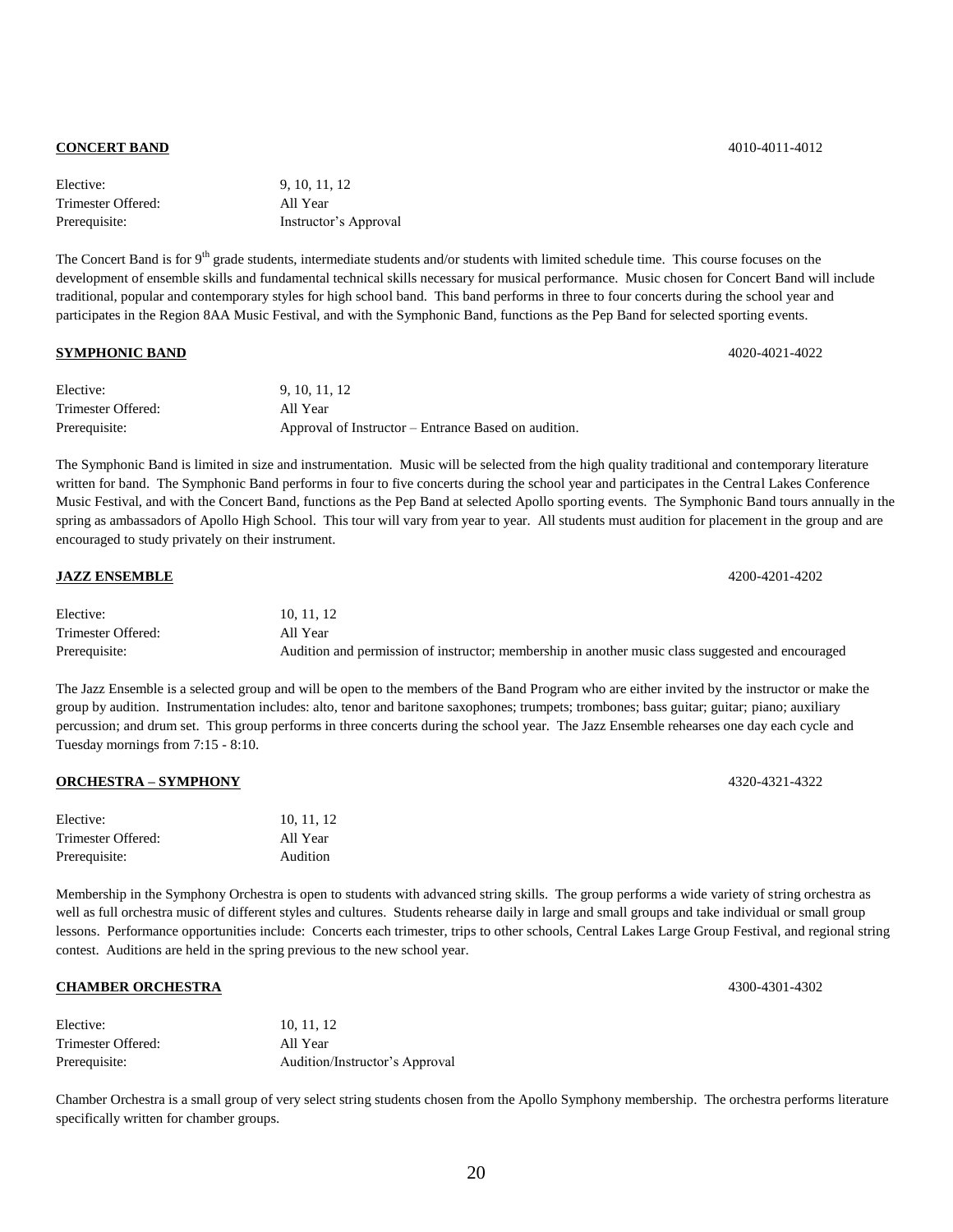#### **ORCHESTRA – SINFONIA** 4310-4311-4312

Elective: 9, 10, 11, 12 Trimester Offered: All Year Prerequisite: Instructor's Approval

The Sinfonia Orchestra is an intermediate ensemble, which focuses on developing technique and musicianship specific to the needs of a string player. Students rehearse as an orchestra three days per cycle and meet for small group or individual lessons every other cycle. The Sinfonia performs music of various styles and cultures. A public performance is given each trimester, and students also have the opportunity to participate in regional string contests.

#### **MUSIC AIDE** 4380-4381-4382

| Trimester Offered: | All              |
|--------------------|------------------|
| Length of Course:  | One Trimester    |
| Prerequisite:      | Teacher approval |

Would you like to work with the business department staff? Specific tasks will be assigned to you by the teacher. **You must have written permission from the teacher.**

# **PHYSICAL EDUCATION**

*Sophomores will choose one course of the 5 listed to complete their 10th grade physical education requirements, understanding that core fitness instruction will be included in all courses. Junior and Seniors may also register for these classes as electives. Each of the following classes may be taken only one time during the school year with the exception of the Basic and Advanced Strength Training courses, where it is encouraged to take a full year.*

#### **PERSONAL FITNESS TRENDS** 4420-4421-4422

| Elective:     | 10, 11, 12                    |
|---------------|-------------------------------|
| Prerequisite: | Successful completion of PE 9 |

This course is designed to focus the student at an individual level. Students will participate in weight lifting, step aerobics, yoga, Pilates, Tae Bo, walking/jogging with pedometers and other fitness skills. Students will recognize the importance of physical education as a lifelong necessity.

#### **COMPETITIVE TEAM ACTIVITIES** 4430-4431-4432

Elective: 10, 11, 12 Prerequisite: Successful completion of PE 9.

This course is designed to allow the student to participate in a variety of team activities. Students will build on activities experienced in their 9<sup>th</sup> grade Phy Ed class. Participation, game strategy and understanding of the rules will be strived for at an advanced level. Activities include: Basketball, Dodgeball, Volleyball, Touch Football, Soccer, Speedball, Softball and Floor Hockey.

#### **RECREATIONAL TEAM & LIFETIME SPORTS** 4440-4441-4442

Elective: 10, 11, 12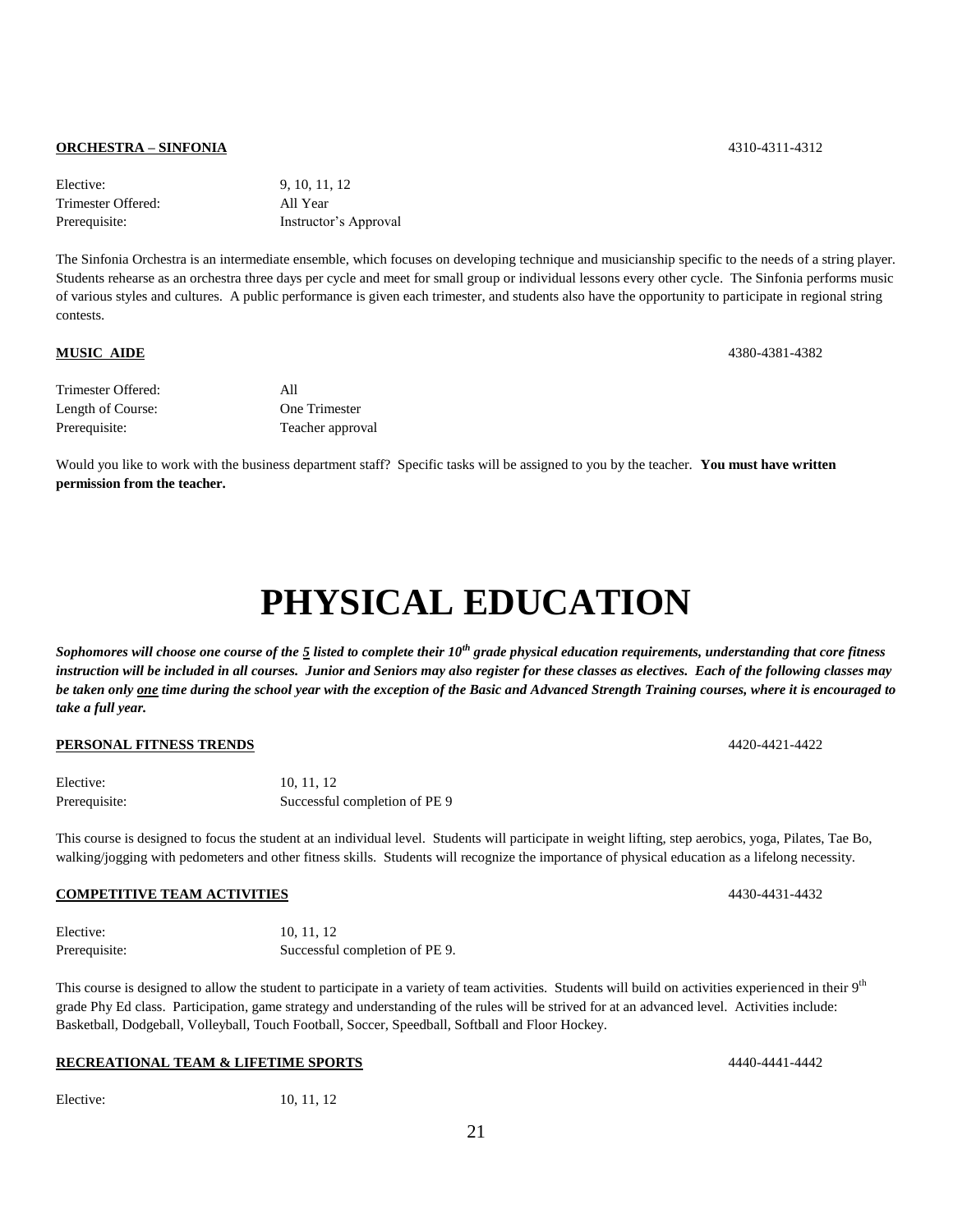Prerequisite: Successful completion of PE 9

Recreational team sports will allow the student to participate in a variety of team and dual sport activities at a recreational level. Participation and knowledge of the game will be expected at a high level, however, skills and strategy will be at a basic level. Cooperative team concepts will be a focus, as well as principles of training necessary to improve fitness. Emphasis will be on fitness for life. Activities include: Wellness Activities, Badminton, Golf, Tennis, Pickleball, Volleyball and other recreational games.

### **BASIC STRENGTH TRAINING** 4453-4454-4455

| Elective:     | 10.11.12                      |
|---------------|-------------------------------|
| Prerequisite: | Successful completion of PE 9 |
| Offered:      | Every Other Day               |

This course is designed to introduce the student to introductory weight lifting programs. The student will learn correct free weight lifting techniques along with instructions on how to use all equipment in the wellness center. The student will also gain knowledge of different muscle groups and which piece of equipment builds those specific muscle groups. The student will participate in a personalized weight training program.

#### **ADVANCED STRENGTH TRAINING** 4456-4457-4458

| Elective:     | 10.11.12                       |
|---------------|--------------------------------|
| Prerequisite: | Successful completion of PE 9  |
| Offered:      | Every Day - 1 Credit for Class |

This class is for the student who is looking for a more intense and advanced work out. This course will emphasize weight training with the addition of plyometrics, speed, and agility training for students wanting to gain an athletic edge. Students will get in great shape and follow a specific conditioning program. Students will develop their own personal fitness goals.

# **PROJECT LEAD THE WAY**

Project Lead the Way (PLTW) is the leading provider of rigorous and innovative Science, Technology, Engineering, and Mathematics (STEM) education curricular programs used in middle and high schools across the U.S. PLTW courses engage students in activities, projects, and problembased (APPB) learning, which provides hands on classroom experiences. Students create, design, build, discover, collaborate and solve problems while applying what they learn to math and science.

#### **PRINCIPLES OF THE BIOMEDICAL SCIENCES** 4890-4891-4892

| Elective: | 9, 10, 11, 12 |
|-----------|---------------|
| Offered:  | All Year      |

Students investigate various health conditions including heart disease, diabetes, sickle-cell disease, hypercholesterolemia, and infectious diseases. They determine the factors that led to the death of a fictional person, and investigate lifestyle choices and medical treatments that might have prolonged the person's life. The activities and projects introduce students to human physiology, medicine, and research processes. This course provides an overview of all the courses in the Biomedical Sciences program and lays the scientific foundation for subsequent courses.

#### **BIOMEDICAL INNOVATION** 4893-4894

Elective: 12 Trimester Offered: Two Trimesters **(NOT OFFERED 2015-2016)**

Students design innovative solutions for the health challenges of the  $21<sup>st</sup>$  century. They work through progressively challenging open-ended problems, addressing topics such as clinical medicine, physiology, biomedical engineering, and public health. They have the opportunity to work on an independent project with a mentor or advisor from a university, hospital, research institution, or the biomedical industry. Throughout the course, students are expected to present their work to an audience of STEM professionals.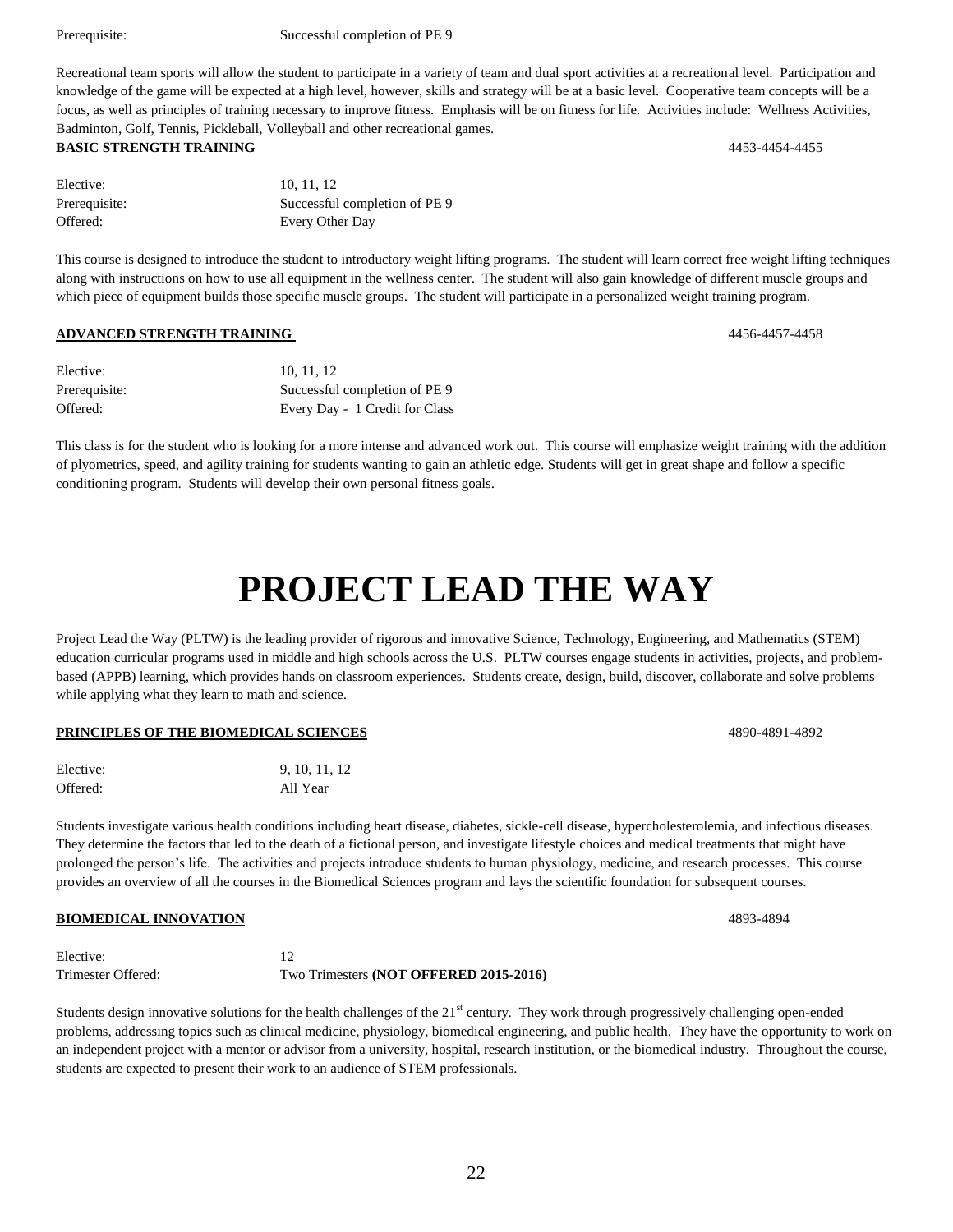#### **HUMAN BODY SYSTEMS/MEDICAL INTERVENTIONS** 4887-4888-4889

| Elective:          | 10.11.12                              |
|--------------------|---------------------------------------|
| Trimester Offered: | All Year (NOT OFFERED 2015-2016)      |
| Prerequisite:      | Principles of the Biomedical Sciences |

Students examine the interactions of human body systems as they explore identity, power, movement, protection, and homeostasis. Students design experiments, investigate the structures and functions of the human body, and use data acquisition software to monitor body functions such as muscle movement, reflex and voluntary action, and respiration. Exploring science in action, students build organs and tissues on a skeletal manikin, work through interesting real world cases and often play the roles of biomedical professionals to solve medical mysteries. Medical Interventions is a "How To" manual for maintaining overall health and homeostasis in the body. Students explore how to prevent and fight infection; screen and evaluate the code in human DNA; prevent, diagnose and treat cancer; and prevail when the organs of the body begin to fail. Through these scenarios, students are exposed to a range of interventions related to immunology, surgery, genetics, pharmacology, medical devices, and diagnostics.

## **SCIENCE**

The study of life has always fascinated humankind and in this modern technological world, this fascination increases. The science electives offer you opportunities to study various kinds of life--of the earth, stars, plants, and animals. Whether you want to fulfill your three credit science requirements, satisfy your curiosity, or prepare for a science related career, there is a class available to meet your needs.

#### **THE SCIENCE DEPARMENT RECOMMENDS:**

If you are interested in a career in the Health Sciences, such as physician, nurse, physician's assistant, physical therapy, x-ray technologist, or others, these careers require taking the following sequence of courses:

|  | $\beta$ cience | $10^v$<br>B1010gV<br>irade<br>. . | $^{-1}$ <sup>th</sup> and $\cdot$<br>Physics<br>≛∩u<br>Physiology.<br>:hemistry<br>Anatomv<br>and<br>cirade. |
|--|----------------|-----------------------------------|--------------------------------------------------------------------------------------------------------------|
|--|----------------|-----------------------------------|--------------------------------------------------------------------------------------------------------------|

If you are interested in a career in the Physical Sciences, such a physicist, chemist, geologist, meteorologist, astronomer, or others, these careers require the following sequence of courses:

|  | cience. | $10^{th}$<br>-<br>``<br>$\alpha$<br>. . | ⊸r th<br>Physics<br>≒anc<br>.hemistr<br>anc<br>$-$<br>пан |
|--|---------|-----------------------------------------|-----------------------------------------------------------|
|--|---------|-----------------------------------------|-----------------------------------------------------------|

If you are interested in a career in the Environmental Sciences, such as wildlife biology, fisheries, forest ranger, wildlife management, or others, these careers require taking the following sequence of courses:

| <b>Science</b> | 0 <sup>th</sup><br>Grade Biology | $11th$ and 12 <sup>th</sup> Grade: Chemistry and Physics along with specialized courses: |
|----------------|----------------------------------|------------------------------------------------------------------------------------------|
|                |                                  | Science<br>Environmental '                                                               |

Specialized science courses such as Environmental Science, Health Careers, and others may be taken during the  $11<sup>th</sup>$  or  $12<sup>th</sup>$  grade with other science courses. Many other careers need special courses. Please visit with a science teacher to get further suggestions. AP courses are recommended for those students who wish a more rigorous course. Please see the requirements for each course prior to signing up. Most colleges strongly encourage that Chemistry and Physics be taken during high school. S2S (Senior to Sophomore) college credits will transfer to most colleges.

### **ANATOMY & PHYSIOLOGY - "S2S"** 5120-5121-5122 **(Senior to Sophomore at SCSU is optional within the course)**

| Elective:         | 11.12                        |
|-------------------|------------------------------|
| Length of Course: | All Year                     |
| Prerequisite:     | Biology (Minimum grade of C) |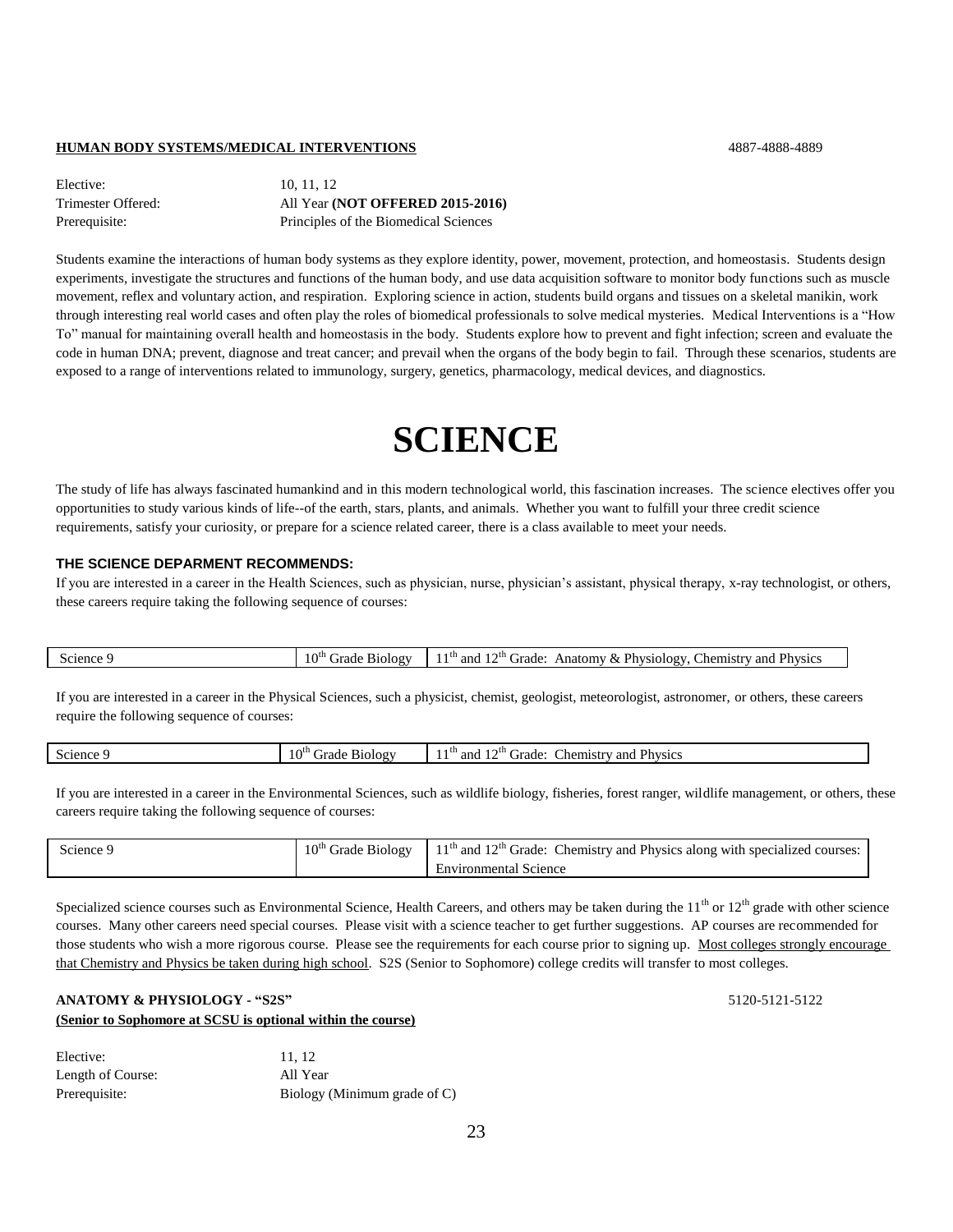#### Fee: To be determined each year.

Human Anatomy and Physiology is an introductory college level course. This course includes an in-depth study of all of the systems of the human body. Lab work is an important part of this course and includes fetal pig and heart dissection as well as many other hands on labs designed to understand the fine design of the human organism. **This is a rigorous course with high academic expectations of the students enrolled in the course.**

| <b>BIOLOGY</b>    |          | 5130-5131-5132 |
|-------------------|----------|----------------|
| Required:         | 10       |                |
| Length of Course: | All Year |                |
|                   |          |                |

Biology is life. This course is designed to provide students with an opportunity to build an understanding of biological concepts. Concepts include chemistry of life, cells, genetics, evolution, bio-diversity, and ecology. Students will engage in a variety of learning experiences including small group work, laboratory activities, films, lectures, and interactive technology. This course is designed to give students an in-depth understanding and appreciation of life.

| <b>AP BIOLOGY</b> |                                                                                 | 5135-5136-5137 |
|-------------------|---------------------------------------------------------------------------------|----------------|
| Elective:         | 10 (May be taken during $11^{th}$ and $12^{th}$ grade for Elective Credit only) |                |
| Length of Course: | All Year                                                                        |                |
| Prerequisite:     | Recommendation from Physical Science Teacher                                    |                |
|                   | Science $9$ (minimum of a B)                                                    |                |
|                   | $9th$ Grade Algebra                                                             |                |

This course can be taken in place of Biology providing the prerequisites are met. The Advanced Placement Biology curriculum is equivalent to an Introductory Biology college course. This course is designed to be fast paced and in depth. Concepts studied in this course include chemistry of life, cell energetic, heredity, molecular genetics, evolution, diversity of organisms, structure and function of both plants and animals, and ecology. The primary emphasis of this course is to demonstrate an understanding of the above concepts in a laboratory setting. All students in AP Biology are encouraged to take the AP Exam in the spring for college credit.

Elective: 11, 12 Length of Course: All Year **Not NCAA Approved**

In this course, students will meet the requirements of the graduation standards while introducing students to basic chemistry concepts. Students will practice what they have learned through a variety of learning experiences. Concepts are connected to real life skills including math and scientific reading skills, and current events using an activity based format. This course is designed to prepare students for a technical college experience or a non-science four-year degree.

#### **CHEMISTRY - "S2S"** 5200-5201-5202

#### **(Senior to Sophomore through SCSU is optional within the course)**

| Elective:         | 11.12     |
|-------------------|-----------|
| Length of Course: | All Year  |
| Prerequisite:     | Algebra I |

In this course, students will meet the requirements of the graduation standards at the rigor level of an introductory college level class. Learning experiences will include small group work, class discussion, interactive technology and laboratory experiments.

#### **AP CHEMISTRY** 5210-5211-5212

| Elective:         | 11.12                                       |
|-------------------|---------------------------------------------|
| Length of Course: | All Year                                    |
| Prerequisite:     | Algebra II, having Chemistry is recommended |

Advanced Placement Chemistry is a college level chemistry course. This course is an in-depth study of the principles and concepts in chemistry. Content includes atomic structure, bonding, stoichiometry, thermodynamics, kinetics, acids/bases, quantitative analysis and organic chemistry.

**PRACTICAL CHEMISTRY** 5203-5204-5205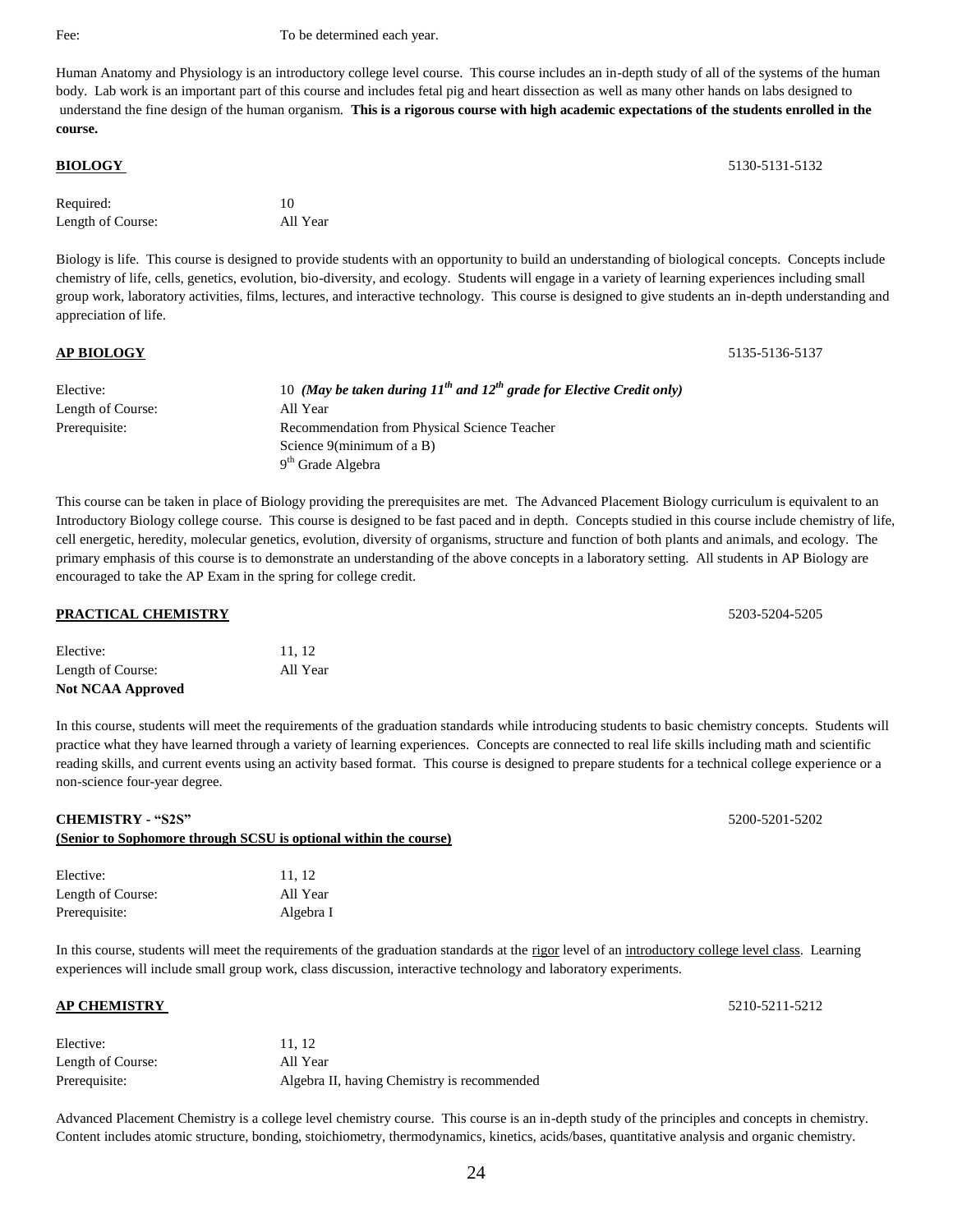Students are required to demonstrate an understanding of these principles through application in a laboratory situation. All students in Advanced Placement Chemistry are encouraged to take the Advanced Placement Exam in the spring.

**NOTE:** Physics may be taken either concurrently with Advanced Placement Chemistry or even the following year, but should not be "bypassed" by anyone interested in further studies in science.

#### **ENVIRONMENTAL SCIENCE** 5300-5301-5302

| Elective:         | 11.12                                 |
|-------------------|---------------------------------------|
| Length of Course: | All Year                              |
| Prerequisite:     | Must Pass Three Trimesters of Biology |

If you enjoy the outdoors or have considered a career in biology, fisheries, forest management, wildlife management, environmental engineering, or other outdoor related careers, Environmental Science is the class for you! Environmental Science is the study of how humans interact with the environment. Students will be investigating various environmental issues impacting our environment. Students will also be introduced to the biodiversity of Minnesota including identification of Trees, Wildflowers, Waterfowl, Mammals, Song Birds, Reptiles, Amphibians, and Fish. The class ends with a trip to the Minnesota Zoo.

| <b>PRACTICAL PHYSICS</b> |          | 5603-5604-5605 |
|--------------------------|----------|----------------|
| Elective:                | 11.12    |                |
| Length of Course:        | All Year |                |
| <b>Not NCAA Approved</b> |          |                |

Practical physics is a course designed to give students a hand-on experience in understanding matter, energy, and transformation of energy. This course is designed to prepare students for a technical college experience or non-science four- year degree.

| PHYSICS – "S2S"   |                                                             | 5600-5601-5602 |
|-------------------|-------------------------------------------------------------|----------------|
|                   | (Senior to Sophomore at SCSU is optional within the course) |                |
| Elective:         | 11.12                                                       |                |
| Length of Course: | All Year                                                    |                |

| This class is designed to prepare students for rigorous college coursework. The laboratory will be used extensively to help you study matter, energy, |
|-------------------------------------------------------------------------------------------------------------------------------------------------------|
| and transformation of energy. A mathematics background is necessary to understand the concepts as well as the interpretation of physical              |
| information.                                                                                                                                          |

#### **AP PHYSICS** 5610-5611-5612

| Elective:         | 11.12                                                       |
|-------------------|-------------------------------------------------------------|
| Length of Course: | All Year                                                    |
| Prerequisite:     | Algebra II/Trigonometry with a grade of A or B or           |
|                   | Advanced Algebra II Trigonometry with a grade of A, B, or C |

Prerequisite: Enrollment in Algebra II or higher math class.

Students in this class will study force, motion (including rotational dynamics), work, energy, power, waves, sound, and electric circuits. It is equivalent to a first semester algebra based college physics course and students may earn college credit by taking the AP Physics 1 test in May of each year. In addition, some calculus based physics will be discussed as some students may wish to take the calculus based AP Physics Mechanics test given in May of each year.

**(Credit at SCTC is granted for HLTH 1825, Medical Terminology, if the student meets the Articulated Credit Requirements)**

| Elective:         |                                                                                                       |
|-------------------|-------------------------------------------------------------------------------------------------------|
| Length of Course: | All Year                                                                                              |
| Prerequisite:     | Human Anatomy & Physiology. Students must fill out an application, have 3 teacher recommendations and |
|                   | go through and interview process.                                                                     |

**HEALTH CAREERS "T"** 5400-5401-5402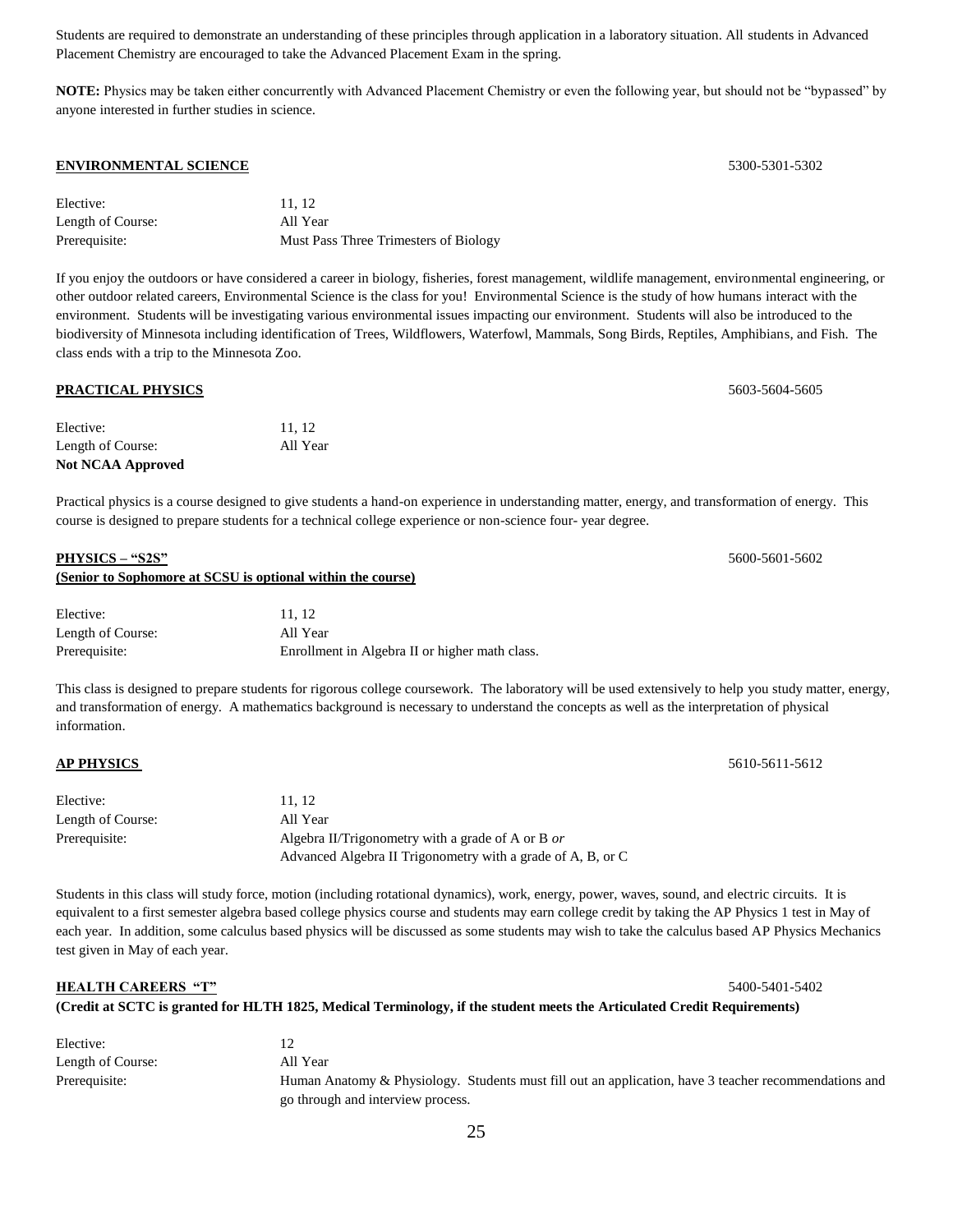#### **This course MUST be taken with Health Internship**

The course is designed to expose students to various health related careers. In addition to in class curriculum, students are expected to serve two 24 hour internships in any one of the numerous local health care facilities. Students also have an opportunity to volunteer at a local Long Term Care Facility and audit a college class. Other topics include CPR/First Aid/AED Certification and Bioethics.

## **HEALTH INTERNSHIP "T"** 5410 **(Credit at SCTC is granted for HLTH 1825, Medical Terminology, if the student meets the Articulated Credit Requirements)**

| Elective:         |                                                                                                       |
|-------------------|-------------------------------------------------------------------------------------------------------|
| Length of Course: | $1st$ , $2nd$ and $3rd$ Trimester                                                                     |
| Prerequisite:     | Human Anatomy & Physiology. Students must fill out an application, have 3 teacher recommendations and |
|                   | go through and interview process.                                                                     |
|                   | This course MUST be taken with Health Careers                                                         |

The course is designed to provide students with two off campus internships in a medical career field which begins in mid-October.. The course offers guest speakers from various medical careers, long-term care facility experience, tours of medical facilities and other opportunities focused on health careers. **Students must be able to provide their own transportation.**

#### **SCIENCE LABORATORY ASSISTANT** 5800-5801-5802

| Elective:          | 10.11.12                                 |
|--------------------|------------------------------------------|
| Trimester Offered: | All                                      |
| Prerequisite:      | Approval from a specific Science Teacher |

Would you like to work with the science department staff? You would be assigned specific laboratory duties for the times you are scheduled. Contact specific science teacher to sign up. This course will be graded on a Pass-Fail basis.

# **SOCIAL STUDIES**

| <b>Grade</b> | <b>Required Social Studies Courses</b> | <b>Length of Course</b>                        |
|--------------|----------------------------------------|------------------------------------------------|
| 9            | Geography 9                            | 2 Trimesters (Starting with the class of 2017) |
|              | <b>AP Human Geography</b>              | All Year                                       |
| 10           | <b>World History</b>                   | All Year (Starting with the Class of 2016)     |
|              | AP World History                       | All Year                                       |
| 11           | U.S. History                           | All Year                                       |
|              | AP U.S. History                        | All Year                                       |
| 12           | Economics                              | 1 Trimester                                    |
|              | Government                             | 1 Trimester                                    |
|              | Elective                               | 1 Trimester                                    |
| <b>Grade</b> | <b>Elective Social Studies Courses</b> | <b>Length of Course</b>                        |
| $11 - 12$    | AP Psychology                          | All Year                                       |
|              | <b>Practical Law</b>                   | 1 Trimester                                    |
|              | Psychology                             | 1 Trimester                                    |
|              | Sociology                              | 1 Trimester                                    |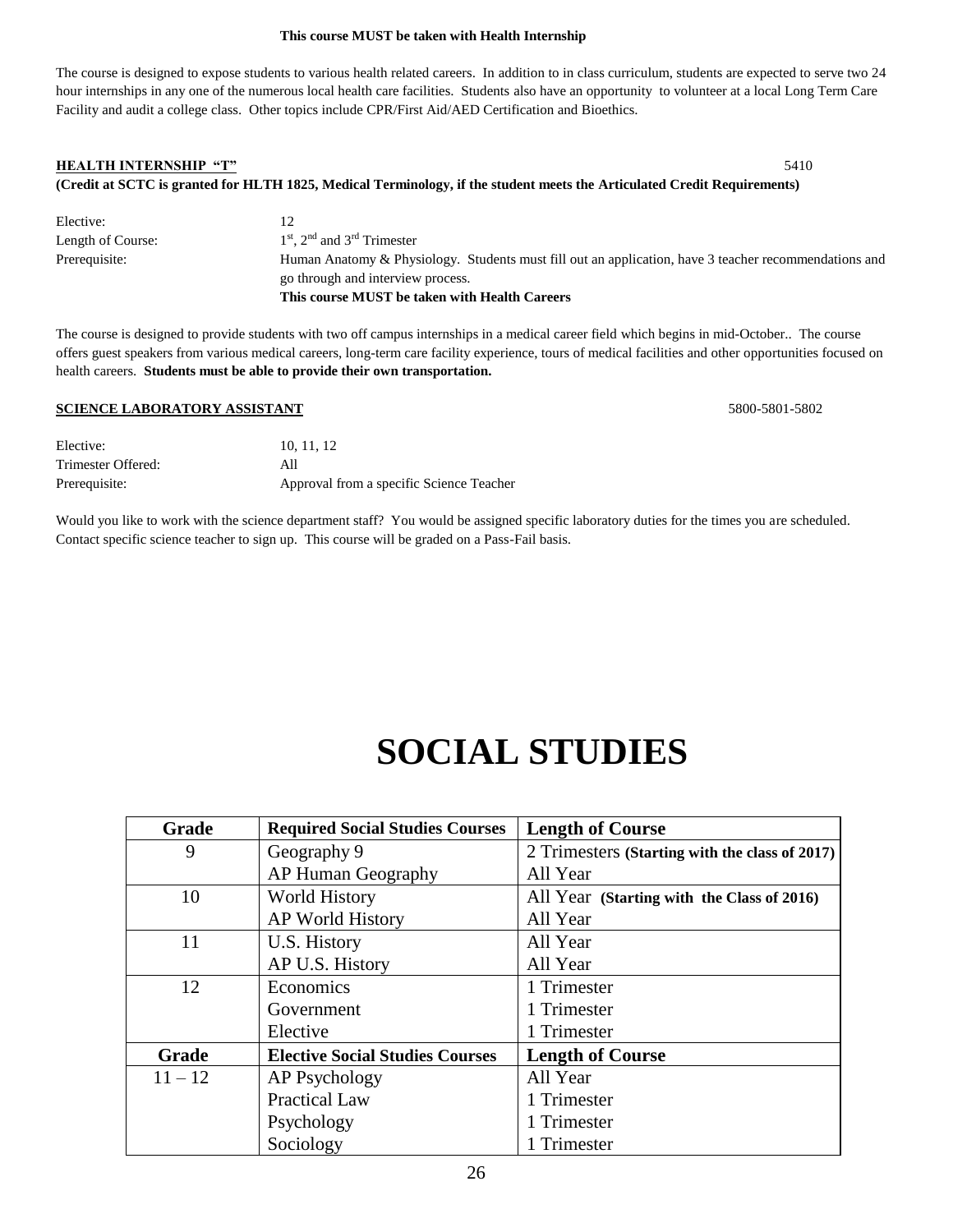|  | S <sub>2</sub> S Economics | l'Immester |
|--|----------------------------|------------|
|--|----------------------------|------------|

#### **AP HUMAN GEOGRAPHY** 6125-6126-6127

Elective: 9, 10, 11, 12 Length of Course: All Year Prerequisite: You must be in the top one third of your class or have the instructor's permission

Advanced Placement (AP) Human Geography is a challenging course that is meant to be the equivalent of an introductory college course. Solid reading and writing skills are necessary to handle the rigors of the course. Some topics of study include population and migration, agriculture, popular and folk culture, political systems, and urbanization.

## **10TH GRADE**

#### **WORLD HISTORY** Unleveled 6503-6504-6505

| Required:         | 10                                                          |
|-------------------|-------------------------------------------------------------|
| Length of Course: | All Year                                                    |
| Levels:           | Unleveled – NCAA Approved                                   |
|                   | $2 - Not NCAA$ Approved – Selection by Counselors and Staff |

This course is a broad survey of World History. Students will look at the movements, personalities and cultures of many different world civilizations. Reading, writing and class attendance are all required. Sophomores will be required to take this class all year. **AP WORLD HISTORY** 6500-6501-6502

| Elective:         | 10, 11, 12 |
|-------------------|------------|
| Length of Course: | All year   |

Advanced Placement (AP) World History is a challenging course that is meant to be the equivalent of a freshman college course and can earn the student college credit. It is a three trimester survey of World History. Solid reading and writing skills, along with a willingness to devote considerable time to homework and study are necessary to succeed. Emphasis is placed on critical and evaluative thinking skills, essay writing and interpretation of original documents.

## **11th GRADE**

This course is a broad survey of American History beginning with the Peopling of the Americas through the United States today. Special emphasis will be given to values and ideas that developed out of The Americans. Reading, writing, class attendance, and completion of all assignments are required. Many Power Points, videos, slides, lectures, and activities will be used along with group discussion.

Level 2 - **Not NCAA Approved - Selection by Counselors and Staff**

#### **AP UNITED STATES HISTORY** 6400-6401-6402

Required: 11 Length of Course: All Year

Levels: Unleveled - **NCAA Approved**

#### Elective: 11, 12

27

**UNITED STATES HISTORY** Unleveled 6410-6411-6412 Level 2 6420-6421-6422

Level 2 6507-6508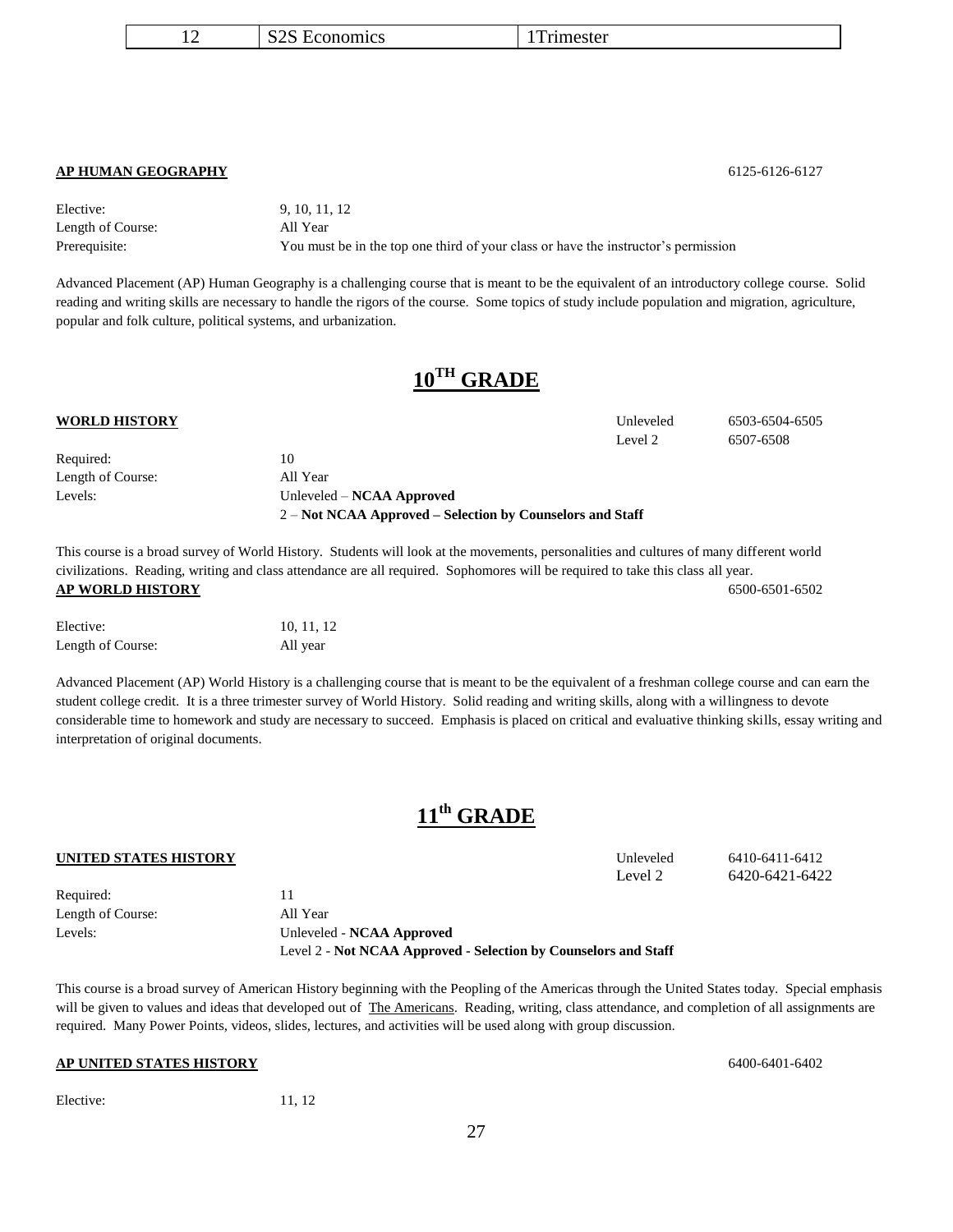Length of Course: All Year

Advanced Placement (AP) History is a challenging course that is meant to be the equivalent of a freshman college course and can earn student college credit. It is a three trimester survey of American History from the age of exploration and discovery to the present. Solid reading and writing skills, along with a willingness to devote considerable time to homework and study are necessary to succeed. Emphasis is placed on critical and evaluative thinking skills, essay writing, interpretation of original documents, and historiography.

**12th GRADE**

#### **ECONOMICS** 6010

| Length of Course: | One Trimester |
|-------------------|---------------|
| Level:            | Unleveled     |
|                   |               |

Economics is the study of the production, consumption and distribution of goods and services. Economic study attempts to explain how the use of natural, technological, and financial resources affect the lives of human beings. *Whether the future finds you reading the newspaper, running a business, or sitting in the Oval Office, you will be glad you studied Economics.*

#### Trimesters Offered: 1 1<sup>st</sup> Length of Course: One Trimester Level: To qualify you must be in the top third of your class - **NCAA Approved**

S2S Economics is an introductory college level course taught in conjunction with the Economics Department at St. Cloud State University. Upon successful completion you will receive **high school credit** and **three semester college credits.** This course explores a variety of social issues such as crime, professional sports, poverty, higher education, pollution, international trade, unemployment, and inflation. *If you want to get a start on your college education, this course is designed for you!*

Required: 12 Length of Course: One Trimester

Senior Government will help students gain the knowledge and skills needed for informed, responsible participation in public life. It is the study of constitutional principles and the democratic foundation of our national, state and local institutions. Students will also study the political processes and structures of government, grounded in the understanding of constitutional government under the rule of law.

## **11TH AND 12TH GRADE ELECTIVES**

#### **PRACTICAL LAW** 6150

| Elective:         | 11.12         |
|-------------------|---------------|
| Length of Course: | One Trimester |
|                   |               |

Practical Law provides an understanding of law and the legal system while improving students' understanding of the fundamental principles and values underlying our Constitution. In addition, this course will promote awareness of current issues and controversies relating to law and the legal system, and will improve understanding of the roles that law, lawyers, law enforcement officers, and the legal system play in our society. Lastly, this course will provide exposure to the many vocational opportunities that exists within the legal system.

#### **PSYCHOLOGY** 6210

| Elective:           | 11.12         |
|---------------------|---------------|
| Trimesters Offered: | All           |
| Length of Course:   | One Trimester |

**GOVERNMENT** 6250

**ECONOMICS - Senior-to-Sophomore** 6000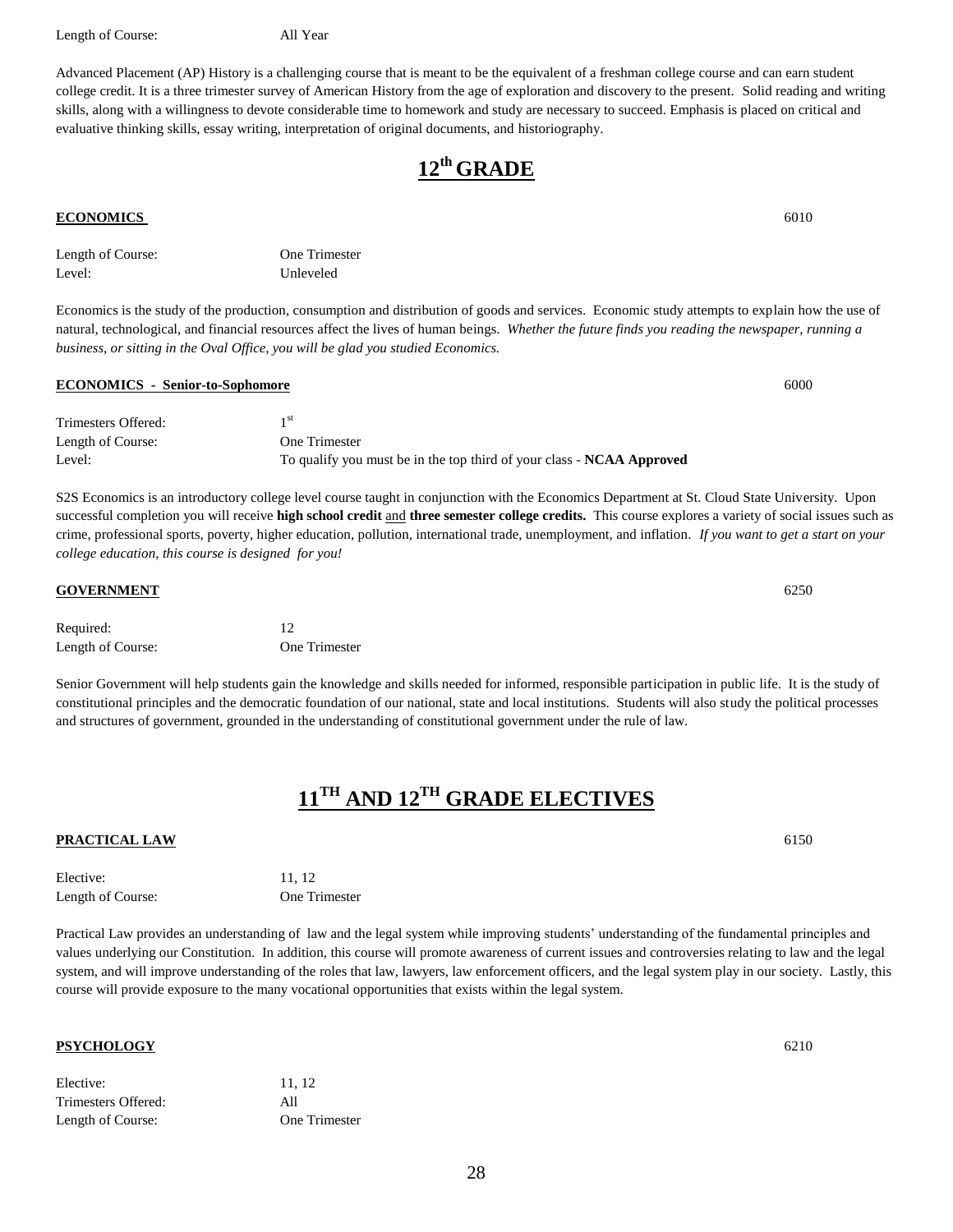This course is designed to cover many of the basic concepts essential for an introductory Psychology course. The major focus of the course is to gain more knowledge of and interest in human behavior. Some of the topics in Psychology include: learning, personality, intelligence, memory, mental disorders, motivation and many others. If you are interested in finding out why people do the things they do, you will enjoy this course.

#### **AP PSYCHOLOGY** 6200-6201-6202

| Elective:        | 11.12    |
|------------------|----------|
| Length of Course | All year |

Advanced Placement (AP) Psychology is a challenging course that is meant to be the equivalent of an introductory college course in Psychology. Because students will prepare to take the AP Psychology exam for college credit in the spring, exams are emphasized in this course. The purpose of the AP course in Psychology is to introduce students to the systematic and scientific study of the behavior and mental processes of human beings and other animals. Students are exposed to the psychological facts, principles, and phenomena associated with each of the major sub fields within Psychology. They also learn about the methods psychologists use in their science and practice.

| <b>SOCIOLOGY</b>  |               | 6380 |
|-------------------|---------------|------|
| Elective:         | 11, 12        |      |
| Length of Course: | One Trimester |      |

Sociology is the study of human society and social behavior (human relationships). The tools of sociological inquiry are applied to the study of contemporary social issues and historical events. Through this course, students will learn to appreciate social diversity and become more open to new ideas, life styles, and philosophies.

#### **SOCIAL STUDIES AIDE** 6800-6801-6802

| Trimester Offered: | All              |
|--------------------|------------------|
| Length of Course:  | One Trimester    |
| Prerequisite:      | Teacher approval |

Would you like to work with the social studies department staff? Specific tasks will be assigned to you by the teacher. **You must have written permission from the teacher.**

# **SPECIAL EDUCATION**

An Individual Education Planning (IEP) meeting involving parent(s)/guardian(s), the student and relevant school staff is conducted annually for all students with disabilities. The IEP team determines the courses, transition needs and graduation requirements for each student with disabilities.

Most students with disabilities will participate in general education classes and progress toward the standard requirements for graduation. Most students will also participate in district and statewide assessments and will be offered appropriate testing accommodations.

Students with more significant developmental, academic or behavioral needs may participate with modified or alternative curriculum and graduation requirements defined by their EIP team. Some students will work toward individual standards. Other students who are exempt from district and/or statewide assessments will participate in alternate assessment. The type and amount of special education support a student receives is determined by the student's IEP.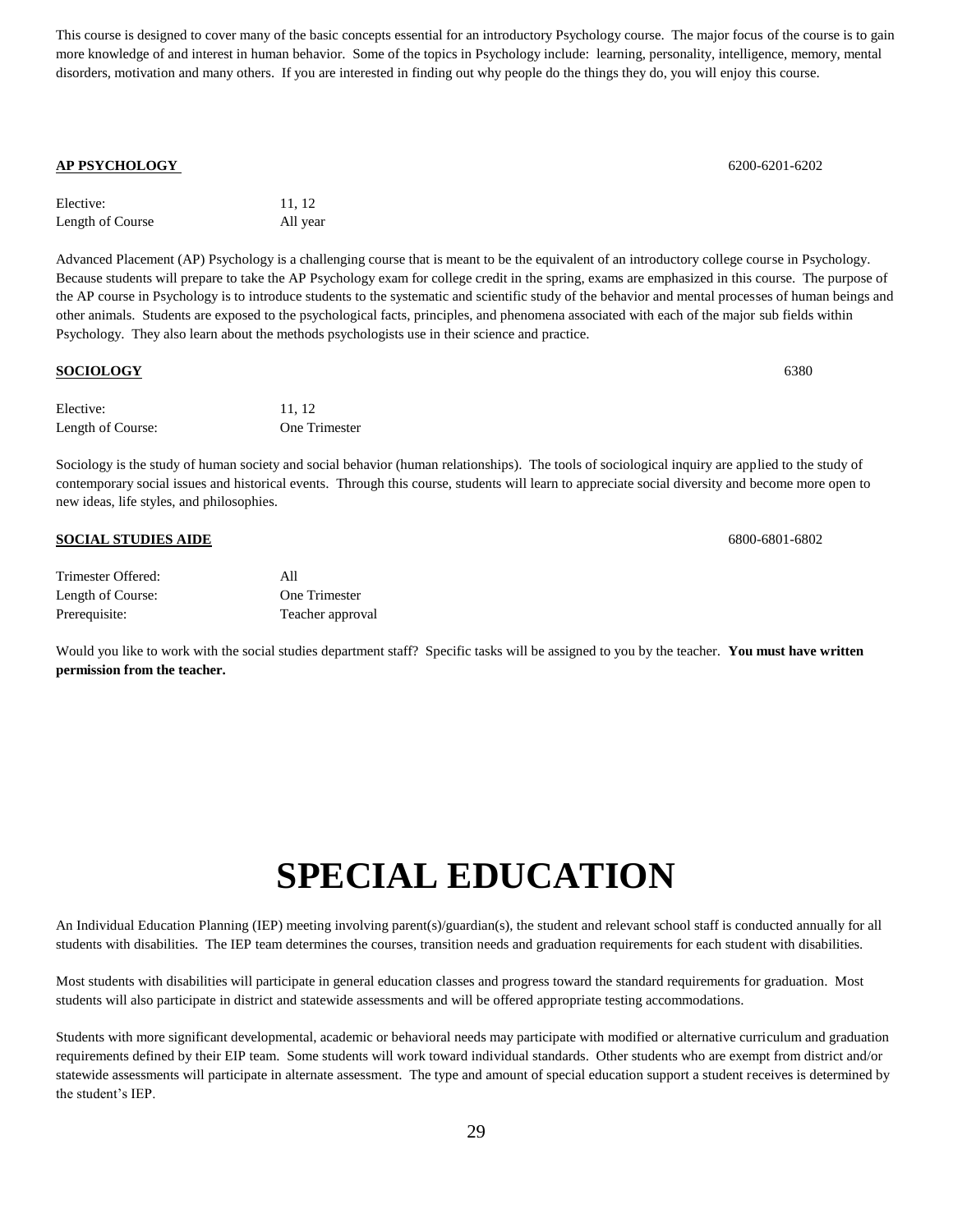# **TECHNOLOGY EDUCATION**

#### **EAGLE UPDATE – VIDEO PRODUCTION** 8192-8193-8194

| Elective:          | 11.12                                                                          |
|--------------------|--------------------------------------------------------------------------------|
| Trimester Offered: | All                                                                            |
| Length of Course:  | All Year                                                                       |
| Prerequisite:      | <b>Instructor Approval Only.</b> Application available in the Guidance Office. |
| Lab Fee:           | \$25.00 (Pro-rated for free/reduced lunch students)                            |
|                    | <b>Meets Art Standard/Credit</b>                                               |

"Eagle Update" is to be a thoughtful online show for student produced news and programming meant for broadcast to our school and community. Broadcasts will primarily be viewed from the web, but student led opportunities to submit meaningful video for other school functions will also be part of Eagle Update. Examples include: videos for the local cable channel, pep fests, school wide lessons, video contests, and community relations or client-based projects. Overall, students will learn and apply the principles of videography – writing/scripting, storyboarding, shooting, editing, and sharing quality video productions. We need variety – editors, writers, camera operators, and personalities to serve as reporters or anchors!

#### **INTRODUCTION TO MULTIMEDIA** 8190

|                    | <b>Meets Art Standard/Credit</b>                    |
|--------------------|-----------------------------------------------------|
| Lab Fee:           | \$20.00 (Pro-rated for free/reduced lunch students) |
| Prerequisite:      | None                                                |
| Length of Course:  | One Trimester                                       |
| Trimester Offered: | All                                                 |
| Elective:          | 10, 11, 12                                          |
|                    |                                                     |

This course works in the world of Multimedia. You will be working with still and motion media, computer software such as Adobe Photoshop, and Apple's iPhoto, iMovie, and iTunes. The course will also provide you with skills in Desktop Publishing, digital editing and design, and an introduction to video production.

#### **DIGITAL PHOTOGRAPHY** 8160

|                    | <b>Meets Art Standard/Credit</b>                    |
|--------------------|-----------------------------------------------------|
| Lab Fee:           | \$25.00 (Pro-rated for free/reduced lunch students) |
| Prerequisite:      | None                                                |
| Length of Course:  | One Trimester                                       |
| Trimester Offered: | All                                                 |
| Elective:          | 9, 10, 11, 12                                       |

Digital Photography gets you working with the power of the still image. You will learn to operate point-and-shoot digital cameras, how to utilize the elements of composition to improve your photography, and how to manipulate photos using digital editing software. Entry level Photoshop Elements will also be taught. Students do not need a camera, but can use their own if the camera's image quality is 4.0 megapixels or higher. This course builds a foundation for Advanced Digital Photography.

### **ADVANCED DIGITAL PHOTOGRAPHY** 8161

| Elective:          | 9, 10, 11, 12                                      |
|--------------------|----------------------------------------------------|
| Trimester Offered: | All                                                |
| Length of Course:  | One Trimester                                      |
| Prerequisite:      | Must Pass Digital Photography with a "C" or better |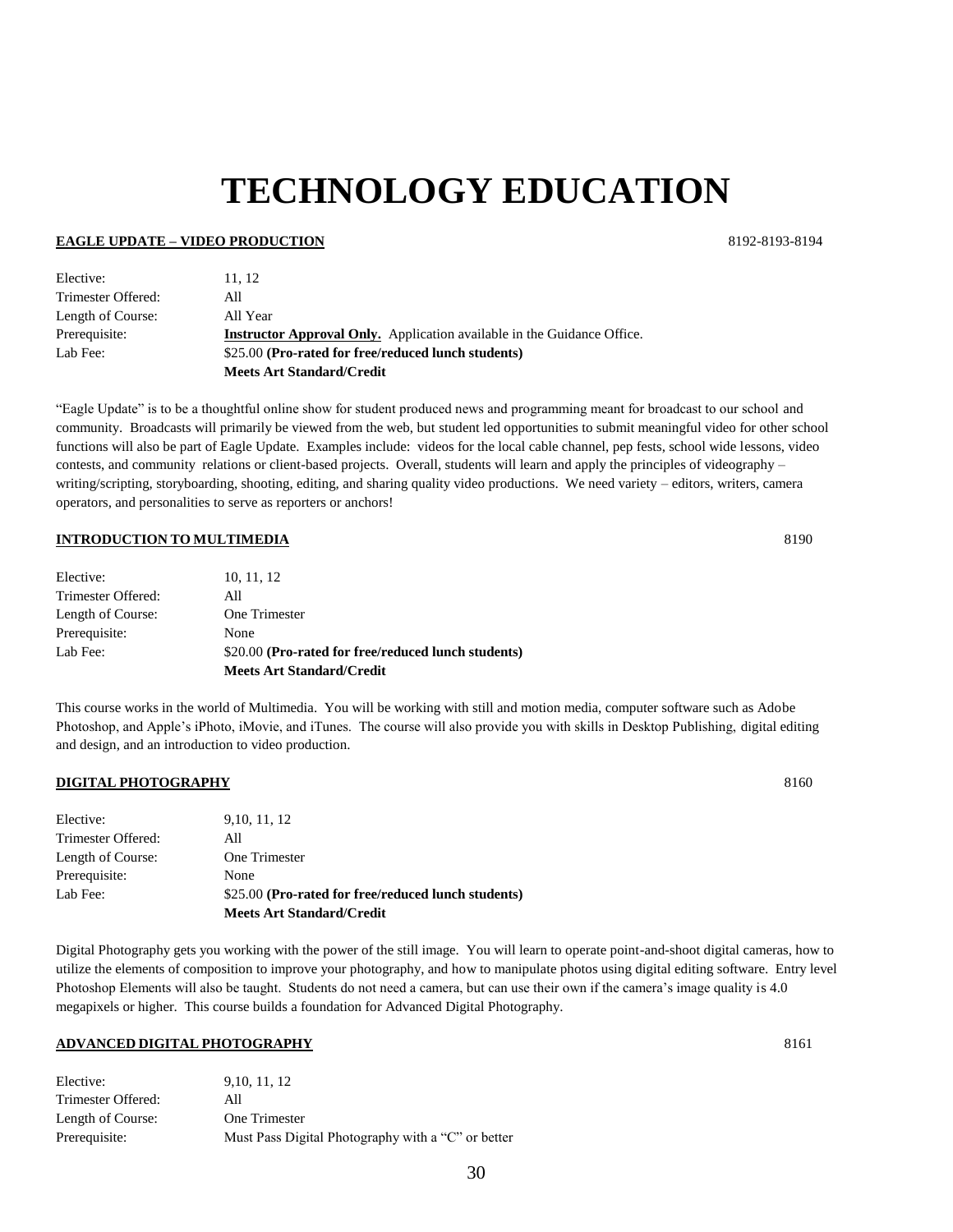#### Lab Fee: \$25.00 **(Pro-rated for free/reduced lunch students) Meets Art Standard/Credit**

Now that you have the basics mastered, you can learn the techniques of the professionals. Delayed exposure, flash photography, and opportunities to work with Apollo's own portrait studio. You will work with digital photography, airbrushing portraits, manipulating photos, creating slideshows in the Tech Ed Mac Lab, and Canon Digital Rebel SLR cameras.

#### **INTRO TO ENGINEERING DESIGN (PROJECT LEAD THE WAY)** 4880-4881-48822

| Elective:          | 9, 10, 11, 12                                                     |
|--------------------|-------------------------------------------------------------------|
| Trimester Offered: | All                                                               |
| Length of Course:  | One Year                                                          |
| Prerequisite:      | None – Must meet Senior-to-Sophomore requirements by grade level. |
| Lab Fee:           | \$25.00 (Pro-rated for free/reduced lunch students)               |
|                    | College/University Credit Available (3 transcript credits)        |
|                    | <b>Meets Art Standard/Credit</b>                                  |
|                    |                                                                   |

If you are considering a career in engineering, design, architecture, or any other related field, this course is a must. "IED" utilizes modeling design software and 3D printing technology to teach the design process used in industry ranging from medical device manufacturers to aerospace. This class will give you a English Academy on your STEM career, and will also enhance your ability to be accepted to a wider variety of engineering programs. All engineers must have a base level understanding of design. You will also have opportunities to go on engineering field trips to local companies and design firms.

#### **PRINCIPLES OF ENGINEERING (PROJECT LEAD THE WAY)** 4883-4884-4885

| Elective:          | 11, 12                                                     |
|--------------------|------------------------------------------------------------|
| Trimester Offered: | All                                                        |
| Length of Course:  | One Year                                                   |
| Prerequisite:      | Intro to Engineering Design                                |
| Lab Fee:           | \$30.00 (Pro-rated for free/reduced lunch students)        |
|                    | College/University Credit Available (3 transcript credits) |

This course is designed to help students understand the field of engineering and engineering technology. If you have an interest in engineering, but are unsure what *kind* of engineering, "POE" would be a great fit: this course is for you! A true engineering variety is taught in this course, including material science and testing, statics, robotic programming, projectile motion, mechanical design, hydraulics, and thermodynamics.

#### **ENGINEERING DESIGN & DEVELOPMENT** 4877-4878-4879

| Elective:          | 12                              |
|--------------------|---------------------------------|
| Trimester Offered: | All                             |
| Length of Course:  | One Year                        |
| Prerequisite:      | <b>Instructor Approval Only</b> |
| Lab Fee:           | None                            |

In this capstone course, students work in teams to design and develop an original solution to a valid open ended technical problem by applying the engineering design process. Students perform research to choose, validate, and justify a technical problem. After carefully defining the problem, teams design, build, and test their solutions while working closely with industry professionals who provide mentoring opportunities. Finally, student teams present and defend their original solution to an outside panel. This course is appropriate for  $12<sup>th</sup>$  grade students.

#### **PROJECT DESIGN WOODS** 8201

| Elective:          | 9, 10, 11, 12 |
|--------------------|---------------|
| Trimester Offered: |               |
| Length of Course:  | One Trimester |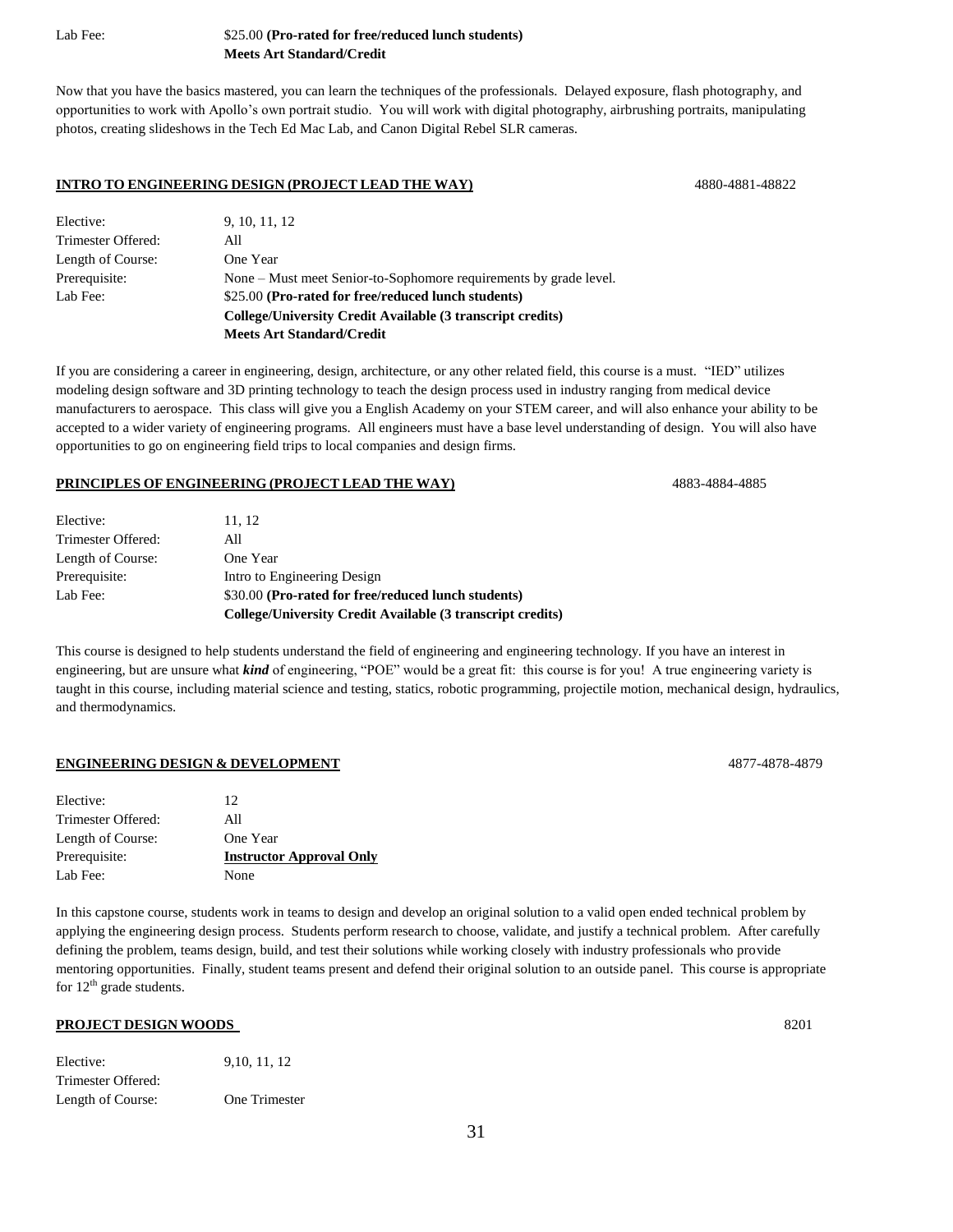Prerequisite: None Lab Fee: \$25.00 **(Pro-rated for free/reduced lunch students) Safety Glasses Required**

This course is built to explore design through the medium of woodworking. You will explore your creativity by designing and fabricating a project. Basic competencies in technical sketching and safety will be taught, as well as species identification, joinery, machining, and finishing.

#### **INTRODUCTION TO METALS** 8150

| Elective:          | 9.10.11.12                                                                  |
|--------------------|-----------------------------------------------------------------------------|
| Trimester Offered: | All                                                                         |
| Length of Course:  | One Trimester                                                               |
| Prerequisite:      | None                                                                        |
| Lab Fee:           | \$25.00 (Pro-rated for free/reduced lunch students) Safety Glasses Required |

This course is an introduction to all things metal fabrication. Students will be introduced to welding, forming, heat treatment, and machining practices. Material identification and selection will also be covered as students build a variety of metal projects to be brought home. This is a great class if students are interested in engineering, design/fabrication, metallurgical engineering, metal art sculpture, or just want to sample the incredible world and career opportunities found in metals!

#### **CONSTRUCTION TECHNOLOGY** 8206-8207

| Elective:          | 9, 10, 11, 12                                       |
|--------------------|-----------------------------------------------------|
| Trimester Offered: | $2nd$ & 3rd                                         |
| Length of Course:  | <b>Two Trimesters</b>                               |
| Prerequisite:      | None                                                |
| Lab Fee:           | \$25.00 (Pro-rated for free/reduced lunch students) |

This course will enable the student to learn about materials and methods for framing floors, walls and rafters for residential and light commercial construction. The course will cover terms, techniques and layouts used. Estimating and materials used will also be emphasized. Installation of doors and windows, roofing and siding

#### **GENERAL AUTOMOTIVE SERVICE** 8040

|                    | <b>High School Articulated Credit is Given for this Course</b> |
|--------------------|----------------------------------------------------------------|
| Lab Fee:           | \$15.00 (Pro-rated for free/reduced lunch students)            |
| Prerequisite:      | None                                                           |
| Length of Course:  | One Trimester                                                  |
| Trimester Offered: | All                                                            |
| Elective:          | 9, 10, 11, 12                                                  |

This course covers all the major systems of modern vehicles and general maintenance required. We will cover procedures for servicing vehicles, shop safety, and the use of service manuals and bulletins. Tools, equipment, and minor repairs or service will also be taught. A driver's license is **NOT** required for this class.

**AYES – DISCOVERY ACADEMY FOR AUTMOTIVE YEAR 1:** 4859**-4**860-4861

|                    | YEAR 2: 4862-4863-4864                                                                                                                   |
|--------------------|------------------------------------------------------------------------------------------------------------------------------------------|
| Elective:          | 11, 12 - Discovery Academy Application Required                                                                                          |
| Trimester Offered: | All                                                                                                                                      |
| Length of Course:  | All Year                                                                                                                                 |
| Prerequisite:      | 1. General Automotive Service                                                                                                            |
|                    | 2. $C+$ average, and                                                                                                                     |
|                    | 3. Recommendation of General Automotive Service instructor                                                                               |
|                    |                                                                                                                                          |
|                    | The AYES (Automotive Youth Education System (www.ayes.org) program is designed to give students the opportunity to learn first hand      |
|                    | the ext of euternative repair and diagnosis. Leb estivities will include diagnosis and repair of eusternor vehicle and also some depeted |

the art of automotive repair and diagnosis. Lab activities will include diagnosis and repair of customer vehicle and also some donated vehicles from St. Cloud Technical College (SCTC). There are four main areas of study; Brakes, Chassis Electrical, Engineer Performance, and Suspension and Steering/Wheel Alignment. The classes are provided in conjunction with SCTC and are taught by ASE certified SCTC instructors.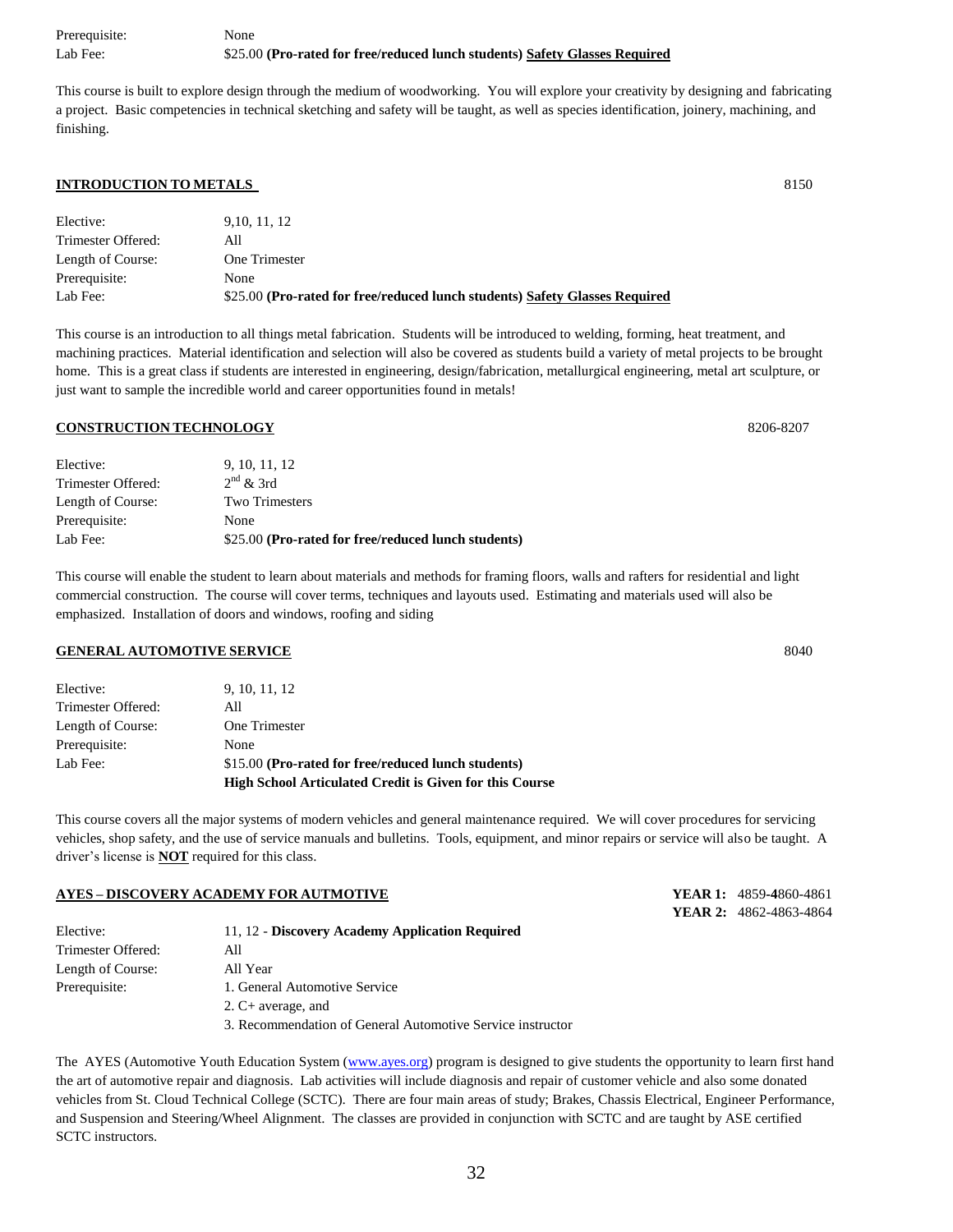#### **WELDING PRINCIPLES – DISCOVERY ACADEMY FOR WELDING** 4854

| Elective:                                                       | 10, 11, 12 (Sophomores can receive Tech Prep certificates, but cannot receive transcript credit) |
|-----------------------------------------------------------------|--------------------------------------------------------------------------------------------------|
| Trimester Offered:                                              | All                                                                                              |
| Length of Course:                                               | One Trimester $-2$ Class Periods                                                                 |
| Prerequisite:                                                   | None                                                                                             |
| \$20.00 (Pro-rated for free/reduced lunch students)<br>Lab Fee: |                                                                                                  |
|                                                                 | <b>Discovery Academy Application Required</b>                                                    |

This course covers the safety issues connected with the arc welding process, oxy-fuel welding, and oxy-fuel cutting. A very important part of this course will be discussing safety as related to oxy-fuel equipment and set-up. The students will also be required to demonstrate the safe use of the equipment. Time will be spent in the lab developing skills using the Shielded Medal Arc Welding and Gas Metal Arc Welding processes along with Oxy-fuel welding and brazing. Welds will be made in the flat, horizontal, vertical and overhead positions. Welding tests will be done in accordance with the AWS welding codes.

#### **ADVANCED WELDING – DISCOVERY ACADEMY FOR WELDING** 4855

| Elective:          | 10, 11, 12 (Sophomores can receive Tech Prep certificates, but cannot receive transcript credit) |  |
|--------------------|--------------------------------------------------------------------------------------------------|--|
| Trimester Offered: | All                                                                                              |  |
| Length of Course:  | One Trimester $-2$ Class Periods                                                                 |  |
| Prerequisite:      | <b>Welding Principles</b>                                                                        |  |
| Lab Fee:           | \$20.00 (Pro-rated for free/reduced lunch students)                                              |  |
|                    | <b>Discovery Academy Application Required</b>                                                    |  |

This course covers the safety issues connected with the arc welding process and cutting equipment used in the metal fabrication industry. Their will be discussions on the different types of power sources used in arc welding. Current selection and applications, electrode selection and application, electrodes and the AWS electrode code will be defined. Time will be spent in the lab developing skills using the Shielded Medal Arc Welding, Gas Metal Arc Welding processes, along with the use of cutting equipment used in the metal fabrication industry. Cutting equipment will be manual and automated flame cutting equipment. Plasma cutting and mechanical cutting methods will include sawing and shearing. Welds will be made in the flat, horizontal, vertical and overhead positions. Welding tests will be done in accordance with the AWS welding codes.

#### **INDEPENDENT STUDY** 8290

|                    | Attendance will be taken.                                                   |
|--------------------|-----------------------------------------------------------------------------|
| Prerequisite:      | Must have taken the class before and <b>permission from the instructor.</b> |
| Length of Course:  | One Trimester                                                               |
| Trimester Offered: | All                                                                         |
| Elective:          | 11.12                                                                       |

The purpose of this course is to give the student the opportunity to explore an interest area. A one page typed explanation of your goals for the independent study course must be submitted to the instructor at the time you request permission.

#### **STUDENT INSTRUCTOR** 8280-8281-8282

| Elective:          | 11.12                                                                                        |
|--------------------|----------------------------------------------------------------------------------------------|
| Trimester Offered: | All                                                                                          |
| Length of Course:  | One Trimester                                                                                |
| Prerequisite:      | Must have taken the class before, achieved a "B", and <b>permission from the instructor.</b> |
|                    | Attendance will be taken.                                                                    |

33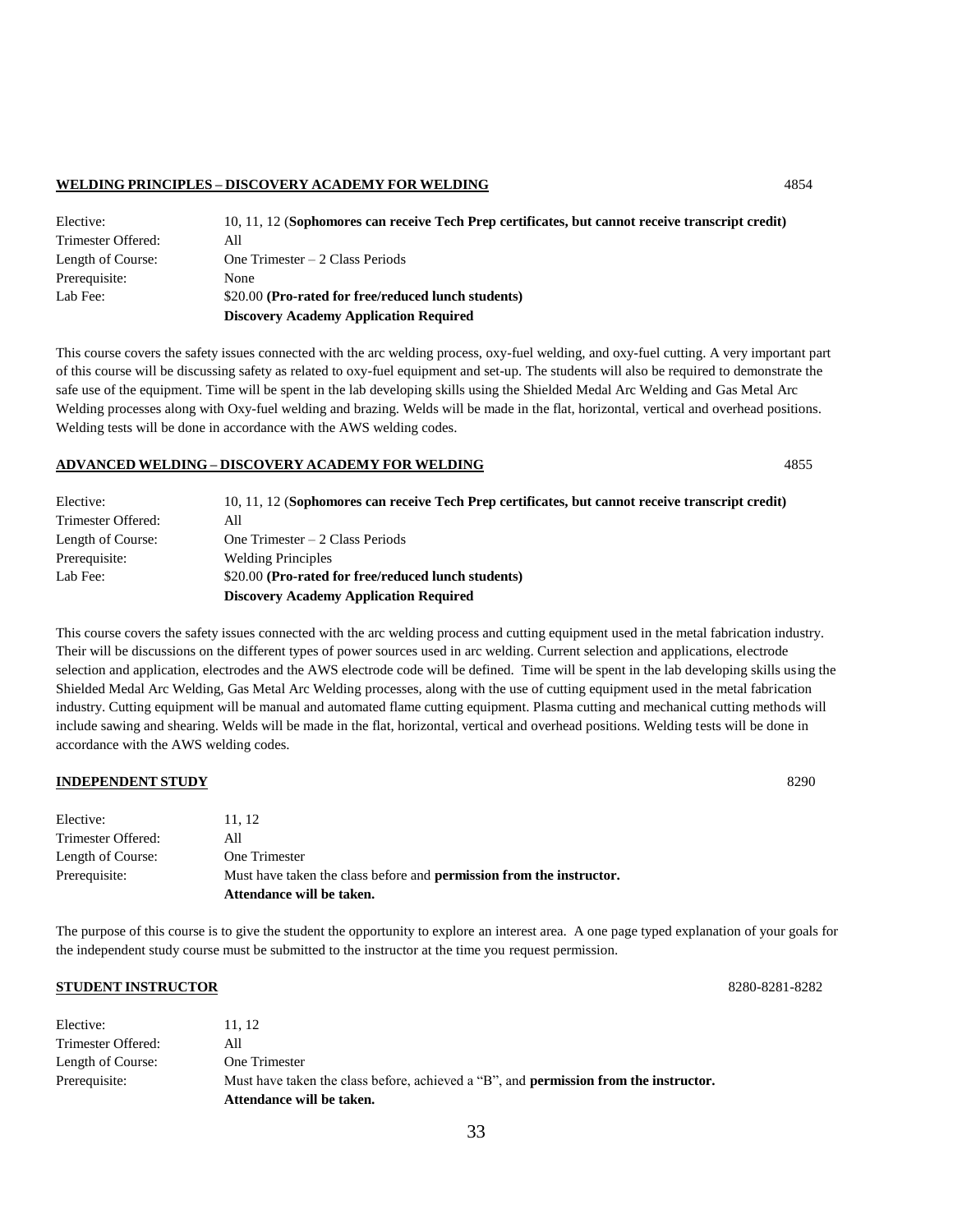The purpose of this course is to give the student the opportunity to explore an interest area by assisting in the classroom and lab activities to help their peers.

# **WORK EXPERIENCE**

**Each work experience program has two components: the "From School to Work" class, and the on-the-job "work experience" that students have within the community. Students receive one (1) credit for the class, and up to two (2) credits for their "work experience" if they have been successfully employed, on a part-time basis, for the majority of the trimester. The following are more detailed descriptions of these programs, including the "From School to Work" class related to them.**

#### **JUNIOR/SENIOR WORK EXPERIENCE – FROM SCHOOL TO WORK CLASS** 8310-8311-8312

| Elective: | 11.12                                                                                            |
|-----------|--------------------------------------------------------------------------------------------------|
| Offered:  | All Year; however students may enroll for any trimester(s)                                       |
| Credit:   | 1 credit per trimester                                                                           |
|           | From School to Work class emphasizes real-world topics such as career assessment and exploration |

 $\underline{k}$  class emphasizes real-world topics such as career assessment and exploration, workplace safety, skills for success, applications, resume writing, credit, insurance, managing your income and more. This class will provide students with a "hands on" learning approach to build career awareness and develop critical thinking skills and problem solving skills.

\*\* Up to two additional credits are awarded to students who have successful work experiences. (See Employment Credit below)

#### **JUNIOR/SENIOR - WORK EXPERIENCE (BASIC)** 7250-7251-7252

| Elective: | 11, 12                                                     |
|-----------|------------------------------------------------------------|
| Offered:  | All Year                                                   |
|           |                                                            |
| Elective: | 11.12                                                      |
| Offered:  | All Year; however students may enroll for any trimester(s) |
| Credit:   | 1 credit per trimester                                     |

From School to Work class emphasizes real-world topics such as career assessment and exploration, workplace safety, skills for success, applications, resume writing, credit, insurance, managing your income and more. This class will provide students with a "hands on" learning approach to build career awareness and develop critical thinking skills and problem solving skills.

\*\* Up to two additional credits are awarded to students who have successful work experiences. (See Employment Credit below)

#### **EMPLOYMENT CREDIT**

| Elective: | 11.12                                                      |
|-----------|------------------------------------------------------------|
| Offered:  | All Year; however students may enroll for any trimester(s) |
| Credits:  | Up to 2 credits per trimester                              |

Students who satisfactorily complete the From School to Work class are eligible to receive up to 2 additional credits for their employment. Students enrolled in this portion of the program will be expected to find and maintain employment. Credit is based upon total number of hours worked per trimester with a minimum of 120 hours needed for two credits; 60 hours for one credit. Employers will grade students based upon usage of SCANS skills such as attendance, accuracy, ability to follow instructions, attitude, dependability, personal appearance, initiative, and other areas. Early release from school is a privilege for students who meet all program components. All job sites need to be approved by the instructor prior to the student being released from school.

Acceptance into this program may be granted through an approved application that is signed by your parent and counselor. Applications can be picked up from either the student's counselor or the Work Experience Department (B615). All applicants are subject to eligibility criteria and/or enrollment limits. Students need to have successfully completed core courses for  $9<sup>th</sup>$  and  $10<sup>th</sup>$  grade.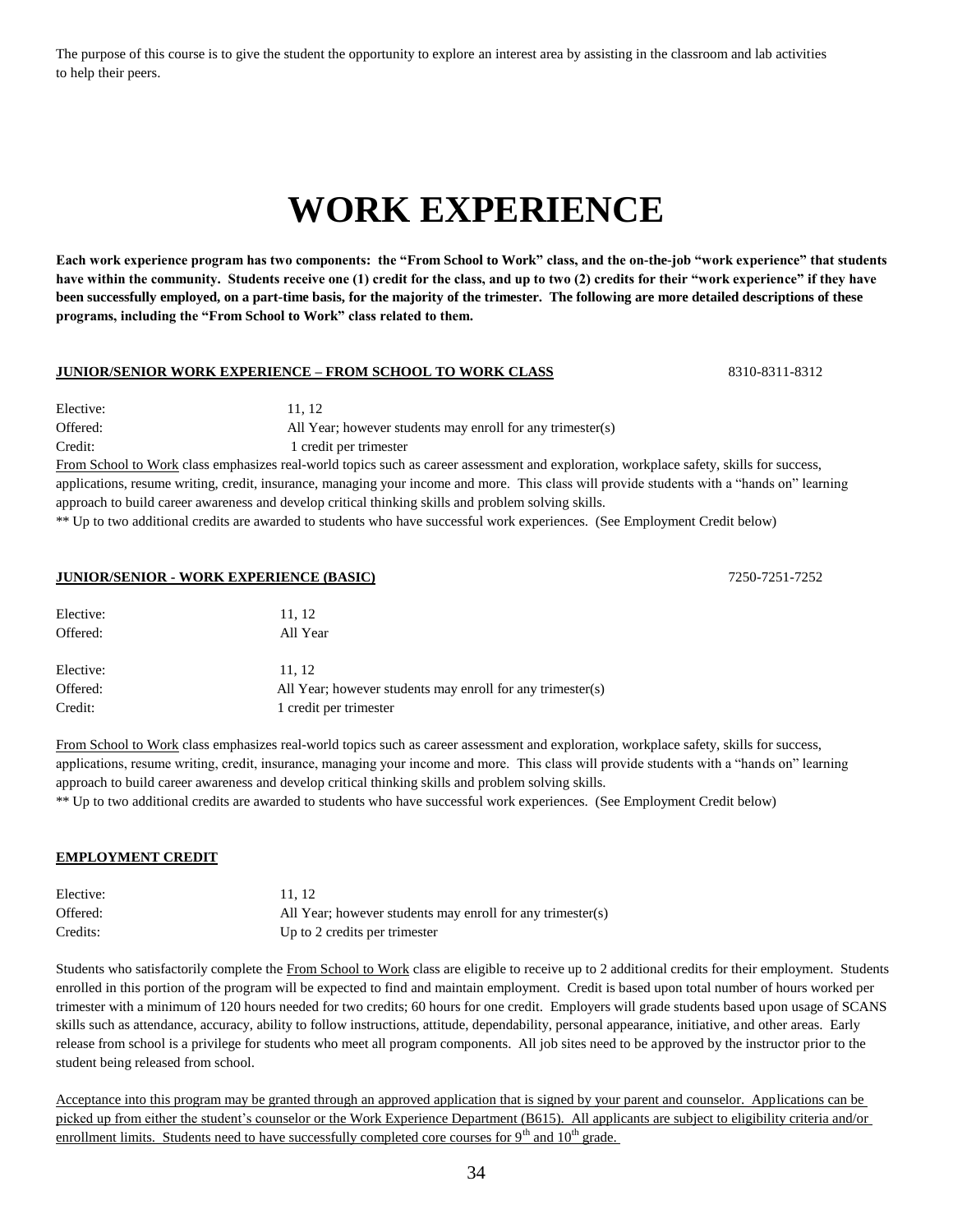# **WORLD LANGUAGE**

You are eligible to enroll in any of the languages offered by the World Language Department. The languages currently being offered are French, German, Spanish and American Sign Language. College entrance requirements vary from one college to another, with 2 years being the most typical and 3 years of study becoming more common. Continuing to study a world language through third or fourth year (or higher) can increase your likelihood of being able to test out of college classes or test into higher level ones and receive retro college credits. This helps save tuition costs, like AP and post-secondary courses do.

#### **AMERICAN SIGN LANGUAGE I** 8510-8511-8512

| Elective:         | 9, 10, 11, and 12 |
|-------------------|-------------------|
| Length of Course: | All Year          |

American Sign Language is a visual, gesture language used by members of the Deaf Community in the United States. ASL I incorporates study of facial expressions, body language, and special orientation. In ASL I you will learn the basic skills necessary to communicate and interact within the Deaf Community. The material presented includes beginning ASL linguistics, Deaf Culture and exposure to Dear Community members. Active participation is required.

### **AMERICAN SIGN LANGUAGE II** 8513-8514-8515

| Elective:         | 10, 11, and 12                                      |
|-------------------|-----------------------------------------------------|
| Length of Course: | All Year                                            |
| Prerequisite:     | Minimum of "C" or above in American Sign Language I |

American Sign Language II students will learn new linguistic rules of ASL and more Deaf Culture. Focus is on classifier use in specific areas such as food, homes, and beginning storytelling. Work on pluralization of ASL nouns is presented, as well as opportunities to create ASL poetry. Active participation is required.

#### **AMERICAN SIGN LANGUAGE III or IV** 8516-8517-85118

| Elective:         | 10. 11 or $12$                                       |
|-------------------|------------------------------------------------------|
| Length of Course: | All Year                                             |
| Prerequisite:     | Minimum of "C" or above in American Sign Language II |

ASL III students will be exposed to a variety of deaf, native signers. Students will do more real life projects related to Deaf culture/community. Emphasized are appropriate classifier use, conditional clauses, and ASL storytelling. ASL III and IV will (possibly) be offered together (depending on enrollment numbers). Units of study will alternate each year.

| Elective:         | 9, 10, 11, and 12 |
|-------------------|-------------------|
| Length of Course: | All Year          |
| Prerequisite:     | None              |

Thinking about taking French class? French is the official language of over 40 countries and territories and is found on every continent. In French I we will begin speaking, writing, listening, and reading in French in the present tense. There is an emphasis on vocabulary and basic conversational expressions, enhanced through the use of stories, videos, skits, songs, games, jokes, and cultural expressions. *Attention!* If you want to graduate

**FRENCH I** 8620-8621-8622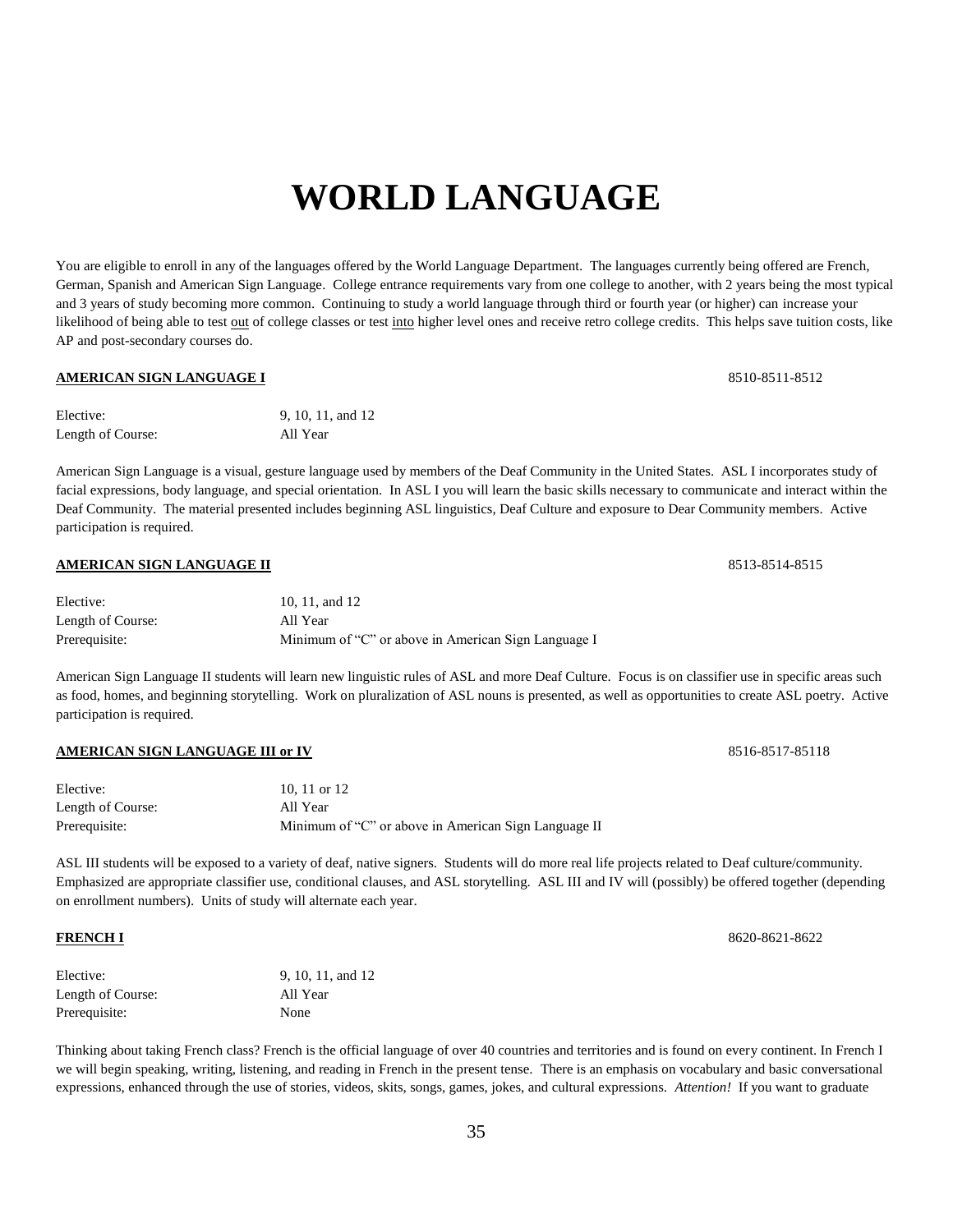from Technical High School with world language skills high enough to give you access to university entrance requirements, you are encouraged to enroll your freshman or sophomore year. Students will have the opportunity to travel to France and take a field trip to a French immersion camp.

#### **FRENCH II** 8625-8626-8627

| Elective:         | 9, 10, 11, and 12                |
|-------------------|----------------------------------|
| Length of Course: | All Year                         |
| Prerequisite:     | Minimum grade of "C" in French I |

In French II, we will expand on the conversational skills developed in French I and will be introduced to the past and future tenses. Students will do a variety of activities including projects, acting, literature, art, food, and group activities as we continue to study the French language, cultures, and slang from every continent. Students will have the opportunity to travel to France and take a field trip to a French immersion camp.

| Elective:         | 10.11.12                          |
|-------------------|-----------------------------------|
| Length of Course: | All Year                          |
| Prerequisite:     | Minimum grade of "C" in French II |

Finished taking two levels of French and considering a third? Becoming fluent in a foreign language can help you in just about any field. In French III, we will continue enhancing our conversational skills while increasing proficiency in the past, present, and future tenses so as to be able to communicate with native speakers. French III will be conducted almost entirely in French and will place a strong emphasis on culture, government, social issues, and current events in French-speaking nations. Students will have the opportunity to travel to France and take a field trip to a French immersion camp.

| Elective:         | 11.12                              |
|-------------------|------------------------------------|
| Length of Course: | All Year                           |
| Prerequisite:     | Minimum grade of "C" in French III |

Continue improving your French skills in French IV, where we will strive to increase our French language proficiency by actively communicating and applying knowledge to real-life situations. Students who complete level IV should feel confident in their reading, writing, listening, and speaking capabilities. We will learn in detail about various cultural and technological content including photography, art, history, literature, music, and modern civilization. Students will have the opportunity to travel to France and take a field trip to a French immersion camp.

#### **GERMAN I** 8601-8602-8603

| Elective:         | 9, 10, 11, and 12 |
|-------------------|-------------------|
| Length of Course: | All Year          |

Achtung! If you want to graduate from Apollo High School with world language skills high enough to give you access to university entrance requirements, consider enrolling in German, the native language of the third largest economy in the world. The skills of understanding, speaking, reading and writing German are yours if you are willing to work for them. Vocabulary and conversational expressions are enhanced by the use of stories, skits, videos, games, etc. Students may have the opportunity to host a visitor and spend three weeks in Menden, Germany as a participant in the GAPP exchange program.

| Elective:         | 9, 10, 11, and 12                |
|-------------------|----------------------------------|
| Length of Course: | All Year                         |
| Prerequisite:     | Minimum grade of "C" in German I |

**FRENCH III** 8630-8631-8632

**FRENCH IV** 8635-8636-8637

**GERMAN II** 8604-8605-8606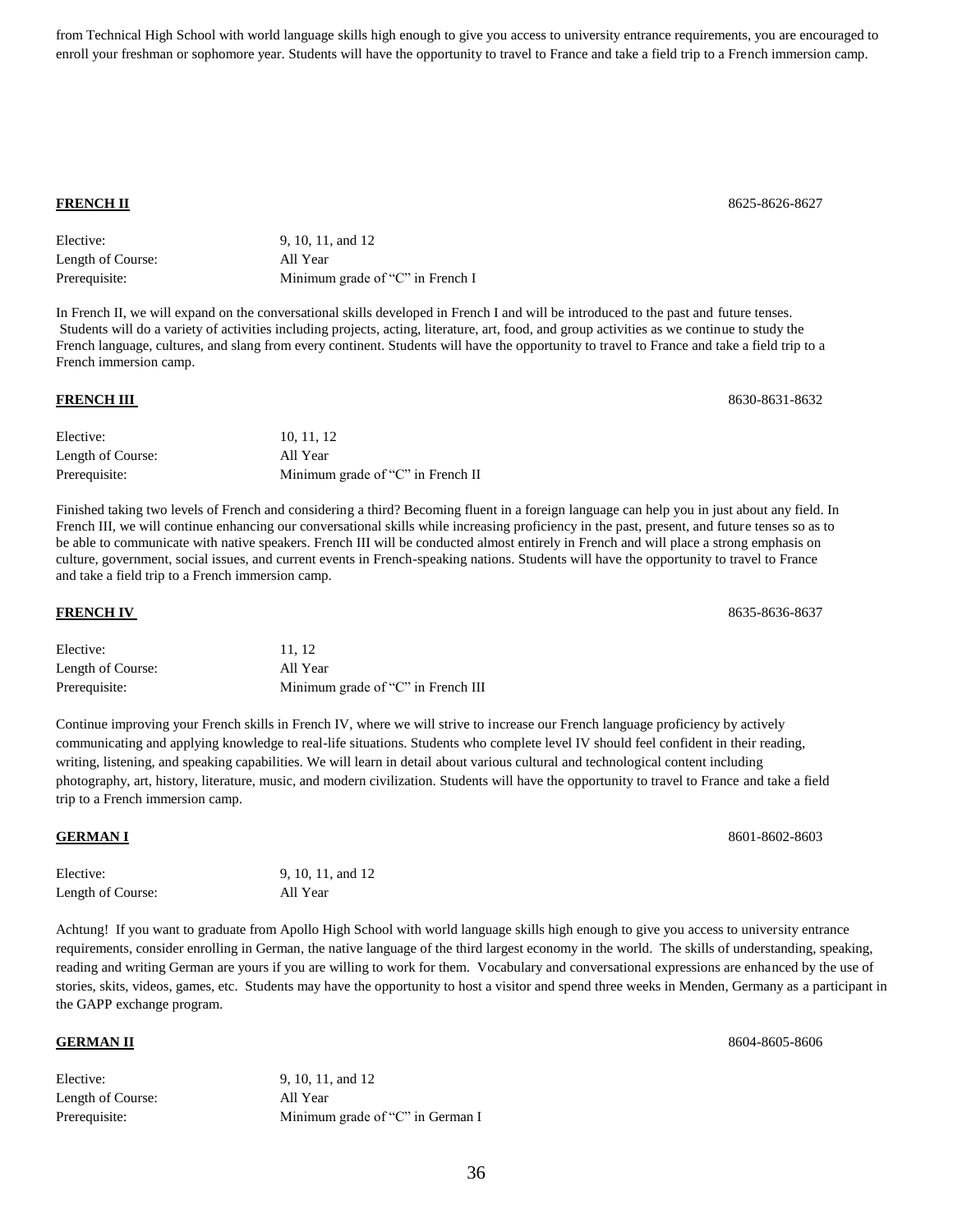Continue the work you began in German I to gain proficiency in listening, speaking, reading, and writing in German. You will learn more basic vocabulary and grammar and apply your language skills to real-life situations. Cultural information will help you understand and appreciate German speaking people and countries. Students may have the opportunity to host a visitor and spend three weeks in Menden, Germany as a participant in the GAPP exchange program.

| <b>GERMAN III/IV</b> |                                                                                                                                                | Ш  | 8607-8608-8609 |
|----------------------|------------------------------------------------------------------------------------------------------------------------------------------------|----|----------------|
|                      |                                                                                                                                                | IV | 8610-8611-8612 |
| Elective:            | 11, and 12                                                                                                                                     |    |                |
| Length of Course:    | All Year                                                                                                                                       |    |                |
| Prerequisite:        | Minimum grade of "C" in German II                                                                                                              |    |                |
|                      | Students make the transition from beginner to intermediate level German speakers. We continue to build on your language skills with a focus on |    |                |
|                      | historical, geographic, literary and cultural materials. The class is conducted almost entirely in German. German III and IV could be offered  |    |                |
|                      | together depending on enrollment numbers. In that case, units of study would alternate each year.                                              |    |                |

| <b>SPANISH I</b>  |                   | 8640-8641-8642 |
|-------------------|-------------------|----------------|
| Elective:         | 9, 10, 11, and 12 |                |
| Length of Course: | All Year          |                |
|                   |                   |                |

Learn the language that has become one of the most widely spoken languages in the world. 21 countries have Spanish as their official language. Spanish I is an introduction to the Spanish language with emphasis on the development of the basic communicative skills (speaking, listening, reading, writing) and grammatical structures. Students are also introduced to various aspects of Hispanic culture in Latin American countries. In addition, students will learn Spanish through TPR Storytelling, a mixture of reading and storytelling.

### **SPANISH II** 8645-8646-8647 Elective: 9, 10, 11, and 12 Length of Course: All Year Prerequisite: Minimum grade of "C" in Spanish I

In Spanish II, students will continue on the journey towards proficiency in Spanish. Review and expand upon your Spanish I knowledge through listening, speaking, reading and writing in Spanish. In addition, students will begin to develop cultural awareness of various Spanish-speaking countries. Students will learn to communicate experiences in the past, present and future on a variety of topics. Students will have the opportunity to communicate in real and practical situations. Upon completing the second level, students will have a good foundation for future language study. Students completing Spanish II have the opportunity to travel to a Spanish-speaking country.

#### **SPANISH III - "S2S"** 8650-8651-8652

| Elective:         | 10.11.12                           |
|-------------------|------------------------------------|
| Length of Course: | All Year                           |
| Prerequisite:     | Minimum grade of "C" in Spanish II |

This is the year for students to make the transition from a beginning to intermediate level Spanish speaker. Students will continue to build their skills acquired in Spanish I and II. The skills in reading, writing, listening and speaking will continue to be stressed as students participate in Spanish conversations, narrate and read short stories, and interpret authentic materials. Students will continue to learn about the different cultures of Spanish-speaking countries. It is possible to take this course at Apollo and receive college credit through the Senior-to-Sophomore program with SCSU. Ask your teacher for more information.

#### **SPANISH IV - "S2S"** 8655-8656-8657

| Elective:         | 10.11.12                            |
|-------------------|-------------------------------------|
| Length of Course: | All Year                            |
| Prerequisite:     | Minimum grade of "C" in Spanish III |